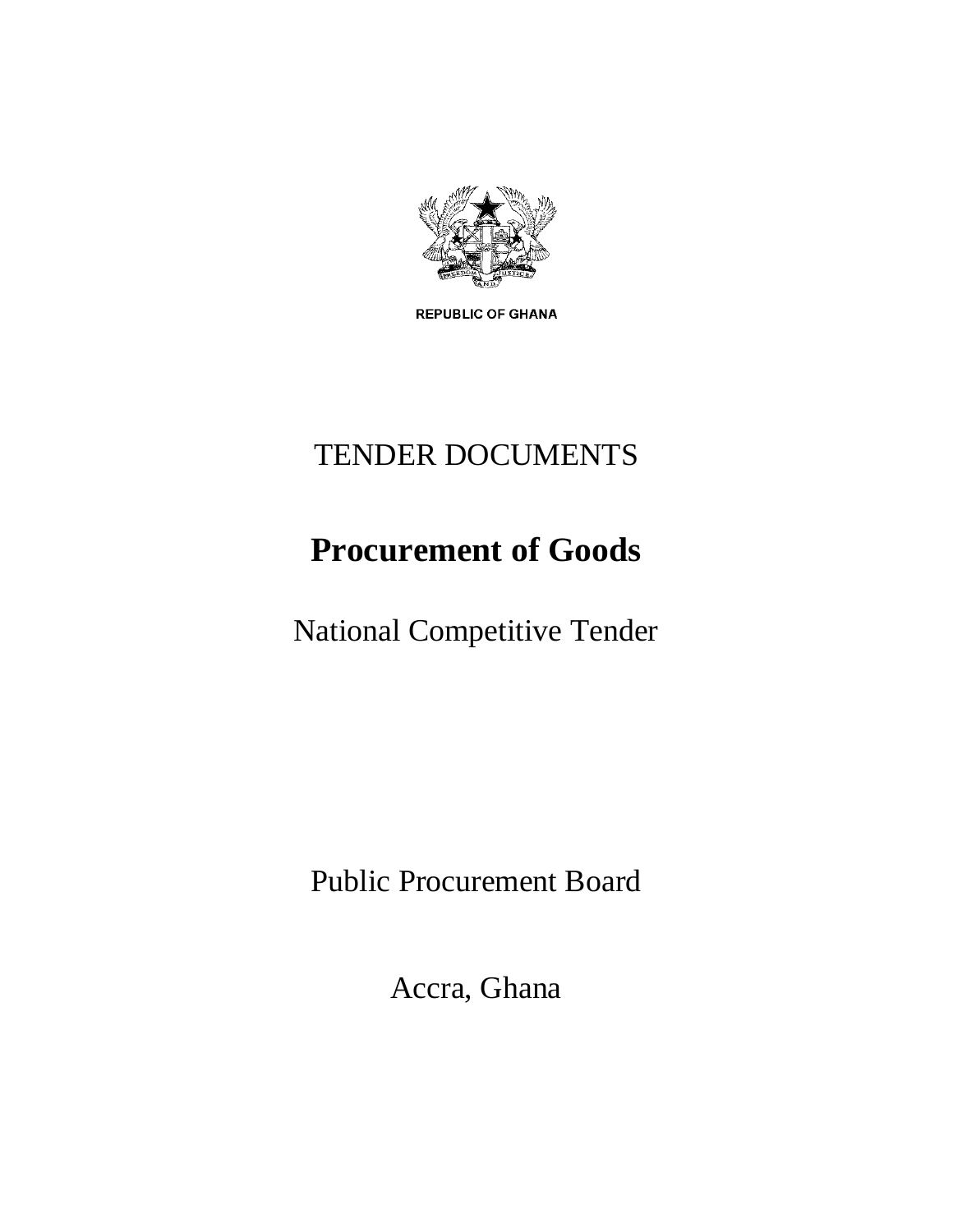#### **TABLE OF CONTENTS**

| $A_{1}$                                                        |  |
|----------------------------------------------------------------|--|
|                                                                |  |
|                                                                |  |
|                                                                |  |
|                                                                |  |
|                                                                |  |
|                                                                |  |
|                                                                |  |
|                                                                |  |
| $1_{-}$                                                        |  |
|                                                                |  |
|                                                                |  |
| $\mathbf{A}_{\cdot}$                                           |  |
| 5.                                                             |  |
| 6.                                                             |  |
| 7 <sub>1</sub>                                                 |  |
|                                                                |  |
| <b>SECTION VIII. LIST OF ELIGIBLE SOURCE COUNTRIES </b> ERROR! |  |
| <b>BOOKMARK NOT DEFINED.</b>                                   |  |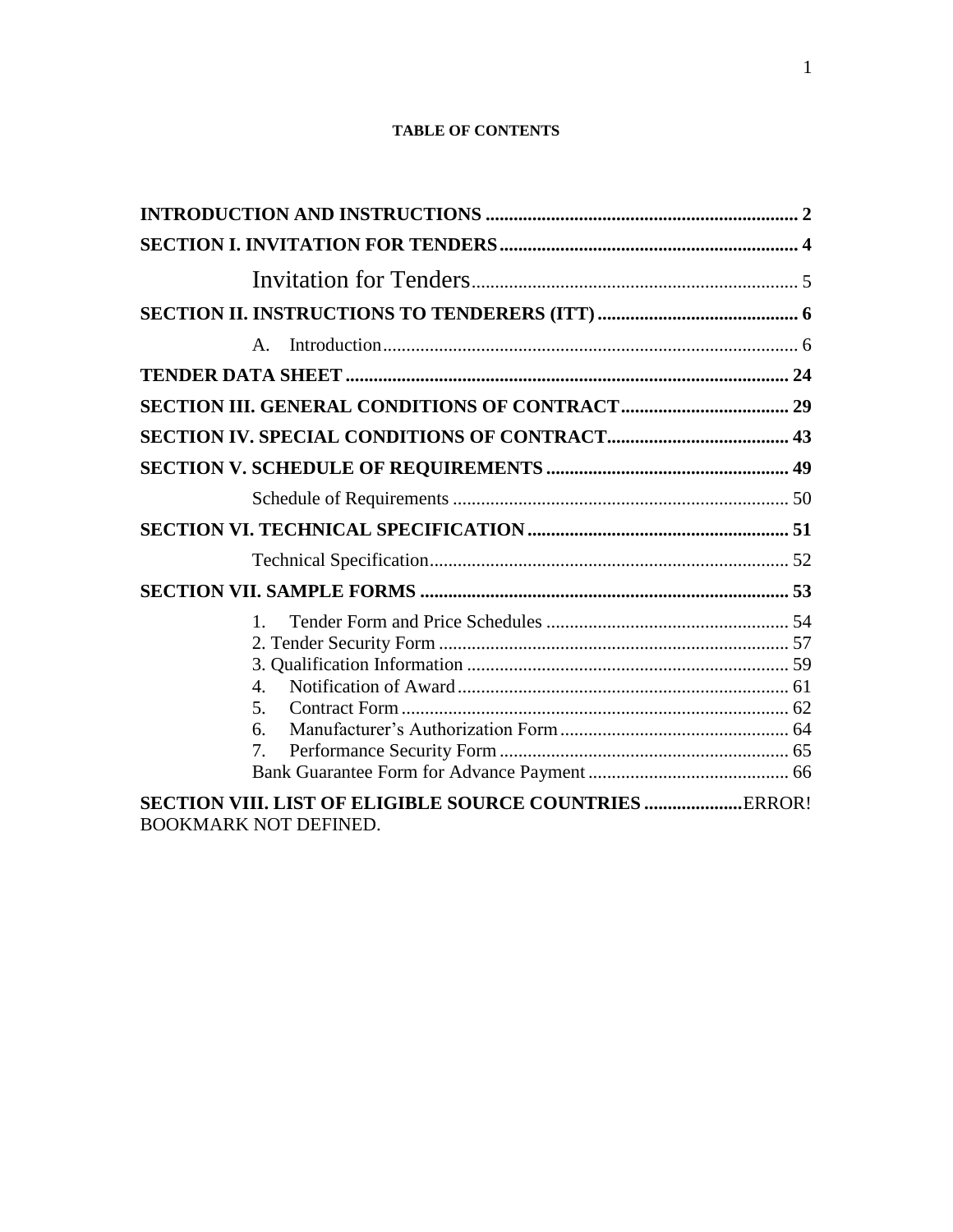## **Introduction and Instructions**

<span id="page-2-0"></span>These Tender Documents (TD) have been prepared by The Public Procurement Board for use by Procurement Entities in accordance with Public Procurement Act, 2003 (Act 663) of the Republic of Ghana for the procurement of goods through National Competitive Tender (NCT). The procedures and practices presented in this document have been developed through broad experience, and are mandatory for use in the procurement of Goods, which are estimated to cost more than **GHC200 million but less than GHC15 billion<sup>1</sup>** , financed in whole or in part with the public funds of the Republic of Ghana.

In order to simplify the preparation of Tender documents for each procurement, the STD groups the provisions that are intended to be used unchanged in Section II, Instructions to Tenders, and in Section IV, General Conditions of Contract. Data and provisions specific to each procurement and contract should be included in Section III, Tender Data Sheet; Section V, Special Conditions of Contract; Section VI, Schedule of Requirements; and Section VII, Technical Specifications. The forms to be used are provided in Section I, Invitation for Tenders, and in Section VIII, Sample Forms.

Care should be taken to check the relevance of the provisions of the STD against the requirements of the specific goods to be procured. The following general directions should be observed when using the documents:

a. Specific details, such as the "name of the Purchaser" and "address for Tender submission," should be furnished in the Invitation for Tenders, in the Tender Data Sheet, and in the Special Conditions of Contract. The final documents should contain neither blank spaces nor options.

b. All Tender documents described elsewhere in this document are normally required for the procurement of Goods. However, they should be adapted as necessary to the specific requirements of the particular project.

c. This Tender document is intended to serve on a repetitive basis. Modifications to meet the specific procurement requirements of a project should be provided on in the Special Conditions of Contract. If modifications are to be made in Tender procedures, they can be presented in the Tender Data Sheet. The text of Instructions to Tenders and General Conditions of Contract shall remain unaltered.

d. These documents have been prepared for Tender where either prequalification or post-qualification applies. The process of pre-qualification of Tenders is not covered in this Standard Tender Document. Refer to the Standard Pre-qualification Document issued by the Public Procurement Board.

 $\overline{a}$ 

 $1$  Or the equivalent threshold level as revised in accordance with the Public Procurement Act, 2003 Act (663)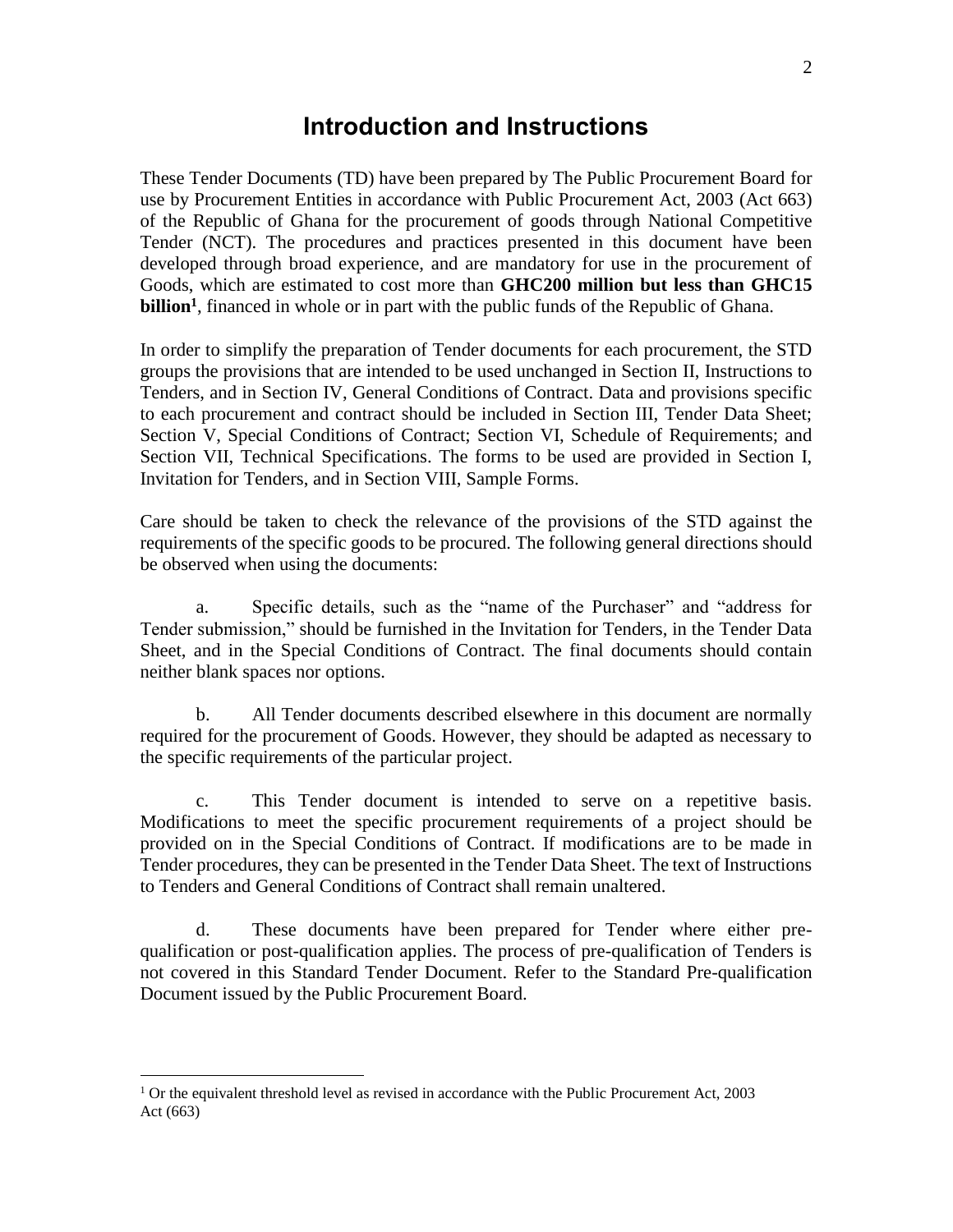e. The italicised Notes in boxes, italicised remarks in brackets [ ] and italicised footnotes in this Standard Tender Document are not part of the text. They contain guidance and instructions for the Procurement Entity preparing and issuing the document, and should not be incorporated in the final customized version. The cover should be modified as required to identify the Tender documents as to the names of the Project, Contract and Purchaser, in addition to date of issue.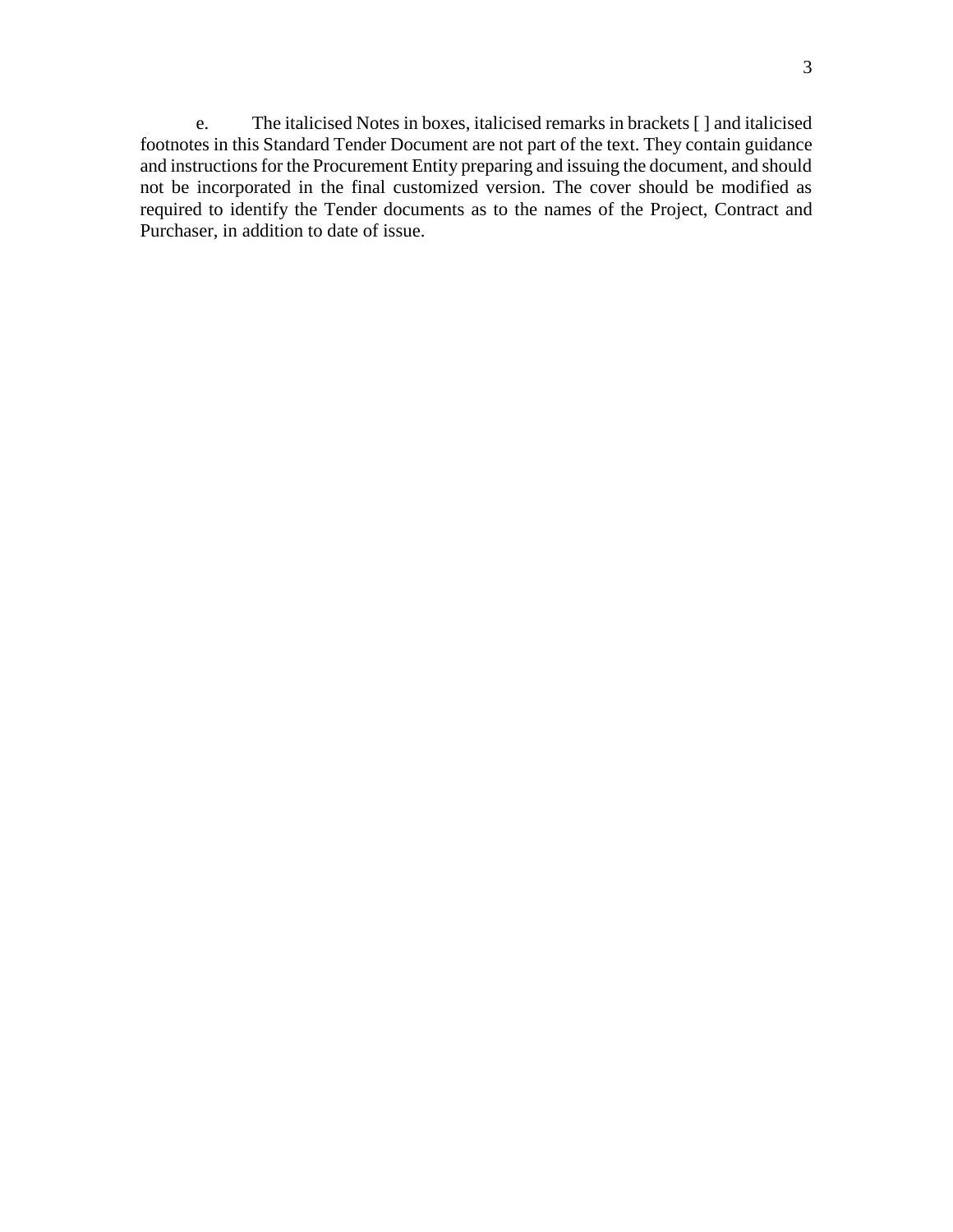## <span id="page-4-0"></span>**Section I. Invitation for Tenders**

### *Notes on the Invitation for Tenders*

*The Invitation for Tenders (IFT) shall be issued as* 

*a. an advertisement in at least one newspaper of general circulation in Ghana on two consecutive days;* 

*b. an advertisement in the Procurement Bulletin and/or well-known technical magazines, for large, specialized, or important contracts;*

*c. a letter addressed to interested Tenderers who, following the publication of the General Procurement Notice, have expressed interest in the Tender for the goods for which the invitation is issued; and* 

*The Invitation for Tenders provides information that enables potential Tenderers to decide whether to participate. Apart from the essential items listed in the Standard Tender Documents (STD), the Invitation for Tenders should also indicate any important Tender evaluation criteria (for example, the application of a margin of preference in Tender evaluation) or qualification requirement (for example, a requirement for a minimum level of experience in manufacturing a similar type of goods for which the Invitation for Tenders is issued).*

*The Invitation for Tenders should be incorporated into the Tender documents. The information contained in the Invitation for Tenders must conform to the Tender documents and in particular to the relevant information in the Tender Data Sheet.*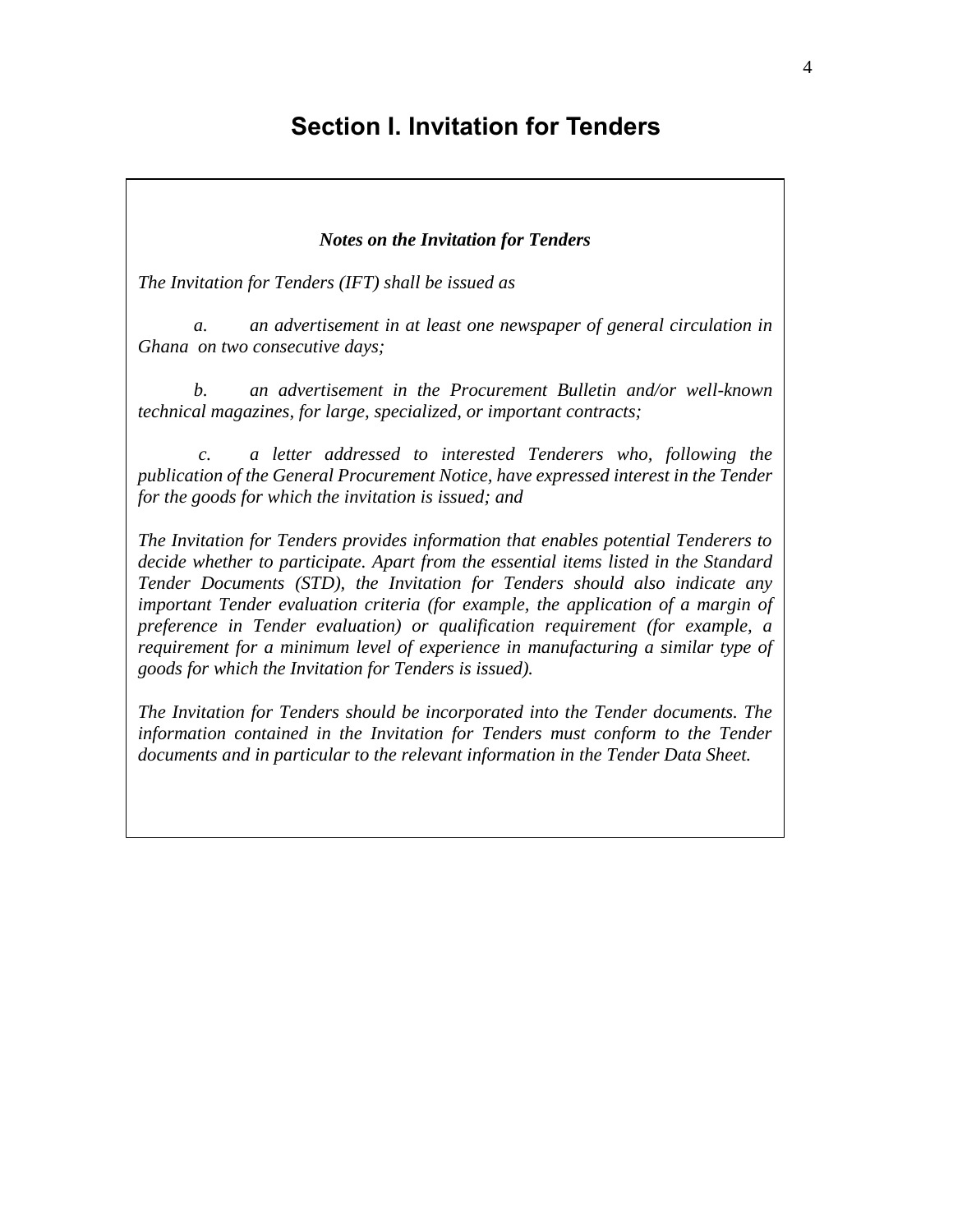## **Invitation for Tenders**

#### <span id="page-5-0"></span>*[Name of Project] :*

 $\overline{a}$ 

Contract Identification No.:

1. The \_\_\_\_\_\_\_\_\_\_\_\_\_\_\_\_\_\_\_\_\_\_\_\_\_\_\_ *[insert name of Procurement Entity]* intends to apply part of its budgetary allocation to fund eligible payments under the contract for *[insert name/no. of contract/short description]* towards the realization of the above cited project*.* 

\_\_\_\_\_\_\_\_\_\_\_\_\_\_\_\_\_\_\_\_\_\_\_\_\_\_\_\_\_\_\_\_\_\_\_\_\_\_\_\_\_\_\_\_\_\_\_\_\_\_\_\_\_\_\_\_\_\_\_\_\_\_\_\_\_\_\_\_\_\_\_\_ \_\_\_\_\_\_\_\_\_\_\_\_\_\_\_\_\_\_\_\_\_\_\_\_\_\_\_\_\_\_\_\_\_\_\_\_\_\_\_\_\_\_\_\_\_\_\_\_\_\_\_\_\_\_\_\_\_\_\_\_\_\_\_\_\_\_\_\_\_\_\_\_

#### BRIEF DESCRIPTION OF GOODS:

- 2. The *[insert name of Procurement Entity]* invites sealed Tenders from eligible suppliers for the procurement of *[insert brief description of goods to be procured]*. Tendering will be conducted through the National Competitive Tendering procedures specified in the Public Procurement Act, 2003 and in the Guidelines of the Public Procurement Board of the Republic Ghana.
- 3. Interested eligible Tenderers may obtain further information from *[insert name of Procurement Entity]* and inspect the Tender documents at the address given below *[state address at end of document]* from *[insert office hours].*
- 4. A complete set of Tender documents in English may be purchased by interested Tenderers on the submission of a written application to the address below *[state address at the end of document]* and upon a payment of a nonrefundable fee *[insert amount in Cedis]* for each set.
- 5. Tenders must be delivered to the address below *[state address at the end of document]*  at or before *[insert time and date]*<sup>2</sup>. Tenders shall be valid for a period of  $\_\_\_\_\_\_\_\_\$ *[insert number of days as specified in Tender Data Sheet]* days after the deadline of Tender submission. All Tenders must be accompanied by a Tender Security of *[insert amount in Cedis or minimum percentage of Tender price]*. Late Tenders will be rejected. Tenders will be opened in the presence of the Tenderers' representatives who choose to attend at the address below *[state address at end of document]* at *[insert time and date].*

*[Insert name of office]. [Insert name of officer]. Insert postal address] and/or [Insert street address]. [Insert telephone number, indicate country and city code].*

<sup>2</sup> *This should be not earlier than 30 days after the date of publication of the Invitation for Tenders, depending on the size and complexity and the nature of the Goods and/or process of procurement.*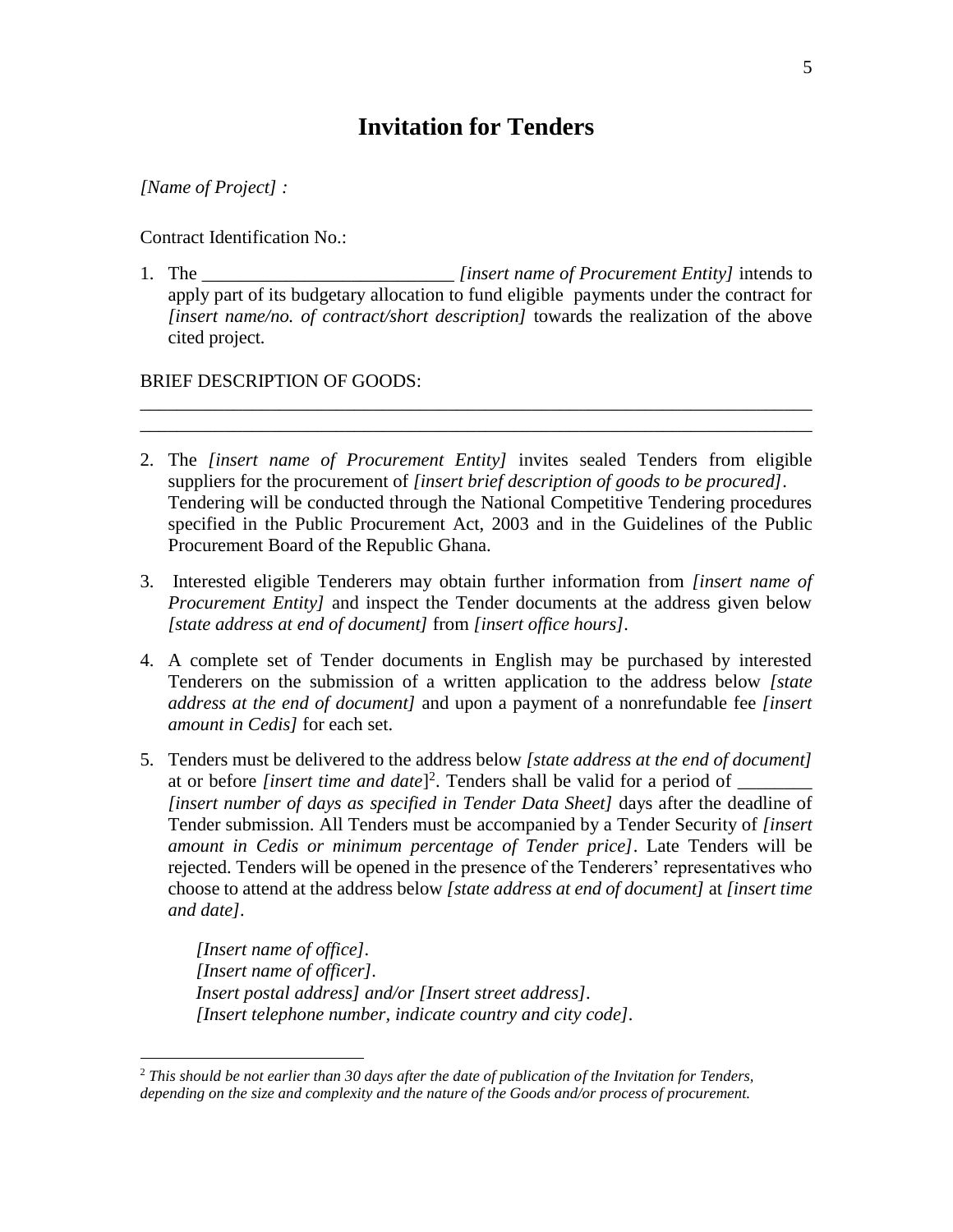## <span id="page-6-0"></span>**Section II. Instructions to Tenderers (ITT)**

### **A. Introduction**

- <span id="page-6-1"></span>**1. Scope of Tender** 1.1 The *InameProcurement Entity [nameProcurement Entity]* (hereinafter referred to as the Purchaser) wishes to receive Tenders for supply and delivery of goods, materials and equipments described in Section V and VII hereof (hereinafter referred to as the Goods).
	- 1.2 All Tenders are to be completed and returned to the Purchaser in accordance with these Instructions to Tenderers.
- **2. Source of Funds** 2.1 The Purchaser shall fund this procurement from part of its budgetary allocation to pay for the contract (hereinafter referred to as the "Contract") for which this Invitation for Tenders is issued toward the realization of the *[Name of Project].*
	- 2.2 Payments will be made only at the request of the Purchaser and upon approval by a designated official of the Republic of Ghana in accordance with terms and conditions of the contract agreement between the Purchaser and the Supplier (hereinafter referred to as the "Contract"), and will be subject in all respects to the Financial Administration Act, 2003 (Act 654) of the Republic of Ghana. No party other than the Supplier shall derive any rights from the Contract or have any claims to the funds.
- **3. Eligible Tenderers** 3.1 This Invitation for Tenders is open to all eligible suppliers indicated in the Tender Data Sheet.
	- 3.2 State owned enterprises may participate only if they are legally and financially autonomous, operate under commercial law, and are not a dependent agency of the Purchaser.
	- 3.3 Tenderers should not be associated or have been associated in the past, directly or indirectly, with a firm or any of its affiliates which have been engaged by the Purchaser to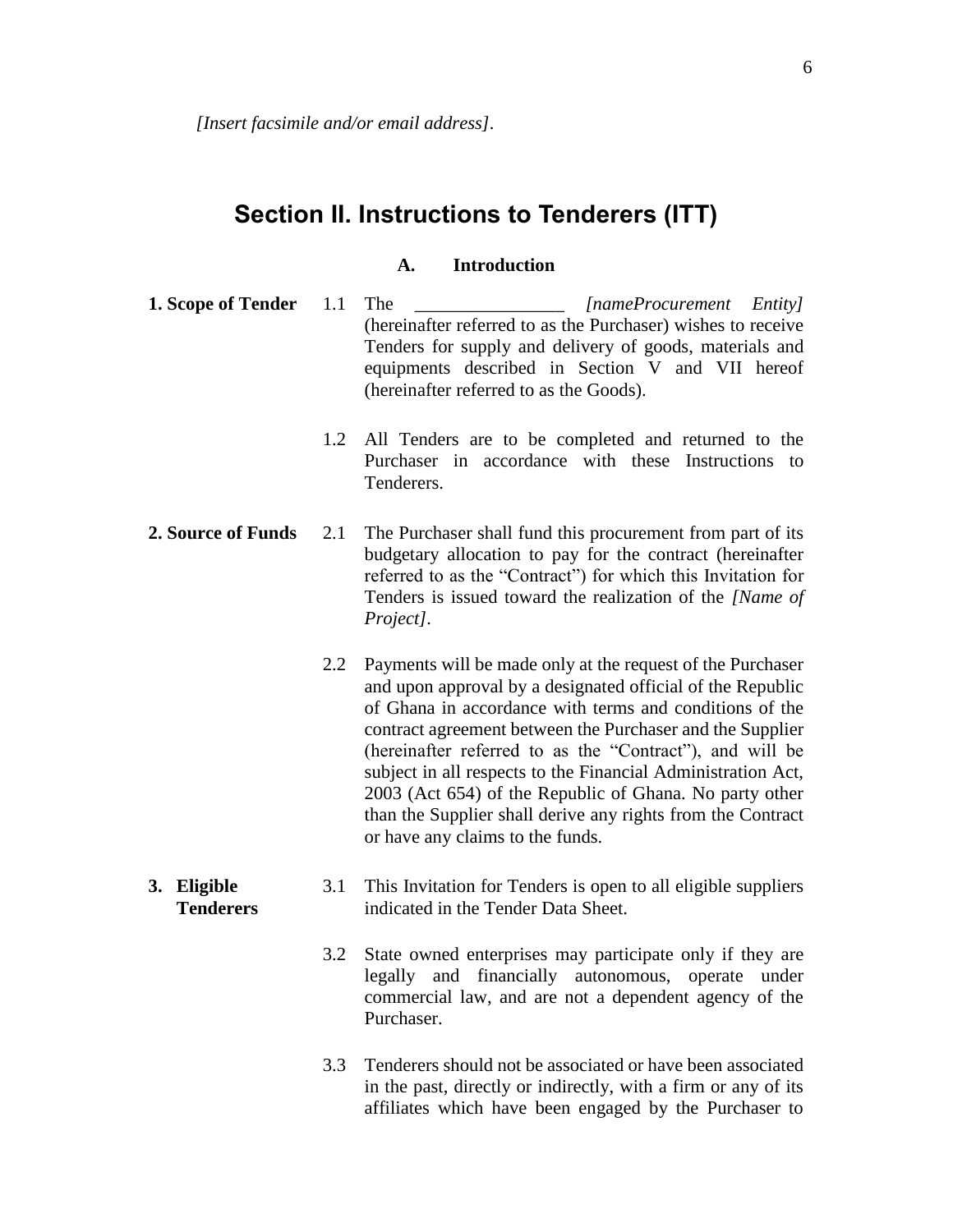- 3.4 Tenders shall not be under a declaration of ineligibility for corrupt and fraudulent practices issued by the Public Procurement Board in accordance with sub-clause 38.1.
- **4. Eligible Goods and Services** 4.1 All goods and related services to be supplied under the contract shall have their origin in eligible source countries, as specified in the ITT Clause 3.1 and all expenditures made under the contract will be limited to such goods and services.

Invitation for Tenders.

- 4.2 For purposes of this clause, "Origin" means the place where the goods are mined, grown, or produced, or the place from which the related services are supplied. Goods are produced when, through manufacturing, processing, or substantial and major assembly of components, a commerciallyrecognized product results that is substantially different in basic characteristics or in purpose or utility from its components.
- 4.3 The origin of goods and services is distinct from the nationality of the Tenderer.
- **5. Cost of Tender** 5.1 The Tenderer shall bear all costs associated with the preparation and submission of its Tender, and the Purchaser will, in no case, be responsible or liable for those cost, regardless of the conduct or out come of the Tendering process.

#### **B. THE TENDER DOCUMENTS**

- **6. Content of Tender Documents** The goods required, Tender procedures and contract terms are prescribed in the Tender Documents. In addition to the Invitation for Tenders, the Tender Documents include:
	- a. Instruction to Tenderers (ITT);
	- b. Tender Data Sheet;
	- c. General Conditions of Contract (GCC);
	- d. Special Conditions of Contract (SCC);
	- e. Schedule of Requirements;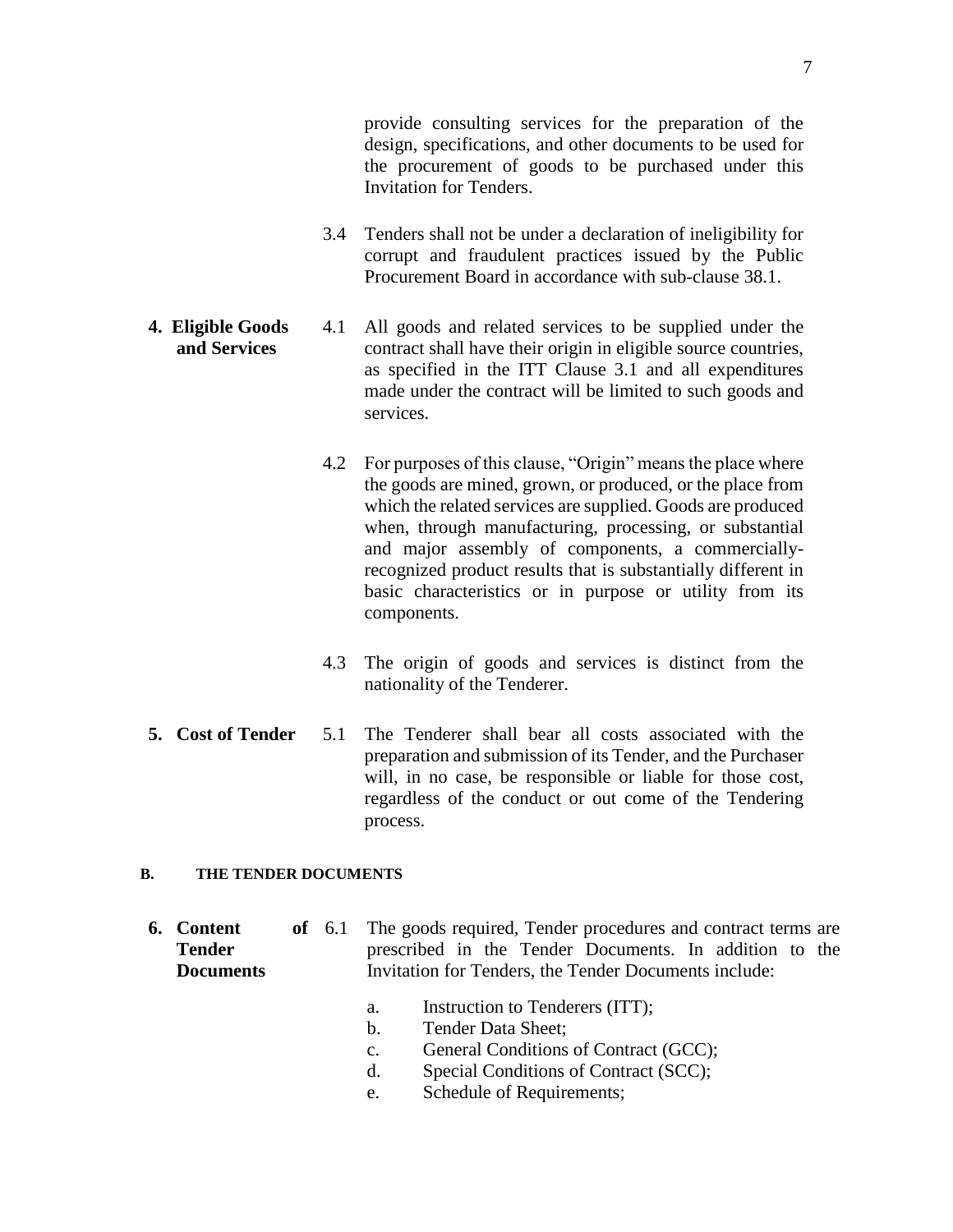- f. Technical Specifications;
- g. Tender Form and Price Schedules (Bill of Quantities);
- h. Tender Security Form;
- i. Contract Form and Contract Data Sheet;
- j. Performance Security Form;
- k. Bank Guarantee for Advance Payment Form;
- l. Manufacturer's Authorization Form.
- 6.2 The Tenderer is expected to examine all instructions, forms, terms and specifications in the Tender Documents. Failure to furnish all information required by the Tender Documents or submission of a Tender not substantially responsive to the Tender Documents in every respect will be at the Tenderer's risk and may result in the rejection of its Tender.
- **7. Clarification of Tender Documents** 7.1 A prospective Tenderer requiring any clarification of the Tender Documents may request the Purchaser in writing or by fax at the Purchaser's address indicated in Tender Data Sheet. The Purchaser will respond in writing or by fax or by email to any request for clarification of the Tender documents which it receives no later than fourteen (14) days prior to the deadline for the submission of Tenders. The Purchaser's response (including an explanation of query without identifying the source of inquiry) will be sent in writing or fax or email to all perspective Tenders, who have purchased the Tender Documents.
- **8. Amendment of Tender Documents** 8.1 At any time prior to the deadline for submission of Tenders, the Purchaser may, for any reason, modify the Tender Documents by issuing Addenda.
	- 8.2 Any Addendum will be notified in writing or fax to all prospective Tenderers which have purchased the Tender Documents and shall be a part of the Tender document.
	- 8.3 Where the Purchaser issues the Addendum very close to deadline for submission of Tenders, the Purchaser may extend the deadline for submission of Tenders in accordance with sub-clause 20.2 in order to afford prospective Tenderers a reasonable time to take the Addendum into account in preparing their Tenders.

#### **C. PREPARATION OF TENDERS**

**9. Language of Tender** 9.1 The Tender prepared by the Tenderer and all correspondence and supporting documents relating to the Tender exchanged by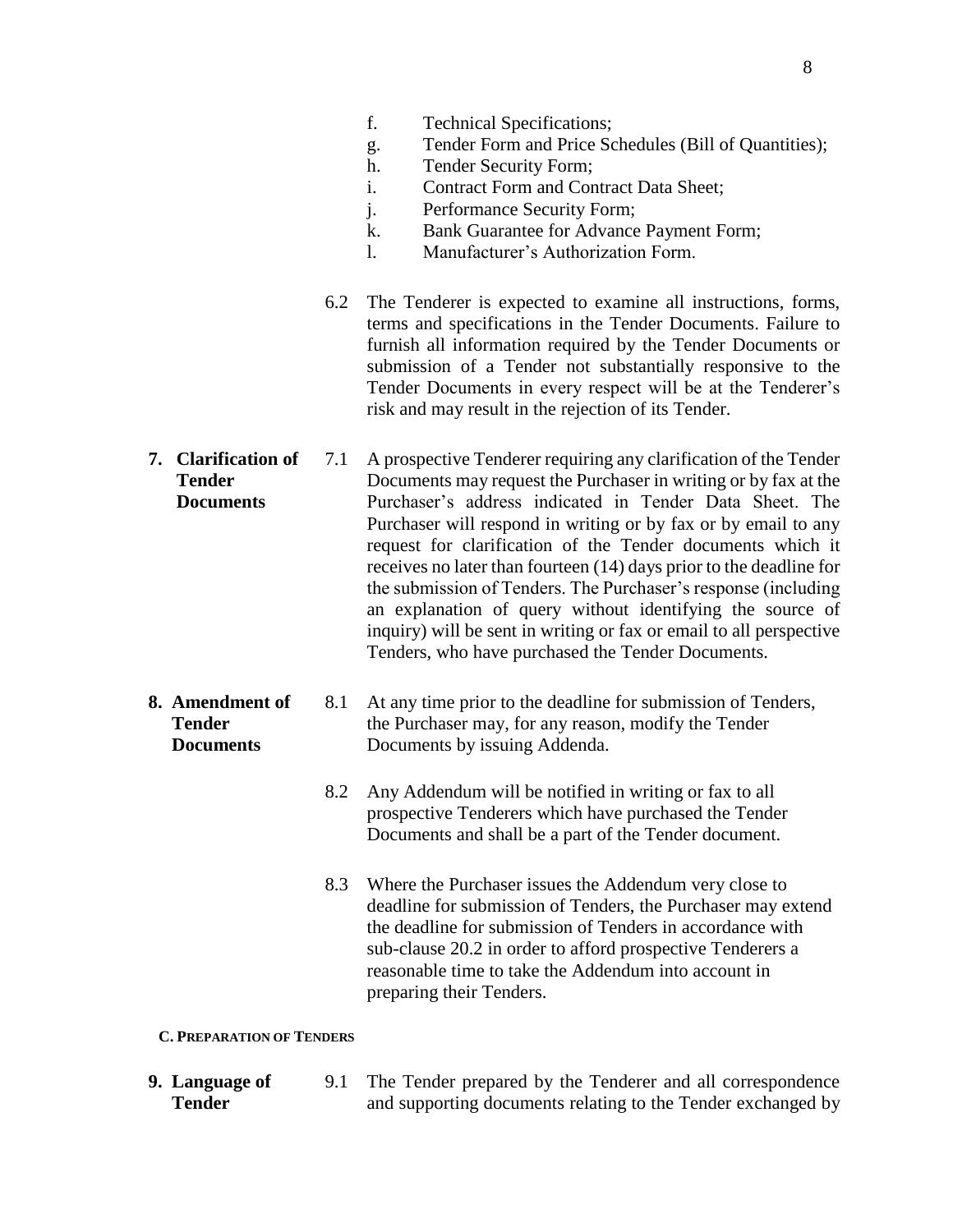| 10. Documents<br><b>Comprising the</b><br><b>Tender</b> | 10.1 | The Tenderer's Tender shall comprise the following<br>components:                                                                                                                                                                                                                       |
|---------------------------------------------------------|------|-----------------------------------------------------------------------------------------------------------------------------------------------------------------------------------------------------------------------------------------------------------------------------------------|
|                                                         |      | A Tender Form and a price schedule completed in<br>a.<br>accordance with clauses 11,12 and 13.                                                                                                                                                                                          |
|                                                         |      | Documentary evidence established in accordance with<br>$\mathbf{b}$ .<br>Clause 14 that the Tenderer is eligible to Tender and is<br>qualified to perform the contract if its Tender is<br>accepted;                                                                                    |
|                                                         |      | Documentary evidence established in accordance with<br>$\mathbf{c}$ .<br>Clause 15 that the goods to be supplied by the Tenderer<br>are genuine and newly manufactured goods and<br>conform to the Tender Documents; and                                                                |
|                                                         |      | d.<br>Tender security furnished in accordance with Clause<br>16 and in the form specified in Section VII.                                                                                                                                                                               |
| <b>Tender Form</b><br>11.                               | 11.1 | The Tenderer shall complete the Tender Form and the<br>appropriate price schedule furnished in the Tender<br>Documents, indicating the goods to be supplied, a brief<br>description of the goods, their country or origin quality and<br>prices.                                        |
| <b>Tender Price</b><br>12.                              | 12.1 | The Tenderer shall indicate on the appropriate Price<br>Schedule the unit prices (where applicable) and total Tender<br>price of the goods it proposes to supply under the contract.<br>'Prices indicated on the Price Schedule shall be entered<br>separately in the following manner: |
|                                                         |      | i. the price of the goods quoted EXW (ex works, ex factory,<br>ex warehouse, ex showroom, or off-the-shelf, as<br>applicable), including all customs, excise and other<br>duties<br>and sales and other taxes already paid or payable;                                                  |
|                                                         |      | ii. the price for Inland Transportation, Insurance, and other<br>Local Costs incidental to Delivery of the Goods to their<br>final destination, if specified in the Tender Data Sheet;                                                                                                  |
|                                                         |      | iii. the price of other incidental services, if any, listed in the                                                                                                                                                                                                                      |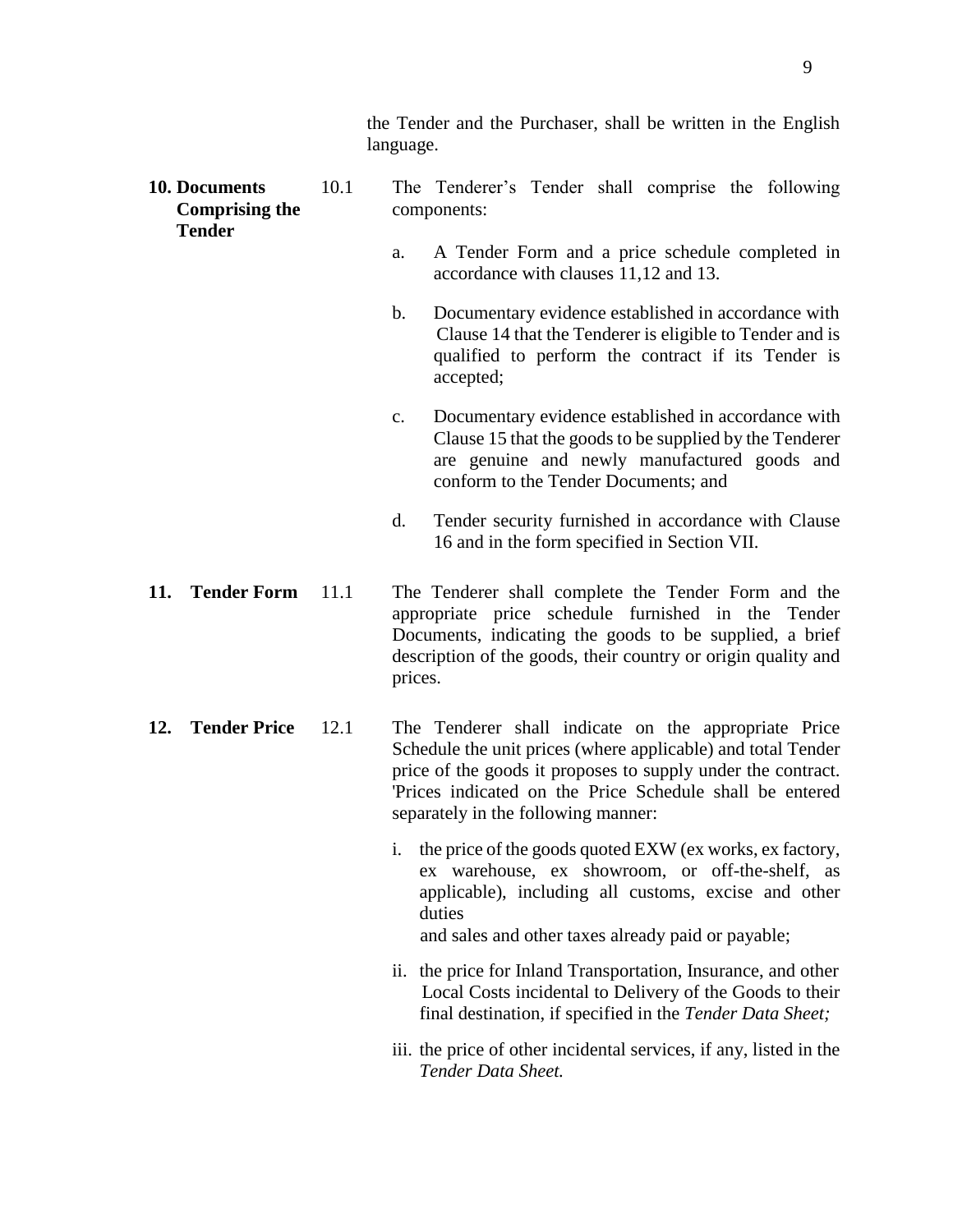- 12.2 The terms EXW, CIP, etc. shall be governed by the rules prescribed in the current edition of *Incoterms* published by the *International Chamber of Commerce, Paris.*
- 12.3 The Tender's separation of price components in accordance with ITT Clause 12.1 above will be solely for the purpose of facilitating the comparison of Tenders by the Purchaser and will not in any way limit the Purchaser's right to contract on any of the terms offered.
- 12.4 Price quoted by the Tenderer shall remain fixed and valid until completion of the Contract performance and will not be subject to variation on any account.
- 12.5(a) A foreign Tenderer wishing to have or already having a local agent should state the following:
	- i. Name and address of the Agent/Representative,
	- ii. The Agent/Representative providing type of services,
	- iii. Amount of commission if the Agent/ Representative is entitled to get such payment with specific reference to the tendering procedure,
	- iv. Other agreement with Agent/Representative, if any,
	- v. Tenderer should certify in the Letter of Authorization as follows:

"We certify that the statement and disclosure made by us on the above are complete and true to the best of our knowledge and belief"

- 12.5(b) If the agent has not been appointed:
	- i. Source of information about tender invitation,
	- ii. The remuneration given to the individual or firm/company or organisation to work on his behalf for submitting tender, representation in the Tender opening and other required action in connection with the tender,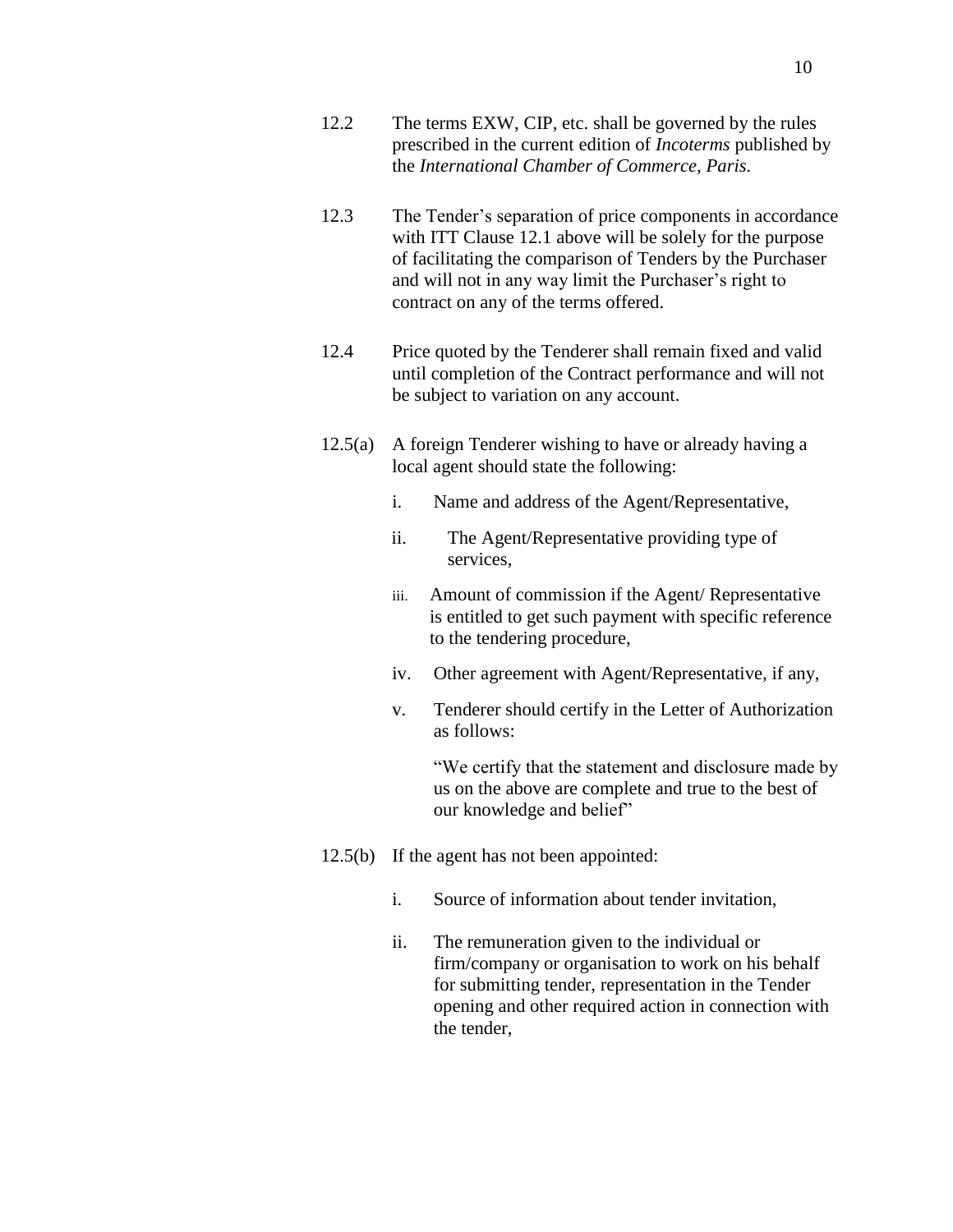- iii. Transfer or handover an evidence of foreign currency exchanged which is required to be submitted with the tender,
- iv. If the bank account of any Ghanaian citizen has been used for the exchange of foreign currency specify the name of the individual and his address. If the foreign currency has been exchanged by self then the certificate of currency exchanged issued by the bank.
- 12.6 If the Tenderer intends to offer any discount, it should always be expressed in fixed percentage that will not vary as the quantity vary and be applicable to each unit rate.
- 12.7 A Tender submitted with an adjustable price quotation shall be treated as non-responsive and rejected pursuant to Clause 26.
- **13. Currency of Tender**  13.1 Prices shall be quoted in Ghanaian Cedis (GHC)

**14. Document Establishing Tenderer's Eligibility and Qualifications**

- 14.1 Pursuant to Clause 10, the Tenderer shall furnish, as part of its Tender, documents establishing the Tenderer's eligibility to Tender and its qualifications to perform the contract if its Tender is accepted.
- 14.2 The documentary evidence of the Tenderer's eligibility to Tender shall establish to the Purchaser's satisfaction that the Tenderer, at the time of submission of its Tender, is from an eligible country.
- 14.3 The documentary evidence of the Tenderer's qualifications to perform the contract if its Tender is accepted shall establish to the Purchaser's satisfaction:
	- a. that, in the case of a Tenderer offering to supply goods under the contract which the Tenderer did not manufacture or otherwise produce, the Tenderer shall be an established dealer in the goods of at least one year's standing and shall produce documentary evidence to show that he has been duly authorized by the good's manufacturer or producer to supply the goods in the Ghana.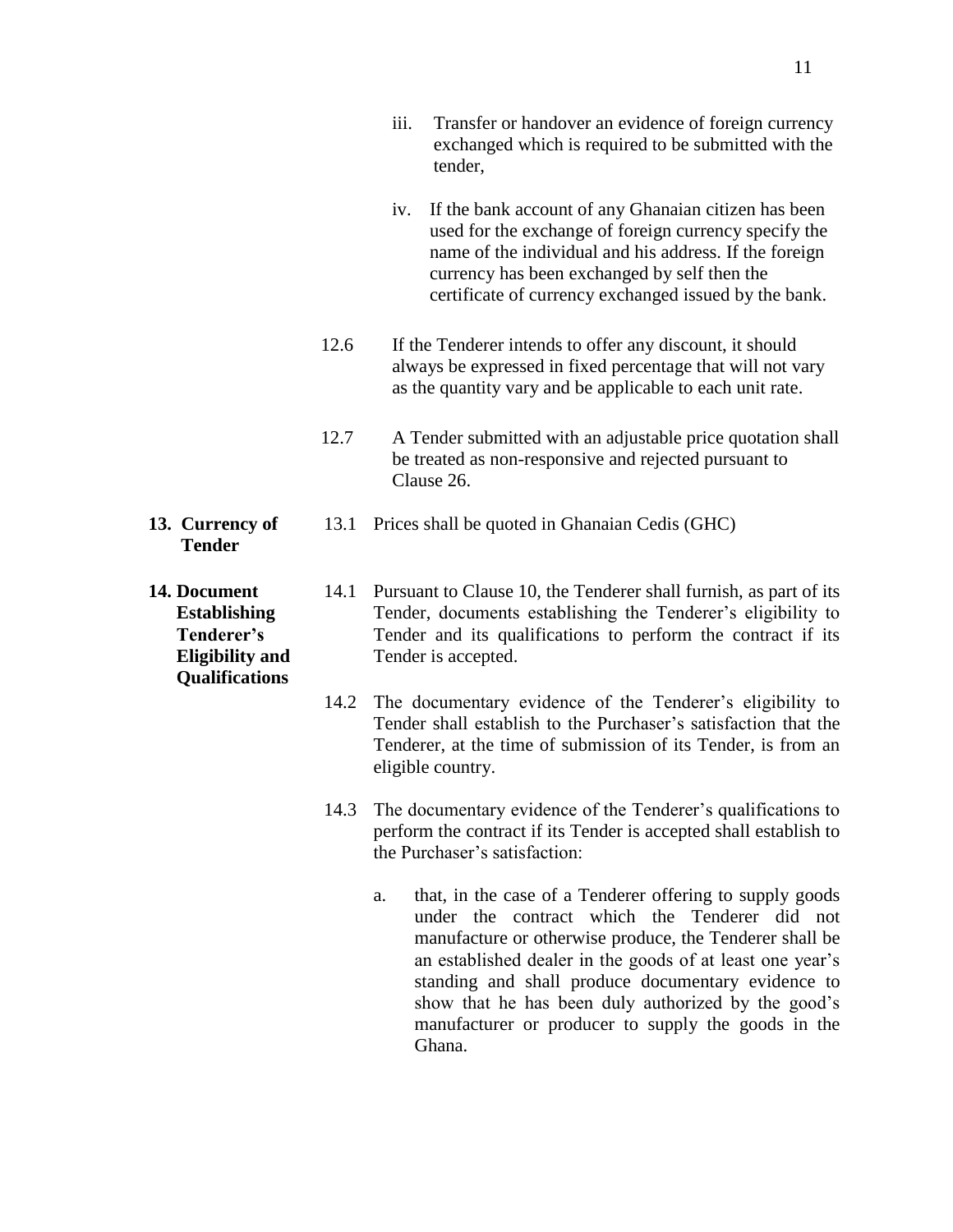- b. that the Tenderer has the financial, technical and production capability necessary to perform the contract.
- c. that the Tenderer meets the Qualifications as specified in Tender Data Sheet.
- **15. Documents Establishing Goods' Eligibility and Conformity to**  15.1 Pursuant to Clause 10, the Tenderer shall furnish, as part of its Tender documents establishing the eligibility and conformity to the Tender Documents of all goods and services which the Tenderer proposes to supply under the contract.
	- **Tender Documents** 15.2 The documentary evidence of the goods eligibility shall consist of a statement in the Price Schedule on the country of origin of the Goods and services offered which shall be confirmed by a certificate of origin issued at the time of shipment.
		- 15.3 The documentary evidence of conformity of the Goods and Services to the Tender documents may be in the form of Literature, Drawings, and Data, and shall consist of:
			- a. a detailed description of the essential Technical and Performance characteristics of the Goods;
			- b. a list giving full particulars, including available sources and current prices of Spare Parts, Special Tools, etc., necessary for the proper and continuing functioning of the Goods for a period to be specified in the *Tender Data Sheet* following commencement of the use of the Goods by the Purchaser.
		- 16.1 Pursuant to Clause 10, the Tenderer shall furnish as part of its Tender, Tender security as specified in the *Tender Data Sheet*. The Tender security is required to protect the Purchaser against the risk of the Tenderer's conduct, which would warrant the security's forfeiture pursuant to para. 16.6.
			- 16.2 The Tender Security shall, at the Tenderer's option, be in the form of either a certified check, or Bank Guarantee from a bank in Ghana, a bond issued by an insurance or bonding institution, which has been determined by the Tenderer to be acceptable to the Purchaser. The format of the Tender Security should be in accordance with one of the Sample Forms of Tender Security included in Section VII or another form acceptable to the
- **16. Tender Security**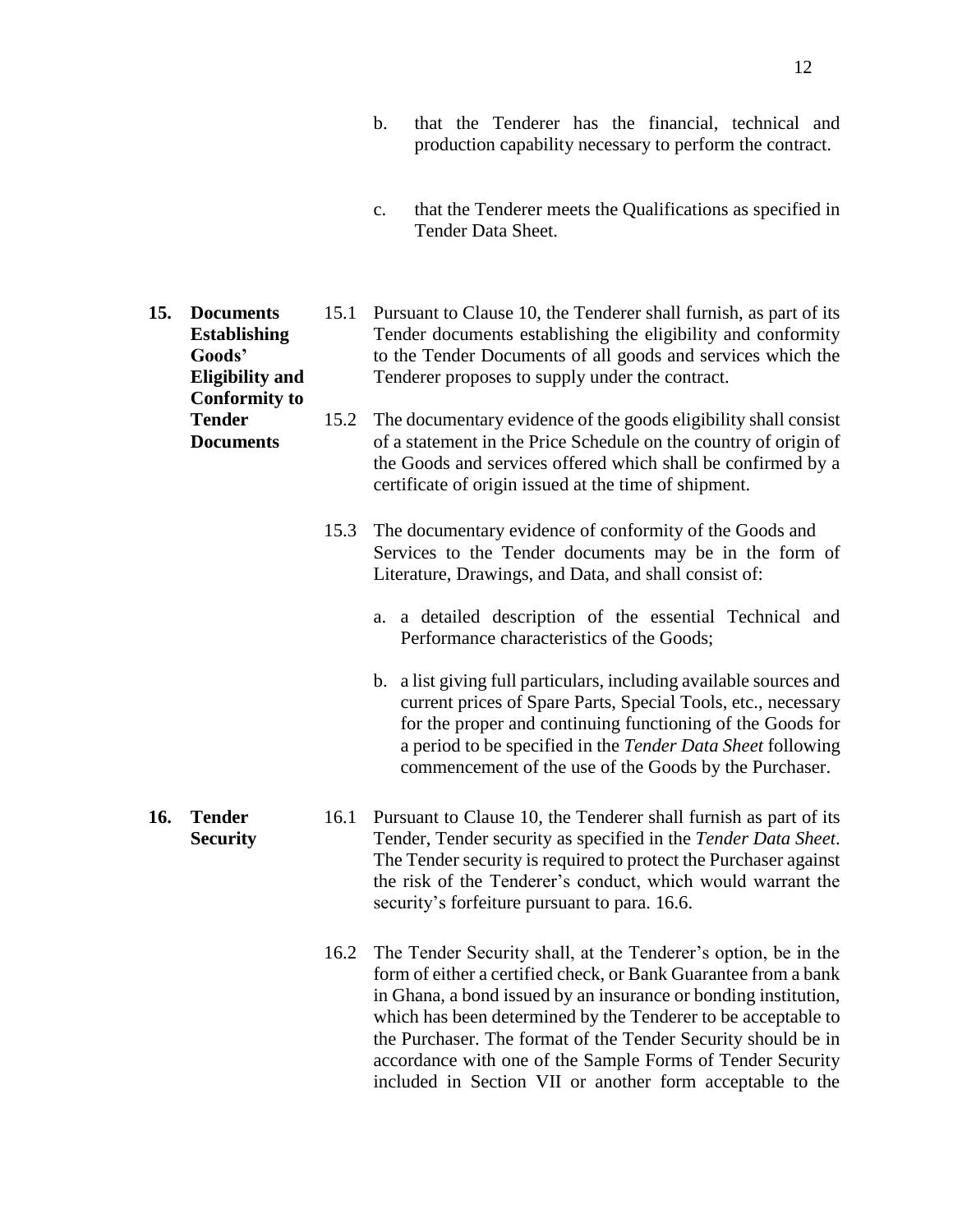Purchaser. The Tender Security shall be valid for 28 days beyond the period of validity of the Tender.

- 16.3 Any Tender not secured in accordance with paras 16.1 and 16.2 will be rejected by the Purchaser as non-responsive pursuant to clause 26
- 16.4 The Tender Security of unsuccessful Tenders will be returned within 14 days after the expiration of the Tender validity period prescribed in sub-clause 17.1.
- 16.5 The Tender Security of the successful Tenderer will be discharged when the Tenderer has furnished the required Performance Security and signed Contract.
- 16.6 The Tender Security shall be forfeited:
	- a. if a Tenderer withdraws its Tender during the period of Tender Validity specified by the Tenderer on the Tender form; or
	- b. in case of a successful Tender, if the Tenderer fails within the specified time limit to:
		- i. sign the contract in accordance with Clause 36 or
		- ii. furnish performance security in accordance with Clause 37.
- **17. Period of Validity of Tenders**
- 17.1 Tenders shall remain valid for the period as specified in the *TenderData* Sheet after the date of Tender opening prescribed by the Purchaser in Clause 20. A Tender valid for a shorter period shall be rejected by the Purchaser as non-responsive.
	- 17.2 In exceptional circumstances, the Purchaser may solicit the Tenderers' consent to an extension of the period of Tender validity. The request and the responses thereto shall be in writing or by fax or by email. The validity of Tender security period provided under Clause 16 shall also be suitably extended. A Tenderer may refuse the request without forfeiting its Tender security. A Tenderer granting the request will not be required nor permitted to modify its Tender.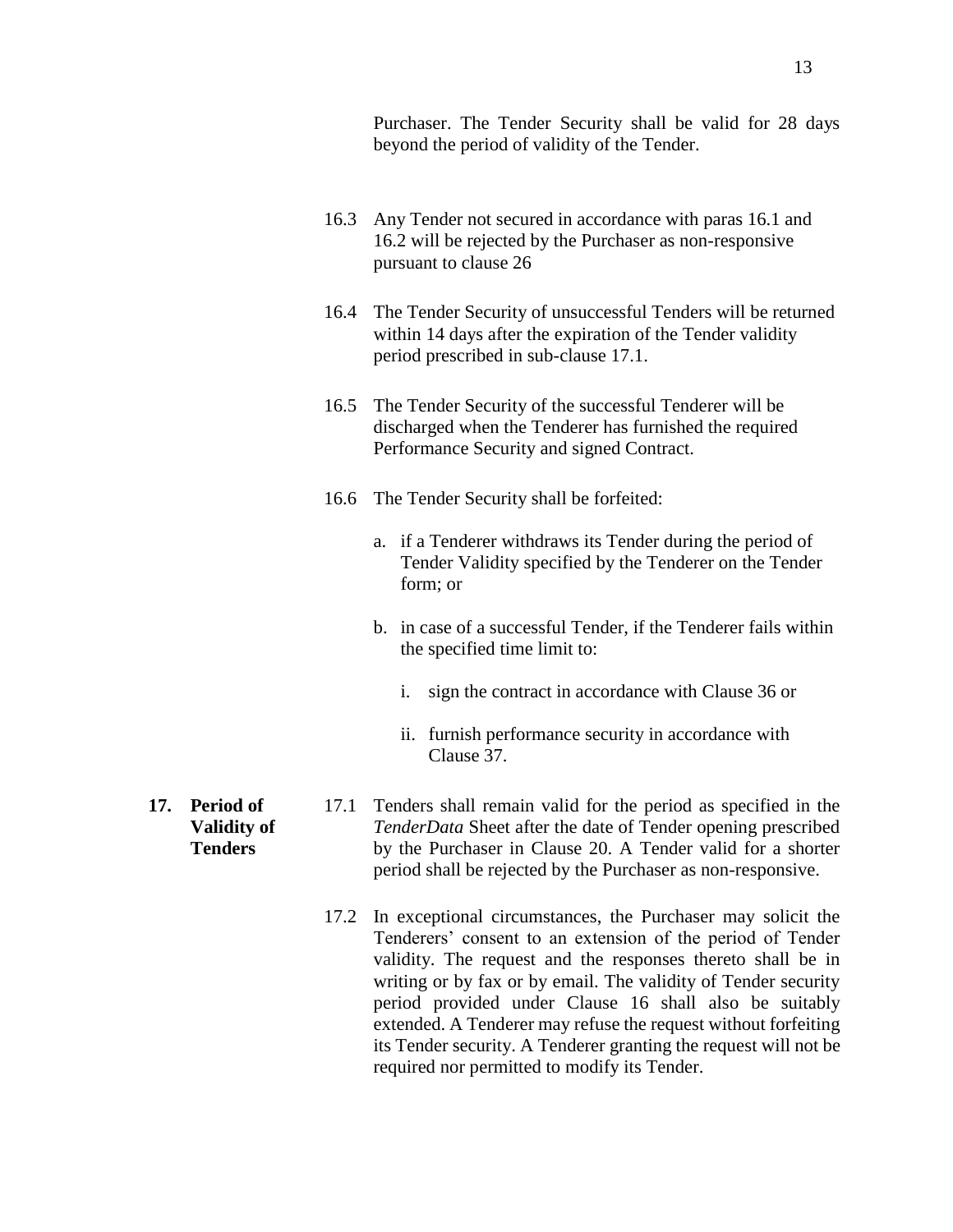- **18. Format and Signing of Tender** 18.1 The Tenderer shall prepare one original of the documents comprising the Tender as described in ITT Clause 10, bound with the volume containing the Form of Tender and Price Schedule, and clearly marked **"ORIGINAL"**. In addition, the Tenderer shall submit one copy of the Tender and clearly marked as **"COPY"**. In the event of discrepancy between them, the original shall prevail.
	- 18.2 The original and copy of the Tender shall be typed or written in indelible ink and shall be signed by the Tenderer or a person or persons duly authorised to sign on behalf of the Tenderer. The latter authorisation shall be indicated by written power-ofattorney accompanying the Tender. All pages of the Tender, where entries or amendments have been made, shall be initialed by the person or persons signing the Tender.
	- 18.3 The Tender shall contain no inter lineation, erasures or overwriting alterations or additions except as necessary to correct errors made by the Tenderer or those to comply with instructions issued by the Purchaser, in which case, such corrections shall be initialed by the person or persons signing the Tender.

#### **D. SUBMISSION OF TENDERS**

- **19. Sealing and Marking of Tenders** 19.1 The Tenderer shall seal the original and the copy of the Tender in two inner envelopes and an outer envelope, duly marking the inner envelopes as "Original" and "Copy".
	- 19.2 The inner and outer envelopes shall:
		- a. be addressed to the Purchaser at the address given in the *Tender Data Sheet:*
		- b. bear (the Project Name, the Invitation for Tenders number and Identification number if any).
		- c. provide a warning **"Not to Open Before"** the time and date for Tender opening as specified in the *Tender Data Sheet*.
	- 19.3 In addition to the identification required in sub-clause 19.2, the inner envelope shall indicate the name and address of the Tenderer to enable the Tender to be returned unopened in case it is declared "Late", pursuant to sub-clause 21.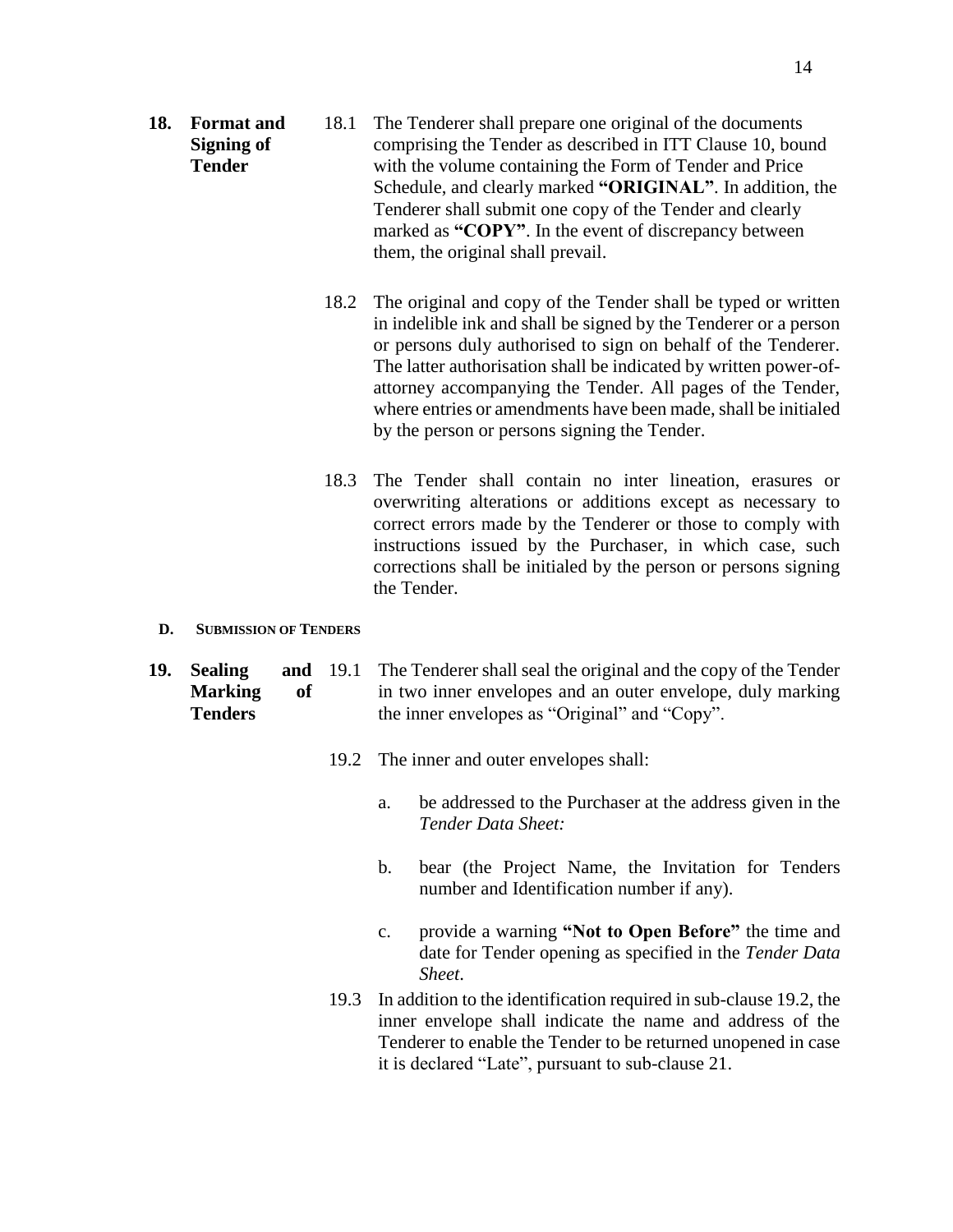- 19.4 If the outer envelope is not sealed and marked as required by para 19.2, the Purchaser will assume no responsibility for the Tender's misplacement or premature opening.
- **20. Deadline for Submission of Tenders** 20.1 Tenders must be received by the Purchaser at the address and no later than the time and date specified in the *Tender Data Sheet*.
	- 20.2 The Purchaser may, at its discretion, extend this deadline for the submission of Tenders by issuing an amendment in accordance with Clause 8, in which case, all rights and obligations of the Purchaser and Tenderers previously subject to the original deadline will thereafter be subject to the deadline as extended.
- **21. Late Tenders** 21.1 Any Tender not received within the date and time specified in ITT Clause 20 will not be accepted and will be returned unopened.
- **22. Modification and Withdrawal of Tender** 22.1 The Tenderer may modify or withdraw its Tender after the Tender submission, provided that written notice of the modification or withdrawal is received by the Purchaser twenty four (24) hours prior to the deadline prescribed for submission of Tenders in Clause 20.
	- 22.2 The Tenderer's modification or withdrawal notice shall be prepared, sealed, marked and dispatched in accordance with the provisions of Clause 18 and 19, with the outer and inner envelopes additionally marked "Modification" or Withdrawal" as appropriate. A withdrawal notice may also be sent by fax or email but followed by a signed confirmation copy, received not later than the deadline for submission of Tenders.
	- 22.3 No Tender may be modified or withdrawn subsequent to the deadline for submission of Tenders.
	- 22.4 No Tender may be withdrawn in the interval between the deadline for submission of Tenders and the expiration of the period of Tender validity specified by the Tenderer on the Tender Form. Withdrawal of a Tender during this interval shall result in the Tenderer's forfeiture of its Tender security, pursuant to Clause 16.6.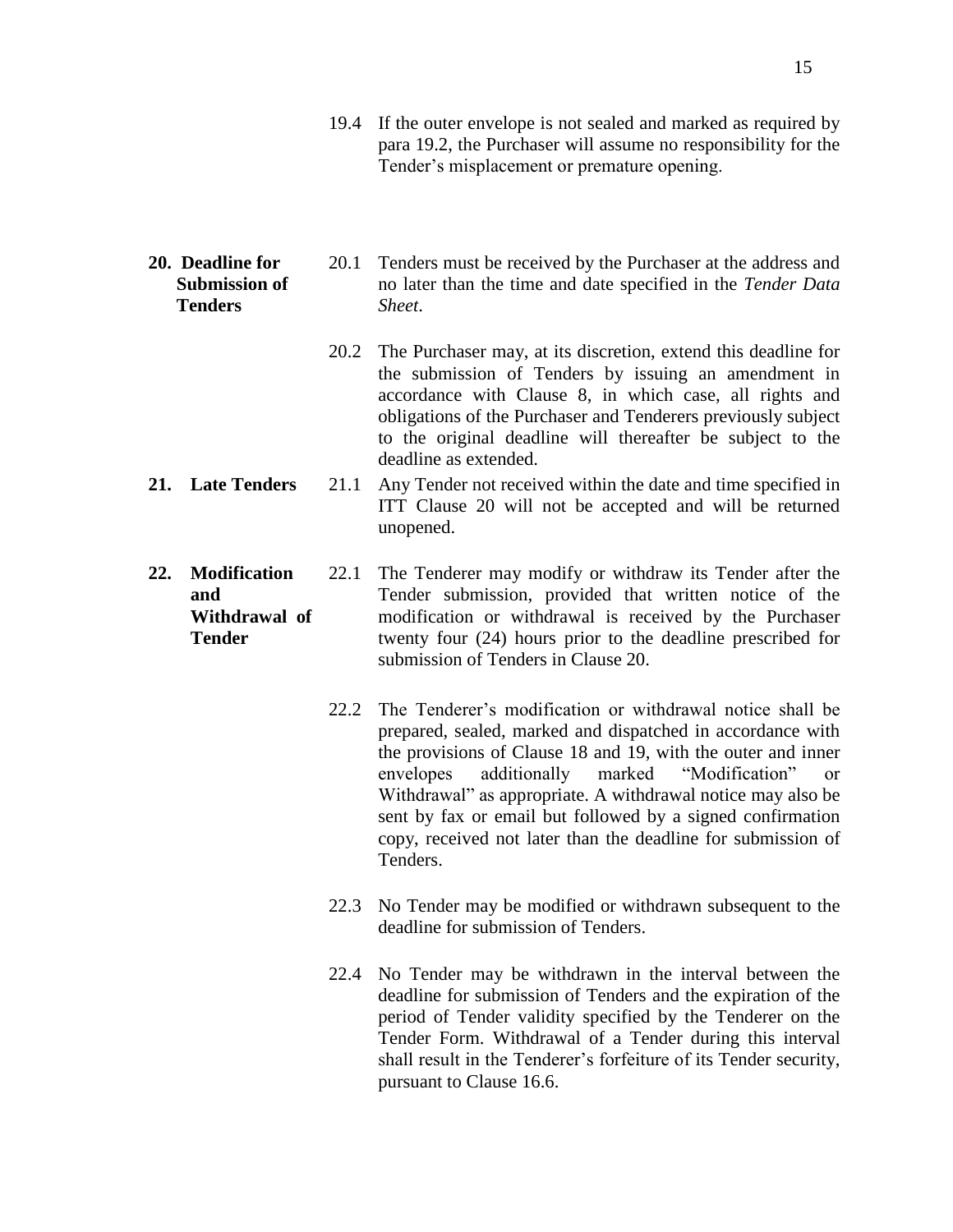- 22.5 Tenderers may only offer discounts, or otherwise modify the prices of their Tenders by submitting Tender modifications in accordance with ITT Clause 22, or included in the original Tender submission.
- E. TENDER OPENING AND EVALUATION
- **23. Opening of Tenders by Purchaser** 23.1 The Purchaser will open Tenders including modifications made pursuant to Clause 22, in the presence of Tenderers' representatives who choose to attend, at *(Date and Time)<sup>3</sup>* and at the place specified in the *Tender Data Sheet.* The Tenderers' representatives who are present shall sign a register evidencing their attendance. 23.2 Envelope marked "WITHDRAWAL" shall be opened and read out first. Tenders for which an acceptable notice of withdrawal has been submitted pursuant to ITT Clause 22 shall not be opened. 23.3 The Tenderers' names, Tender prices, modifications, discounts offered, Tender withdrawals and the presence or absence of the requisite Tender security and such other details as the Purchaser, at its discretion, may consider appropriate will be announced and read aloud by the Purchaser at the Tender opening session. 23.4 The Purchaser will prepare minutes of the Tender opening, including the information disclosed to those present in accordance with sub-clause 23.3. **24. Process to be Confidential** 24.1 Information relating to the examination, clarification, evaluation, and comparison of Tenders and recommendations for the Award of Contract shall not be disclosed to Tenderers or any other persons not officially concerned with such process until the Award to the successful Tenderer has been announced. **25. Clarification of Tenders** 25.1 To assist in the examination, evaluation and comparison of Tenders, the Purchaser may, at its discretion, ask any Tenderer for clarification of its Tender, including breakdowns of unit rates. The request for clarification and the response shall be in writing and no change in the price or substance of the Tender shall be sought, offered or permitted, except as required to

 $\overline{a}$ 

<sup>3</sup> *Should follow immediately or soon after Tender closing.*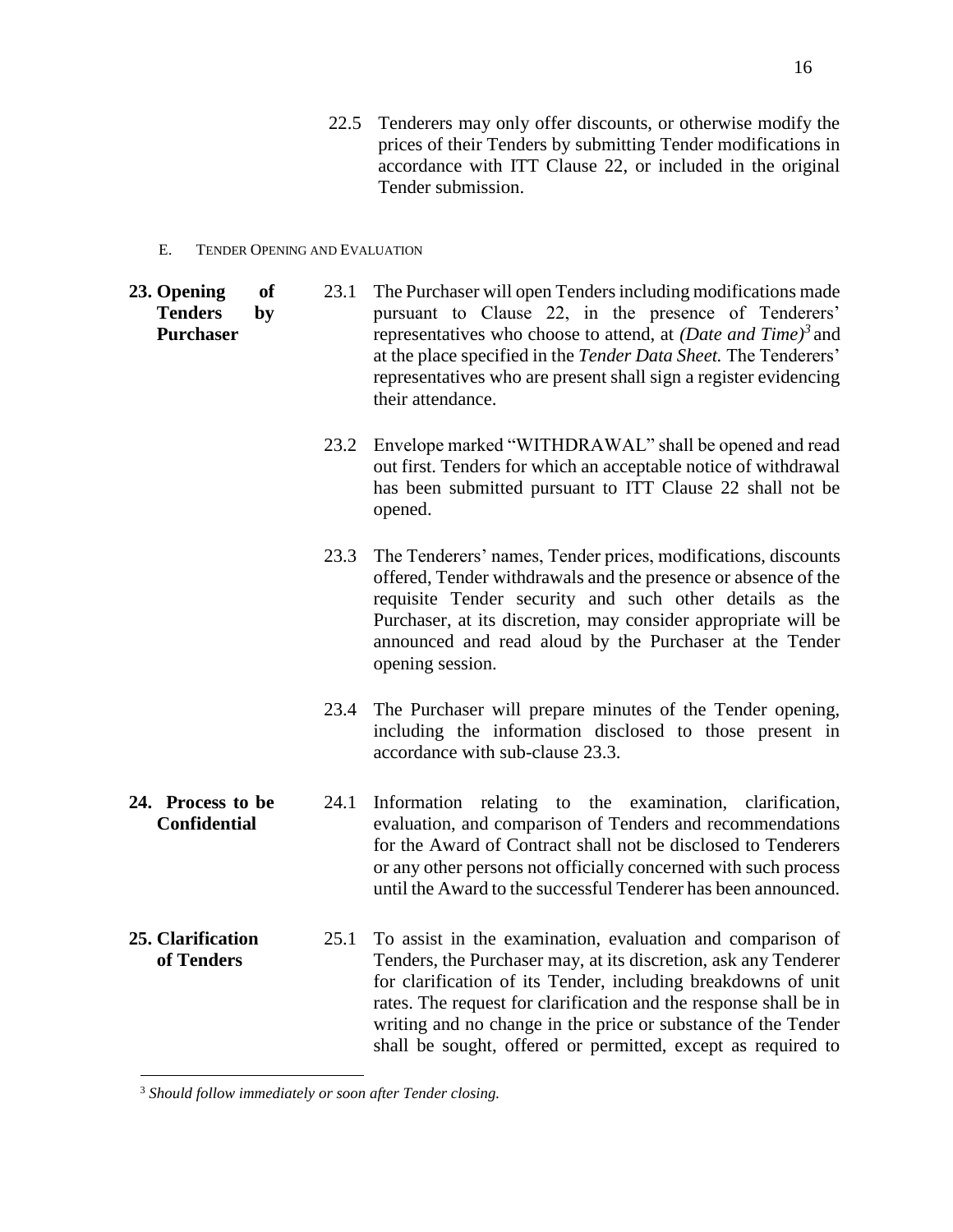confirm the correction of arithmetic errors discovered by the Purchaser in the evaluation of the Tenders.

- 26.1 The Purchaser will determine whether each Tender:
	- a. meets the eligibility criteria defined in ITT Clause 3;
	- b. has been properly signed;
	- c. is accompanied by the required securities;
	- d. is substantially responsive to the requirements of the Tender documents.
- 26.2 Arithmetical errors will be rectified on the following basis:
	- i. If there is a discrepancy between the unit price and the total price that is obtained by multiplying the unit price and quantity, the unit price shall prevail and the total price shall be corrected. If the Tenderer does not accept the correction of the errors, its Tender will be rejected, and its Tender Security may be forfeited,
	- ii. If there is a discrepancy between words and figures, the amount in words will prevail.
- 26.3 Prior to the detailed evaluation, pursuant to Clause 28, the Purchaser will determine the substantial responsiveness of each Tender to the Tender Documents. For purposes of these clauses, a substantially responsive Tender is one, which conforms to all the terms and conditions of the Tender Documents without material deviations. The Purchaser's determination of a Tenderer's responsiveness is to be based on the contents of the Tender **i**tself without recourse to extrinsic evidence. A material deviation or reservation is one:
	- a. which affects in any substantial way the Scope, Quality, or Performance of the Contract;
	- b. which limits in any substantial way, inconsistent with the Tender documents, the Purchaser's rights or the Tenderer's obligations under the contract; or
	- c. whose rectification would affect unfairly the competitive position of other Tenderers presenting substantially responsive Tenders.

**26. Examination of Tenders and Determination of Responsiveness**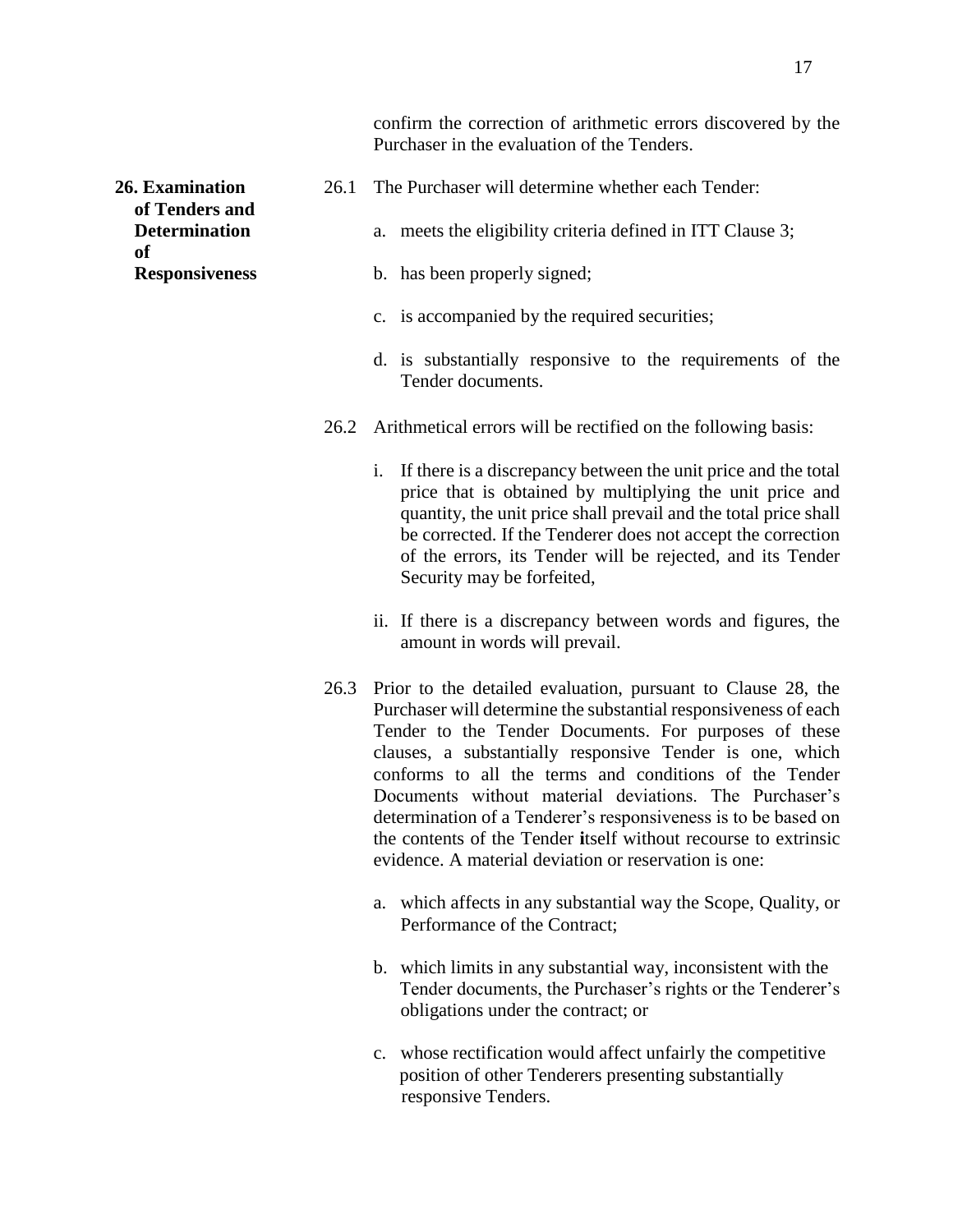- 26.4 A Tender determined as not substantially responsive will be rejected by the Purchaser and may not subsequently be made responsive by the Tenderer by correction or withdrawal of nonconforming deviation or reservation.
- 26.5 The Purchaser may waive any minor informality or nonconformity or irregularity in a Tender which does not constitute a material deviation, provided such waiver does not prejudice or affect the relative ranking of any Tender.
- **Comparison of Tenders** 28.1 The Purchaser will evaluate and compare only the Tenders determined to be substantially responsive in accordance with ITT Clause 26.
	- 28.2 The Purchaser's evaluation of a Tender will be on the bases of Tender Price as specified in the Price Schedule.
	- 28.3 The Purchaser reserves the right to accept or reject any variation, deviation, or alternative offer. Variations, deviations, and alternative offers and other factors which are in excess of the requirements of the Tender documents or otherwise result in unsolicited benefits for the Purchaser will not be taken into account in Tender evaluation.
	- 28.4 The Purchaser's evaluation of a Tender will take into account, in addition to the Tender Price quoted in accordance with ITT Clause 12.1, one or more of the following factors as specified in the *TenderData Sheet*, and quantified in ITT Clause 28.6:
		- a. Delivery schedule offered in the Tender;  *[Specify factors, if necessary as per departmental requirements]*
		- c. the cost of components, mandatory spare parts, and service;  *[Specify factors, if necessary as per departmental requirements]*
		- d. Contractual and Commercial Deviations:  *[Specify factors, if necessary as per departmental requirements]*
		- e. Other specific criteria indicated in the *Tender Data Sheet*and/or in the Technical Specifications.

**28. Evaluation and**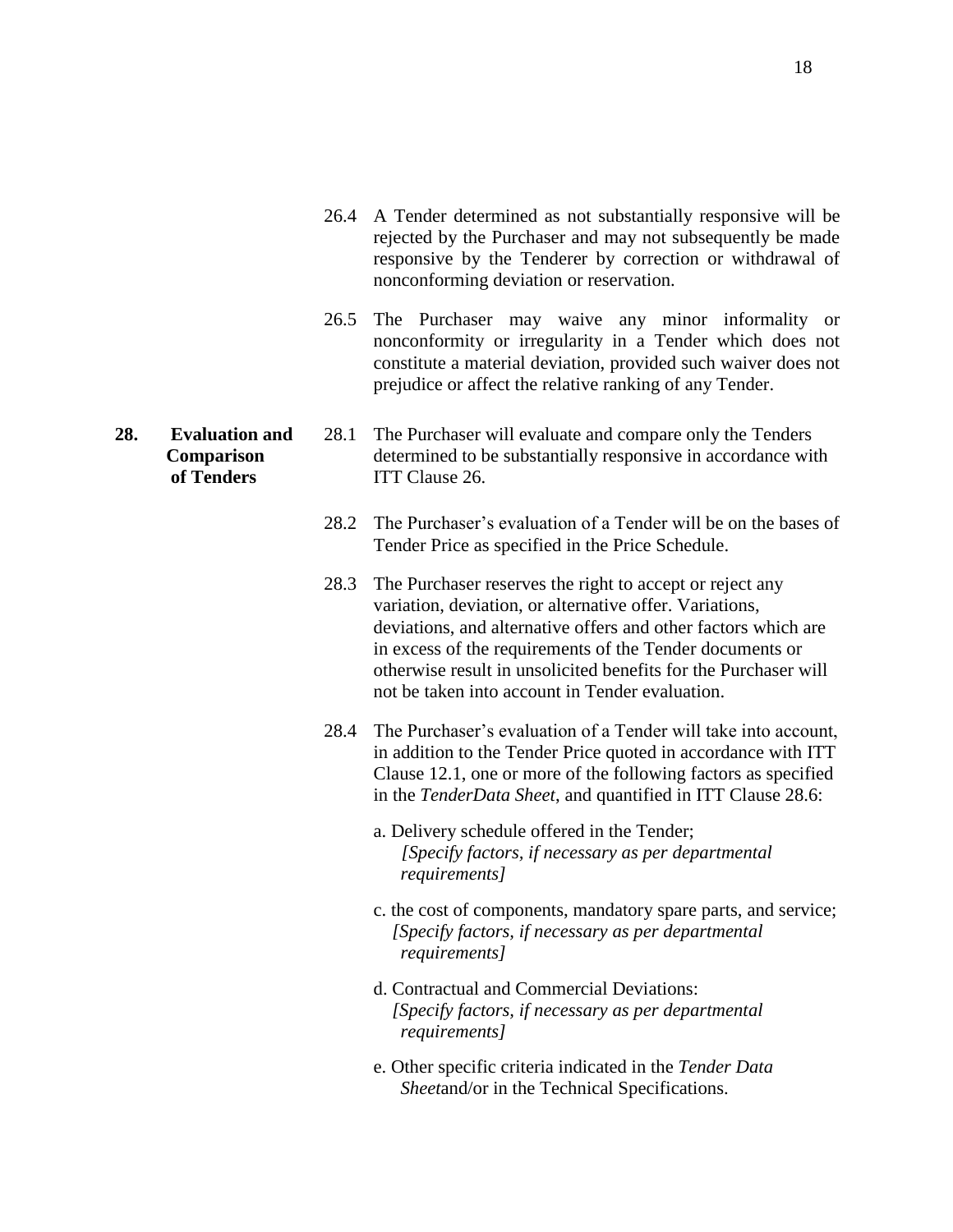- 28.5 For factors retained in the *Tender Data Sheet* pursuant to ITT 28.4, one or more of the following quantification methods will be applied, as detailed in the *Tender Data Sheet:*
	- a. **Delivery schedule:** The Goods covered under this Invitation are required to be delivered (shipped) within an acceptable range of days/weeks/months *[as applicable]* specified in the Schedule of Requirement. No credit will be given to earlier deliveries, and Tenders offering delivery beyond this range will be treated as nonresponsive. Within this acceptable range, an adjustment per day, as specified in the *Tender Data Sheet*, will be added for evaluation to the Tender Price of Tenders offering delivery later than the Earliest

 Delivery Period specified in the Schedule of Requirements. *[specify factors, if necessary as per departmental requirements. This Clause should be the elaboration of ITT Clause 28.5 (b)]*

b. **Cost of spare parts and services:** The list of items and quantities of major assemblies, components, and selected spare parts, likely to be required during the initial period of operation specified in the *Tender Data Sheet,* is annexed to the Technical Specifications. The total cost of these items, at the unit prices quoted in each Tender, will be added to the Tender Price. The cost to the purchaser of establishing the minimum service facilities and part inventories as outlined in the Tender data Sheet or elsewhere in the Tender Document if quoted separately shall be added to the Tender Price.

*[Specify factors, if necessary as per departmental requirements. This Clause should be the elaboration of ITT Clause 28.5 (d) and 28.6 (d)].*

- c. **Contractual and Commercial Deviations:** The cost of all quantifiable deviations and omissions from the contractual and commercial conditions shall be evaluated. The Purchaser will make its own assessment of the cost of any deviations for the purpose of ensuring fair comparison of Tenders.
- d. **Specific additional criteria:** The relevant evaluation method shall be detailed in the *Tender Data Sheet* and/or in the Technical Specification.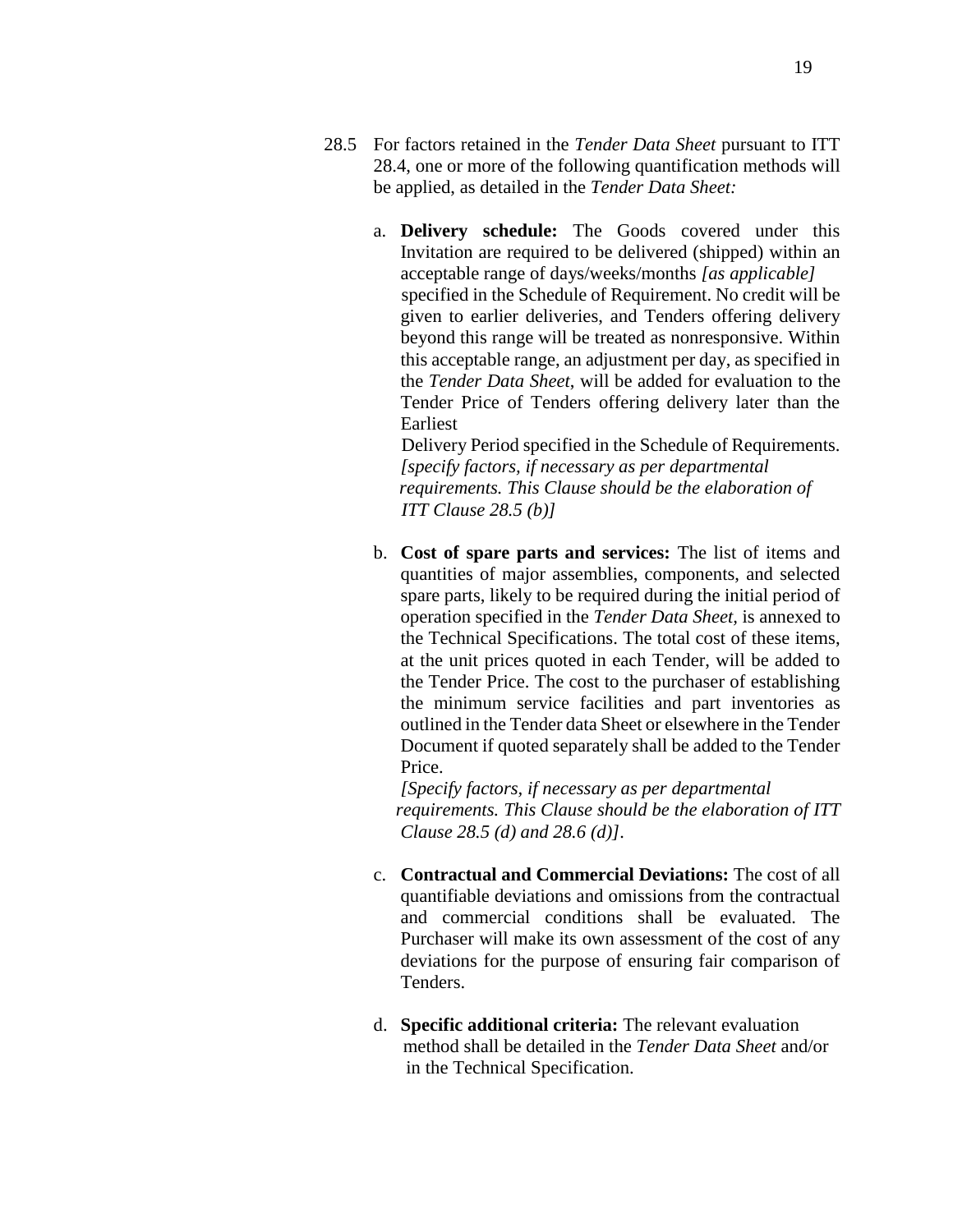| <b>Alternative</b>                     | 28.6 | [Specify alternative criteria for further enhancement of ITT]<br>Clause 28, if necessary as per departmental requirement].                                                                                                                                                                                |
|----------------------------------------|------|-----------------------------------------------------------------------------------------------------------------------------------------------------------------------------------------------------------------------------------------------------------------------------------------------------------|
| 29. Margin of<br>Preference            | 29.1 | A margin of Preference where applicable shall be provided as<br>specified in Tender Data Sheet.                                                                                                                                                                                                           |
| 30. Contacting the<br><b>Purchaser</b> | 30.1 | Subject to Clause 25, no Tenderer shall contact the Purchaser<br>on any matter relating to its Tender, from the time of the Tender<br>opening to the time the Contract is awarded. If the Tender<br>wishes to bring additional information to the notice of the<br>Purchaser, it should do so in writing. |
|                                        | 30.2 | Any effort by a Tenderer to influence the Purchaser in the<br>Purchaser's Tender evaluation, Tender comparison or contract<br>award decisions may result in the rejection of the Tenderer's                                                                                                               |

Tender

F. AWARD OF CONTRACT

 $\overline{a}$ 

- **31. Postqualification<sup>4</sup>** 31.1 In the absence of prequalification, the Purchaser will determine to its satisfaction whether the Tenderer selected as having submitted the lowest evaluated responsive Tender is qualified to satisfactorily perform the Contract.
	- 31.2 The determination will take into account the Tenderer's financial, technical and production capabilities/ resources. It will be based upon an examination of the documentary evidence of the Tenderer's qualifications submitted by the Tenderer, pursuant to Clause 14.3, as well as such other information as the Purchaser deems necessary and appropriate.
	- 31.3 An affirmative determination will be a prerequisite for award of the Contract to the Tenderer. A negative determination will result in rejection of the Tenderer's Tender, in which event the Purchaser will proceed to the next lowest evaluated Tender to make a similar determination of that Tenderer's capabilities to perform satisfactorily.

<sup>4</sup> *Wherever practicable and appropriate, specify minimum qualification requirements to be met if a prequalification procedure was not used prior to Tender.*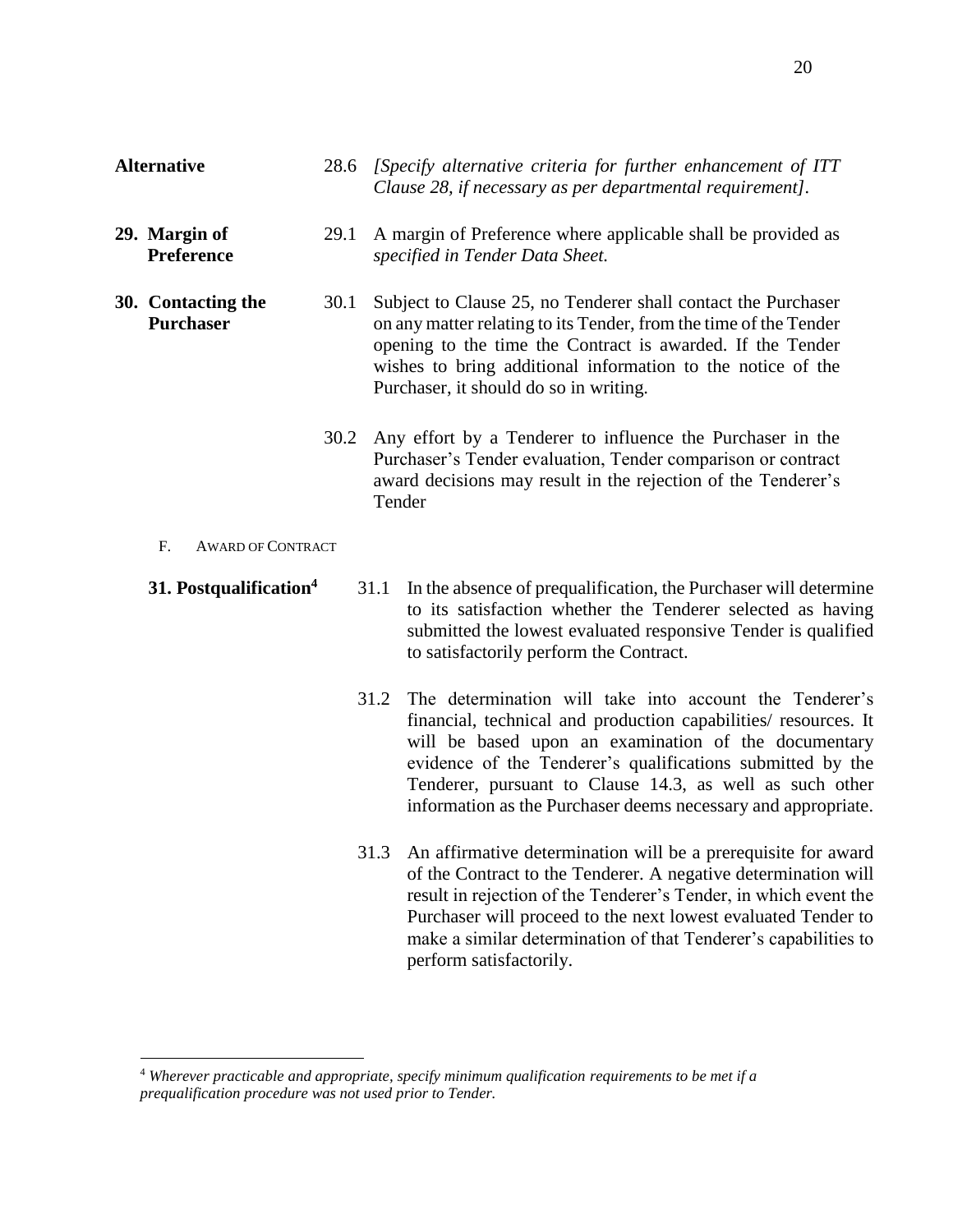- **32. Award Criteria**  32.1 Subject to Clause 34, the Purchaser will award the Contract to the successful Tenderer whose Tender has been determined to be substantially responsive and has been determined as the lowest-evaluated Tender, provided further that the Tenderer is determined to be qualified to perform the Contract satisfactorily.
- **33. Purchaser's Right to Vary Quantities at Time of Award**  $33.1<sup>5</sup>$  The Purchaser reserves the right at the time of award of Contract to increase or decrease by the percentage as specified in the *Tender Data Sheet,* the quantity of goods and services originally specified in the Schedule of Requirements without any change in unit prices or other terms and conditions.
- **34. Purchaser's Right to Accept Any Tender and to Reject Any or All Tenders** 34.1 The Purchaser reserves the right to accept or reject any Tender, and to annul the Tender process and reject all Tenders, at any time prior to award of Contract, without thereby incurring any liability to the affected Tenderer or Tenderers or any obligation to inform the affected Tenderer or Tenderers of the grounds for the Purchaser's action.
- **35. Notification of Award** 35.1 The Tenderer whose Tender has been accepted will be notified of the award by the Purchaser prior to expiration of the Tender validity period by facsimile confirmed by a letter that its Tender has been accepted.
	- 35.2 The notification of award will constitute the formation of the Contract
	- 35.3 Upon the successful Tenderer's furnishing of performance security pursuant to Clause 37, the Purchaser will promptly notify each unsuccessful Tenderer and will discharge its Tender security, pursuant to Clause 16.
	- 35.4 The contract will incorporate all Agreements between the Purchaser and the successful Tenderer.
- **36. Signing of Contract** 36.1 At the same time as the Purchaser notifies the successful Tenderer that its Tender has been accepted, the Purchaser will call the successful Tenderer in order to sign the Contract through Notification of Award.

 $\overline{a}$ 

<sup>5</sup> *Optional clause to be used only where appropriate. Insert appropriate percentage figure. Normally should not exceed 15%.*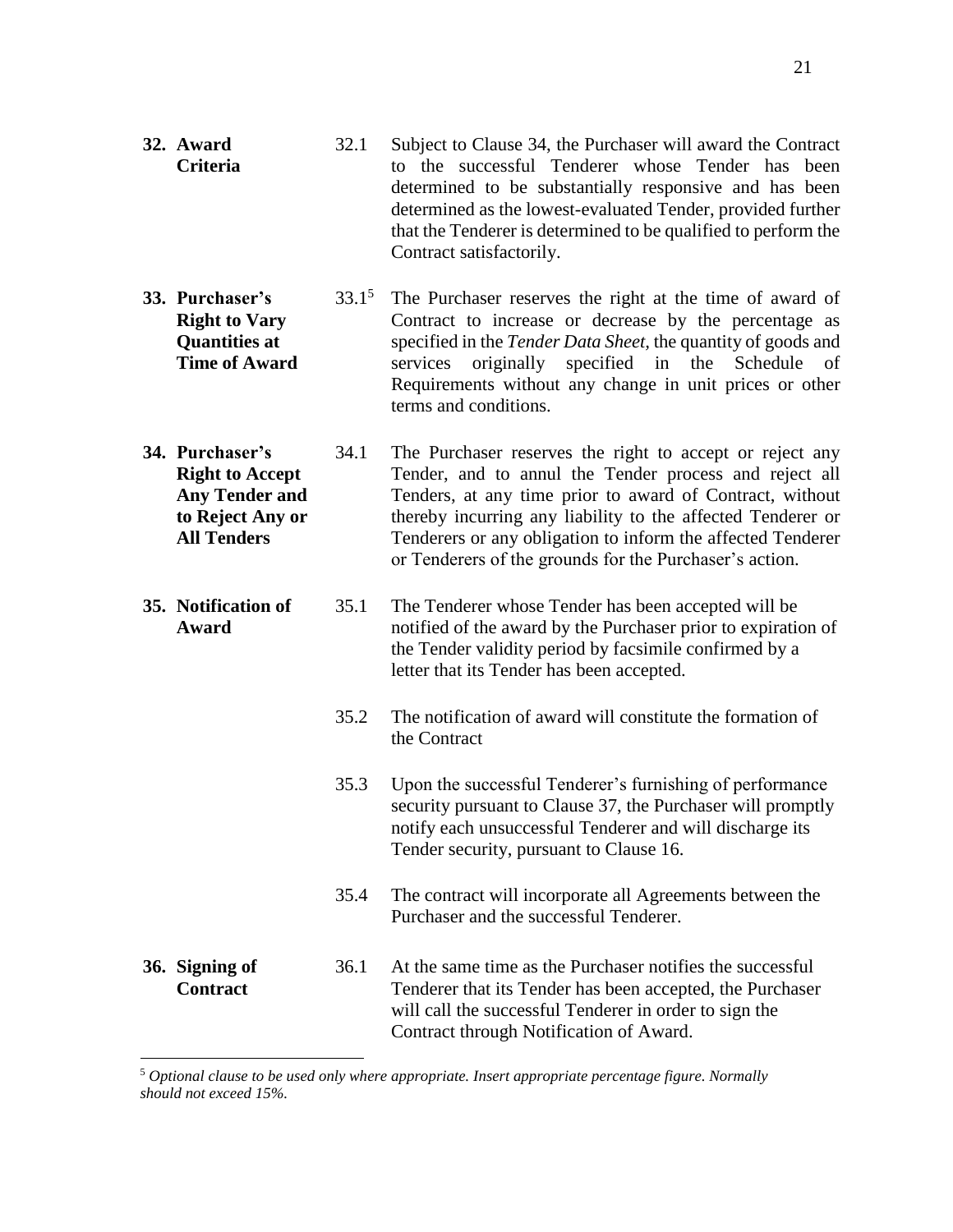- 36.2 Within fourteen (14) days of receipt of the Notification of Award, the successful Tenderer shall sign the Contract.
- **37. Performance Security** 37.1 Within 14 days of receipt of notification of award from the Purchaser, the successful Tenderer shall furnish the performance security in accordance with the Conditions of Contract, in the Performance Security Form provided in the Tender Documents; denominated in the type and proportion of amount as specified in the Notification of award.

**38. Corrupt or Fraudulent Practices**

- 37.2 Failure of the successful Tenderer to comply with the requirement of Clause 36 or sub-clause 37.1 shall constitute sufficient grounds for the annulment of the award and forfeiture of the Tender security in which event the Purchaser may make the award to the next lowest evaluated Tender or call for new Tenders.
- 37.3 The Performance Security provided by the successful Tender in the form of a Bank Guarantee as specified in Section VII, shall be issued by a Bank in Ghana acceptable to the Purchaser.
- 38.1 The Government of the Republic of Ghana requires that Tenderers under the contracts financed from public funds, observe the highest standard of ethics during the procurement and execution of such contracts. In pursuance of this policy, the following terms shall be interpreted as indicated:
	- a. "corrupt practice" means the offering, giving, receiving or soliciting of any thing of value to influence the action of a public official in the procurement process or in contract execution; and
	- b. "fraudulent practice" means a misrepresentation of facts in order to influence a procurement process or the execution of a contract, and includes collusive practice among Tenderers (prior to or after Tender submission) designed to establish Tender prices at artificial noncompetitive levels and to deprive the benefits of free and open competition;
	- 38.2 a. The Purchaser will reject a proposal for award if it determines that the Tenderer recommended for award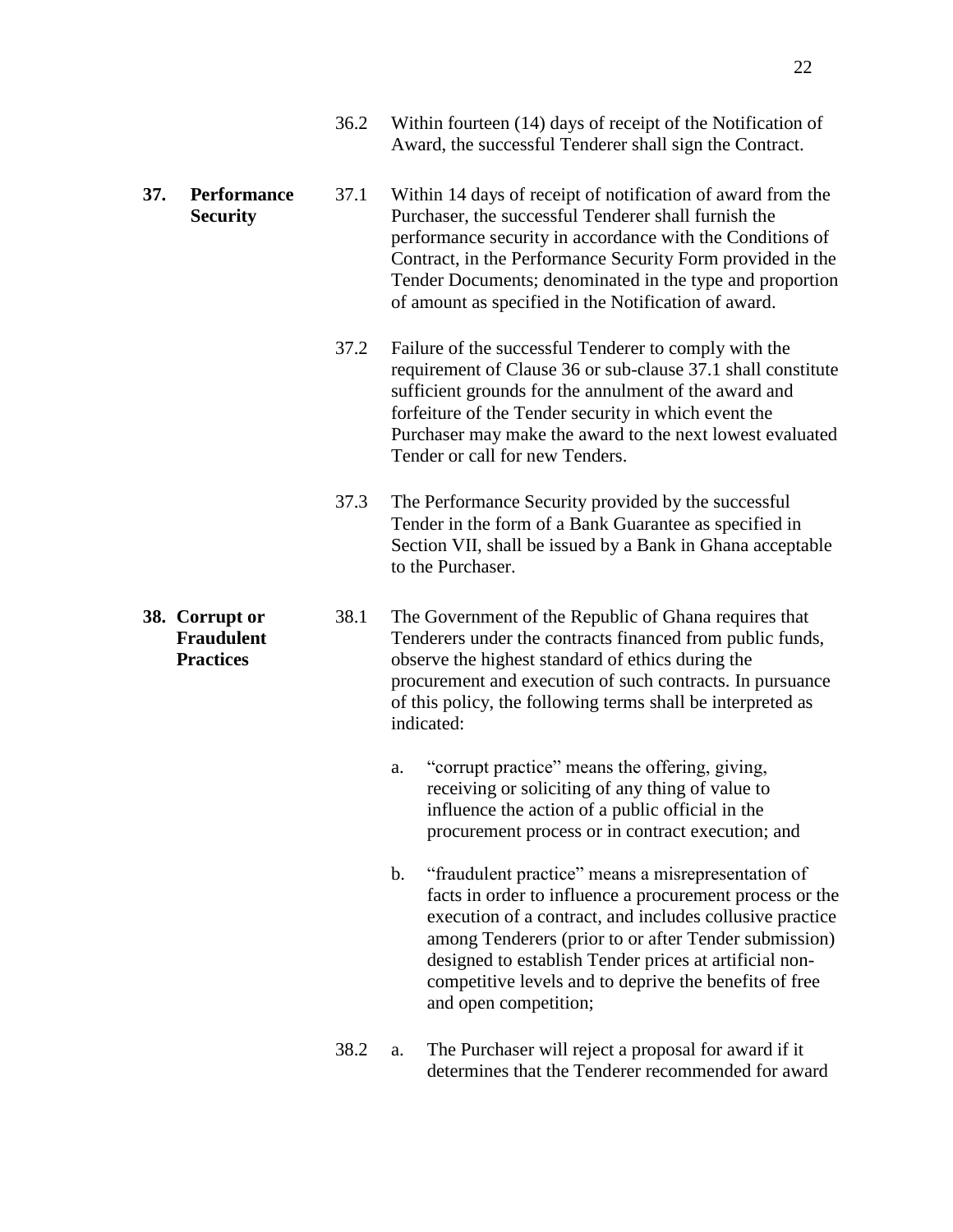has engaged in corrupt or fraudulent practices in competing for the contract in question;

- b. The Purhaser will reject a proposal for award if it determines that the Tenderer recommended for award has engaged in corrupt or fraudulent practices in competing for the contract in question.
- 38.3 Furthermore, Tenderer shall be aware of the provision stated in sub-clause 24.1 (c) of the General Conditions of Contact.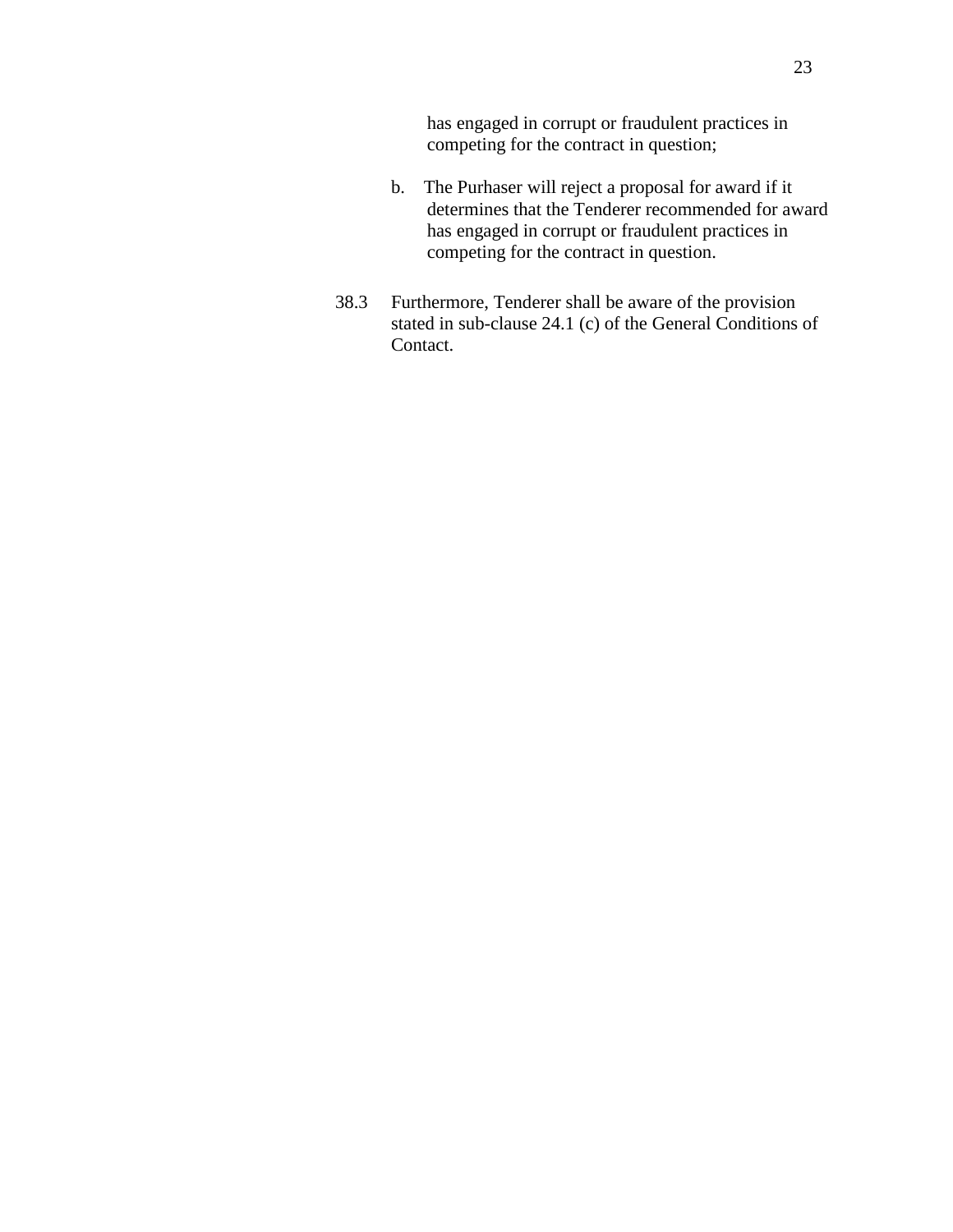## **Tender Data Sheet**

<span id="page-24-0"></span>The following specific data for the Goods to be procured shall complement, supplement, or amend the provisions in the Instructions to Tenderers. Whenever there is a conflict, the provisions herein shall prevail over those in Instructions to Tenderers.

*[Instructions for completing the Tender Data Sheet are provided, as needed, in the notes in italics mentioned for the relevant ITT Clauses.]*

| <b>Introduction</b> |                                                                                                                                                                                                                                                                                                               |  |  |  |
|---------------------|---------------------------------------------------------------------------------------------------------------------------------------------------------------------------------------------------------------------------------------------------------------------------------------------------------------|--|--|--|
| <b>ITT.1.1</b>      | <i>Entity</i>                                                                                                                                                                                                                                                                                                 |  |  |  |
| ITT. 2.1            |                                                                                                                                                                                                                                                                                                               |  |  |  |
| <b>ITT. 2.1</b>     | Name of Contract:                                                                                                                                                                                                                                                                                             |  |  |  |
|                     | [For a Project requiring similar but separate items of equipment<br>specified in the Schedule of Requirements, Tenders may be invited<br>under alternative contract options, and the Tenderer should be<br>allowed, at its option, to Tender for individual contracts or for a group                          |  |  |  |
|                     | of similar contracts (package). The basis for Tender evaluation and<br>contract award, by item or package, shall be specified herein.]                                                                                                                                                                        |  |  |  |
| <b>ITT 3.1</b>      | Invitation for Tenders is open to all those eligible suppliers who are:<br>registered within the Republic of Ghana,<br>(a)<br>registered as per the Income Tax Act of Ghana, and<br>(b)<br>VAT registered<br>(c)<br>$\alpha$<br>from an eligible source country, in the case of a Foreign<br>(d)<br>Tenderer. |  |  |  |
| <b>ITT 7.1</b>      | [Purchaser's Name should be as per ITT Clause 1.1, above]                                                                                                                                                                                                                                                     |  |  |  |
| <b>ITT 8.1</b>      | Purchaser can modify Tender documents before the Deadline for<br>submission of Tenders by issuing Addenda.                                                                                                                                                                                                    |  |  |  |
| <b>ITT 9.1</b>      | Language of the Tender: English.                                                                                                                                                                                                                                                                              |  |  |  |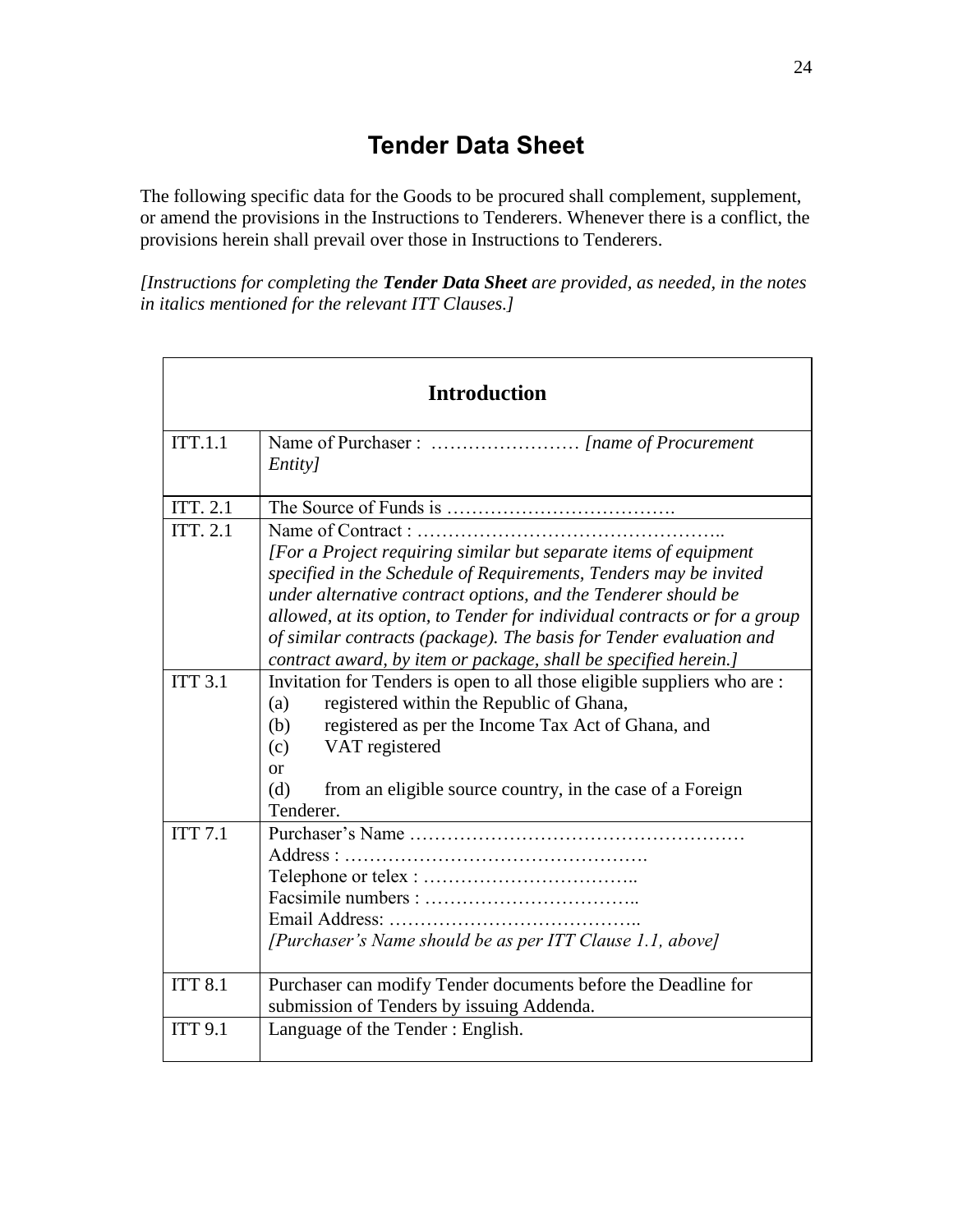|                        | <b>TENDER PRICE AND CURRENCY</b>                                                                                                                                                                                                                          |  |  |  |  |
|------------------------|-----------------------------------------------------------------------------------------------------------------------------------------------------------------------------------------------------------------------------------------------------------|--|--|--|--|
| <b>ITT</b>             |                                                                                                                                                                                                                                                           |  |  |  |  |
| 12.1                   | The prices shall include all duties, taxes and other levies. The prices should                                                                                                                                                                            |  |  |  |  |
| (i)                    | be expressed in the term of EXW in Cedis (GHC).                                                                                                                                                                                                           |  |  |  |  |
| <b>ITT</b>             |                                                                                                                                                                                                                                                           |  |  |  |  |
| 12.1                   |                                                                                                                                                                                                                                                           |  |  |  |  |
| (ii)                   |                                                                                                                                                                                                                                                           |  |  |  |  |
| <b>ITT</b>             | The price of other incidental services :                                                                                                                                                                                                                  |  |  |  |  |
| 12.1                   | (a)                                                                                                                                                                                                                                                       |  |  |  |  |
| (iii)                  | (b)                                                                                                                                                                                                                                                       |  |  |  |  |
|                        | (c)                                                                                                                                                                                                                                                       |  |  |  |  |
|                        | Total CIP to  [name of final destination] GHC                                                                                                                                                                                                             |  |  |  |  |
| <b>ITT</b>             | The prices shall be fixed                                                                                                                                                                                                                                 |  |  |  |  |
| 12.4                   |                                                                                                                                                                                                                                                           |  |  |  |  |
| <b>ITT</b>             | The prices shall be quoted in Cedis (GHC)                                                                                                                                                                                                                 |  |  |  |  |
| 13.1                   |                                                                                                                                                                                                                                                           |  |  |  |  |
|                        | PREPARATION AND SUBMISSION OF TENDERS                                                                                                                                                                                                                     |  |  |  |  |
| <b>ITT 14.3</b><br>(c) | Qualification requirements.                                                                                                                                                                                                                               |  |  |  |  |
|                        | The offered goods/equipment shall be latest and in current production<br>$\mathbf{i}$<br>for minimum of 2 years. If the offered model is new, the manufacturer<br>must have experience in producing the similar model for a minimum<br>of 2 years.        |  |  |  |  |
|                        | ii) The Tender shall furnish a list of users who had purchased<br>same/similar goods/equipment in last 2 years., and number of<br>equipment sold to them. They will be used as references to check the<br>performance of the offered model, if necessary. |  |  |  |  |
|                        | Compliance with variation from the departmental requirement of the<br>$\overline{111}$ )<br>technical specification shall be duly filled in the offered specification<br>column of the Technical Specification.                                           |  |  |  |  |

 $\Gamma$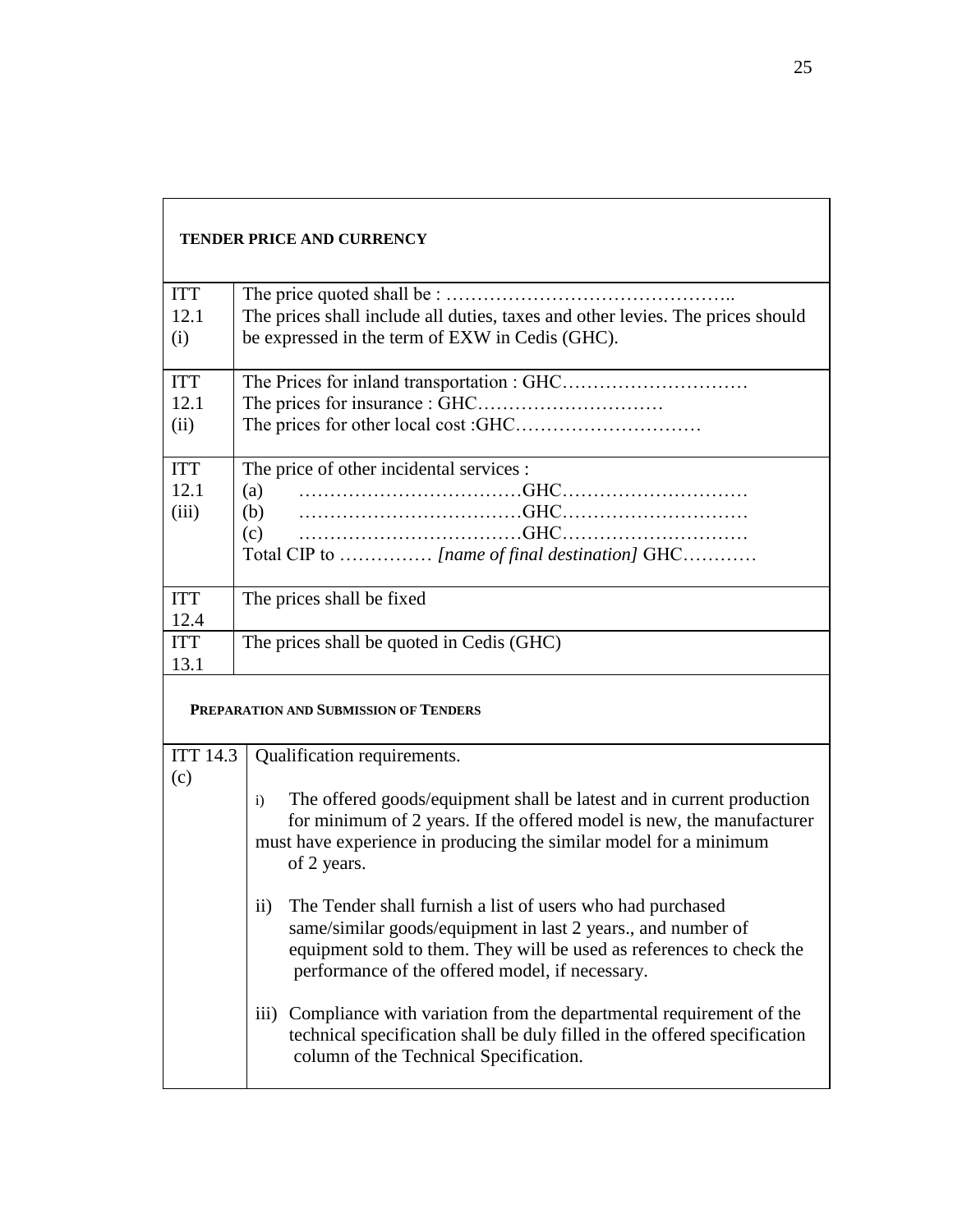|                        | iv)<br>Separate Tender shall be submitted for each package. No Tender will<br>be considered if the offered quantity is different from that specified in<br>the Technical Specification.<br>An agent can submit Tenders on behalf of more than one manufacturer<br>V)<br>but separate complete Tenders including Tender security shall be<br>submitted for each manufacturer.                      |  |  |  |  |  |  |
|------------------------|---------------------------------------------------------------------------------------------------------------------------------------------------------------------------------------------------------------------------------------------------------------------------------------------------------------------------------------------------------------------------------------------------|--|--|--|--|--|--|
|                        | vi) If an Agent submits Tenders on behalf of more than one Manufacturer,<br>unless each such Tender is accompanied by a separate Tender Form<br>for each Tender, and a Tender security, when required, for each<br>Tender, and authorization from the respective Manufacturer, all such<br>Tenders will be rejected as non-responsive.<br>vii) Other qualifications.                              |  |  |  |  |  |  |
| <b>ITT 15.3</b><br>(b) | Spare parts required for  [number] of years of operation.                                                                                                                                                                                                                                                                                                                                         |  |  |  |  |  |  |
| <b>ITT 16.1</b>        | Amount of Tender Security: GHC  or 2% of Tender Price<br>[The amount may be expressed either as a fixed amount or as an amount<br>not less than a 2% of the Tenderer's Tender Price, preferably the former.]                                                                                                                                                                                      |  |  |  |  |  |  |
| <b>ITT 17.1</b>        | Tender Validity Period : 45-90 days. [as applicable]<br>[The period should be sufficient to permit completion of the evaluation,<br>review, the obtainment of approvals, and notification of award. Normally,<br>the validity should be ninety $(90)$ days, or shorter for simple goods (e.g.<br>materials). A realistic period should be specified in order to avoid the need<br>for extension.] |  |  |  |  |  |  |
| <b>ITT 18.1</b>        | Number of copies : Two                                                                                                                                                                                                                                                                                                                                                                            |  |  |  |  |  |  |
| <b>ITT 19.2</b>        | address for Tender submission:                                                                                                                                                                                                                                                                                                                                                                    |  |  |  |  |  |  |
| (a)                    | .                                                                                                                                                                                                                                                                                                                                                                                                 |  |  |  |  |  |  |
|                        |                                                                                                                                                                                                                                                                                                                                                                                                   |  |  |  |  |  |  |
| <b>ITT 19.2</b><br>(b) | IFT title and number :                                                                                                                                                                                                                                                                                                                                                                            |  |  |  |  |  |  |
| <b>ITT 20.1</b>        | Deadline for Tender submission:<br>$Place: \ldots \ldots \ldots \ldots \ldots \ldots \ldots \ldots$                                                                                                                                                                                                                                                                                               |  |  |  |  |  |  |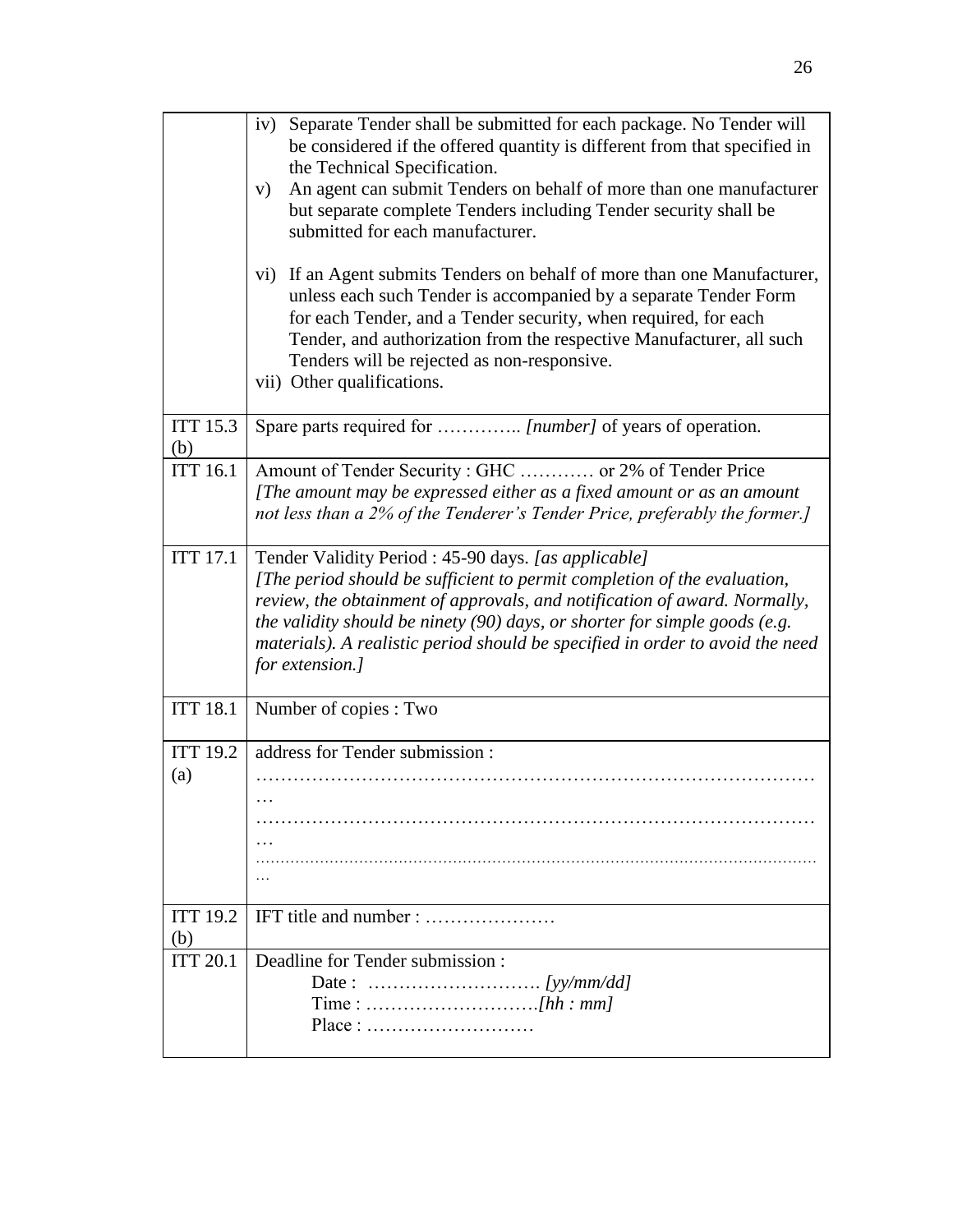| <b>ITT 22.1</b> | Deadline for Tender Modification and Withdrawal:                                                                                                                                                                                                                |
|-----------------|-----------------------------------------------------------------------------------------------------------------------------------------------------------------------------------------------------------------------------------------------------------------|
|                 | $Place: \dots \dots \dots \dots \dots \dots \dots \dots \dots \dots$<br>[Specify the date and time as twenty four $(24)$ hours prior to the<br>Deadline for Tender submission as per ITT Clause 20.1]                                                           |
| <b>ITT 23.1</b> | Tender Opening:                                                                                                                                                                                                                                                 |
|                 |                                                                                                                                                                                                                                                                 |
|                 | $Place: \ldots \ldots \ldots \ldots \ldots \ldots \ldots \ldots$                                                                                                                                                                                                |
|                 | [The date and time should be the same as for Tender submission]<br>specified under ITT 20.1 above, or immediately thereafter.]                                                                                                                                  |
|                 | <b>TENDER EVALUATION</b>                                                                                                                                                                                                                                        |
| <b>ITT 28.4</b> | Criteria for Tender evaluation shall be on the bases of:                                                                                                                                                                                                        |
|                 | CIP site price,<br>(i)<br>(ii)<br>Delivery requirement as per Schedule of Requirements,<br>Specific standard or criteria as per Technical Specification,<br>(iii)<br>Cost of Inland transportation, Insurance, incidental cost and other<br>(iv)<br>local cost. |
| <b>ITT 28.5</b> | Delivery schedule: Relevant parameters of delivery:                                                                                                                                                                                                             |
| (a)             | (i)<br>(ii)<br>(iii)<br>[Specify relevant parameters, if any required.]<br>Adjustment expressed as a percentage of $: 0.1\%$ per day of the value of<br>delayed Goods.                                                                                          |
| <b>ITT 28.5</b> |                                                                                                                                                                                                                                                                 |
| (c)             |                                                                                                                                                                                                                                                                 |
|                 | Initial period of operation is : 2 years.                                                                                                                                                                                                                       |
|                 | List of items required is annexed to the Technical Specification.                                                                                                                                                                                               |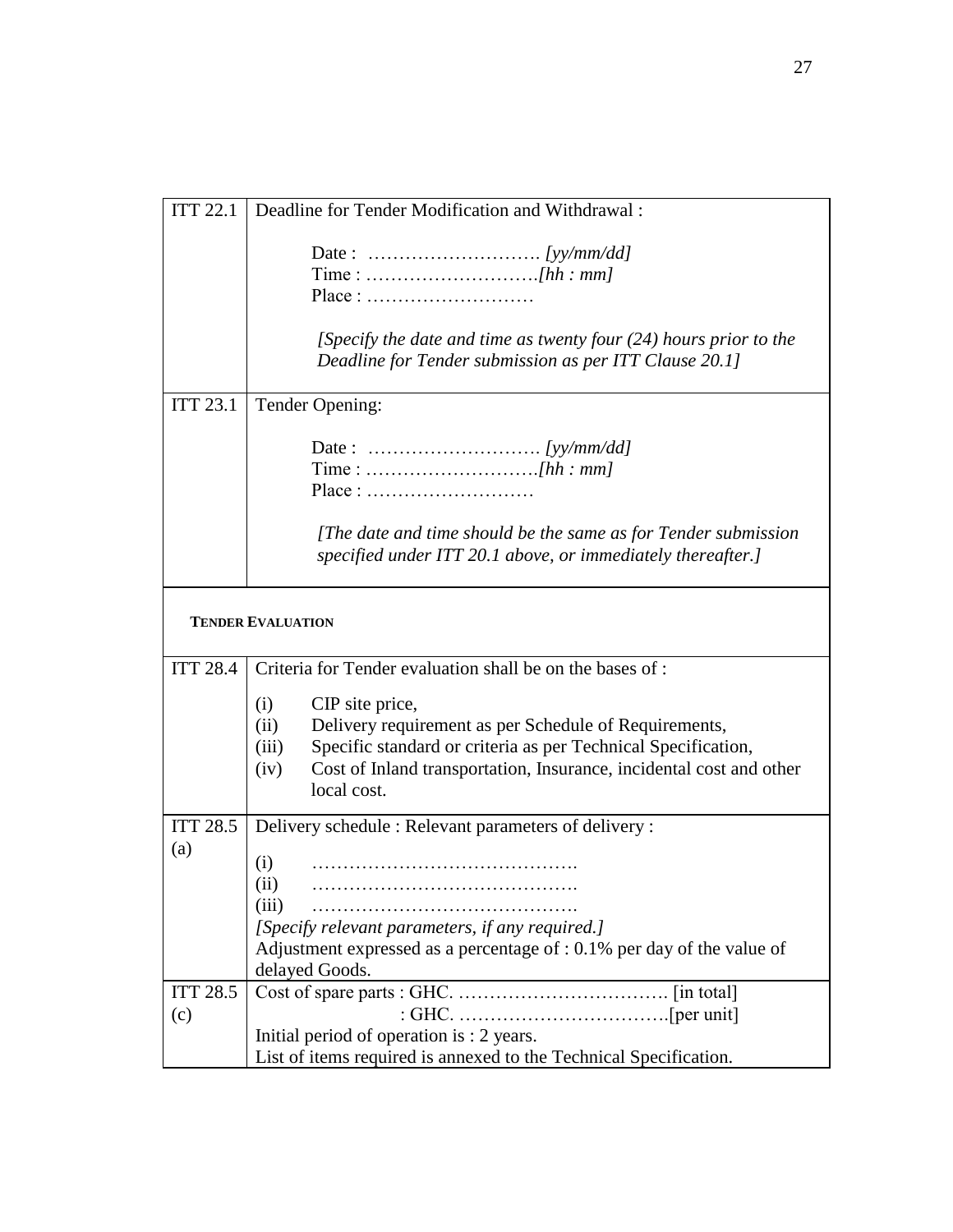| ITT $28.5(f)$                  | Specific additional criteria are:<br>(i)<br>(ii)<br>(iii)<br>[If not applicable in Tender Data Sheet specify details on the evaluation<br>method in the Technical Specifications.]                    |
|--------------------------------|-------------------------------------------------------------------------------------------------------------------------------------------------------------------------------------------------------|
|                                |                                                                                                                                                                                                       |
| <b>ITT 28.5</b><br>Alternative | [Specify the evaluation factors(s) if alternative provision is added in $ITT$<br>28.5.1                                                                                                               |
|                                |                                                                                                                                                                                                       |
| <b>ITT 29.1</b>                | A margin of preference shall be given up to 15% highr cost than the lowest<br>evaluated Tender.                                                                                                       |
| <b>CONTRACT AWARD</b>          |                                                                                                                                                                                                       |
| <b>ITT 33.1</b>                | Percentage for quantity increase or decrease : Fourteen per cent (14%)                                                                                                                                |
|                                | [as applicable for the nature of the Goods]                                                                                                                                                           |
|                                | [Optional ITT clause to be used only where appropriate.]                                                                                                                                              |
| <b>ITT 35.1</b>                | Notification of Award shall be sent to the successful Tenderer at any time<br>prior to expiration of Tender Validity.                                                                                 |
| <b>ITT 37.1</b>                | Tenderer shall deliver a Performance Security in the amount as specified in<br>the Notification of Award and in the form of Bank Guarantee within 14<br>days of the receipt of Notification of Award. |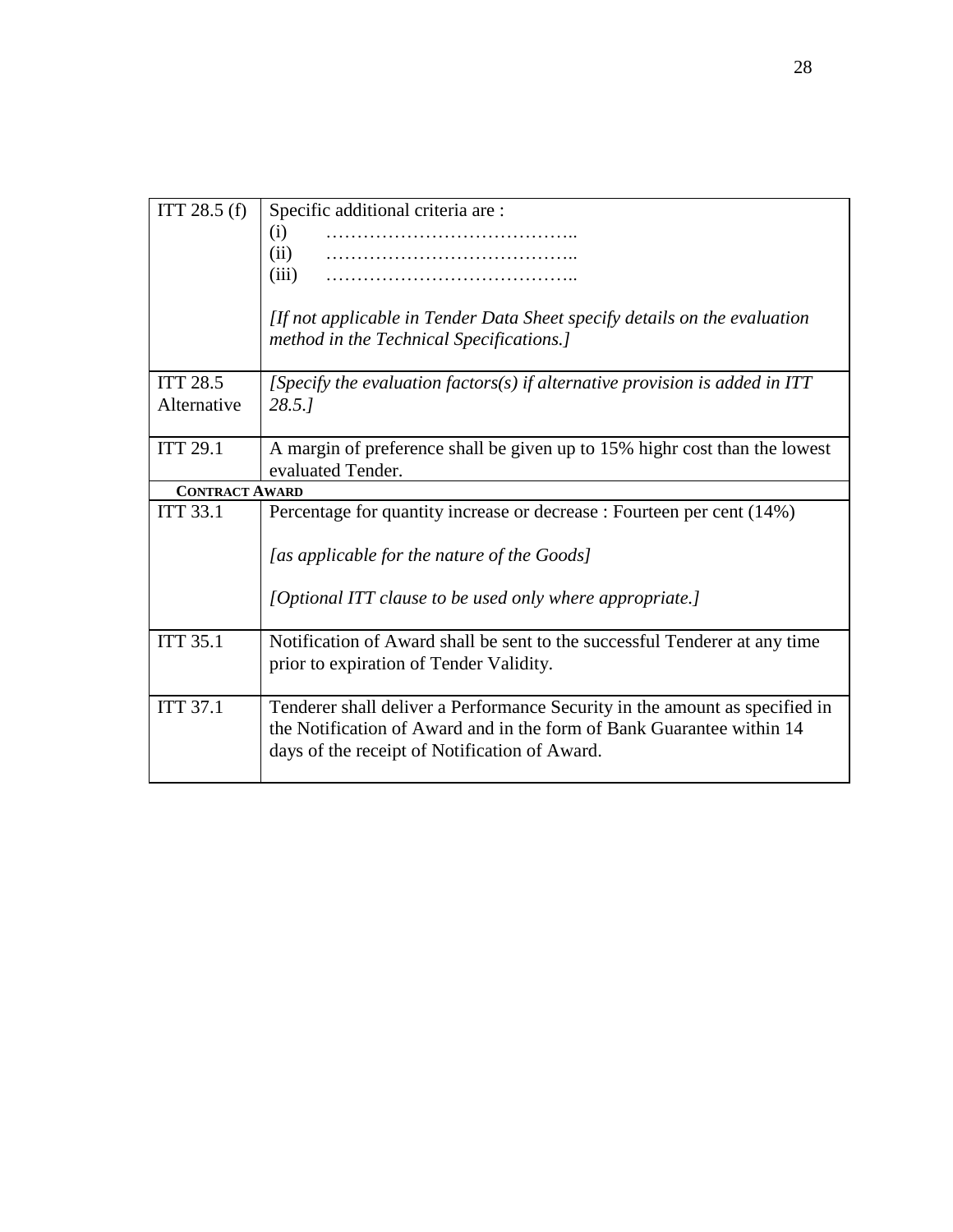## **Section III. General Conditions of Contract**

- 
- <span id="page-29-0"></span>**1. Definitions** 1.1 In this contract, the following terms shall be interpreted as indicated:
	- a. "The Contract" means the agreement entered into between the Purchaser and the Supplier, as recorded in the Contract Form signed by the parties, including all attachments and appendices thereto and all documents incorporated by reference therein;
	- b. "The Contract Price" means the price payable to the Supplier under the contract for the full and proper performance of its contractual obligation;
	- c. "The Goods" means equipment, machinery, related Accessories, spare-parts and/or other materials which the Supplier is required to supply to the Purchaser under the contract;
	- d. "The Services" means services ancillary to the supply of the goods such as transportation and insurance and any other incidental services, such as installation, commissioning, the operational and maintenance training of the supplied equipment and other such obligations of the supplier covered under the Contract.
	- e. "The Purchaser" means the Procurement Entity of the Republic of Ghana purchasing the goods.
	- f. "The Supplier" means the individual or organization supplying the goods and services under this contract.
	- g. "The Purchaser's Country" is Ghana.
	- h. "The Delivery Site" where applicable, means the place or places where supply of goods to deliver and performance of services to be complete.
	- i. "Day" means calendar day.
	- j. "Public funds" include: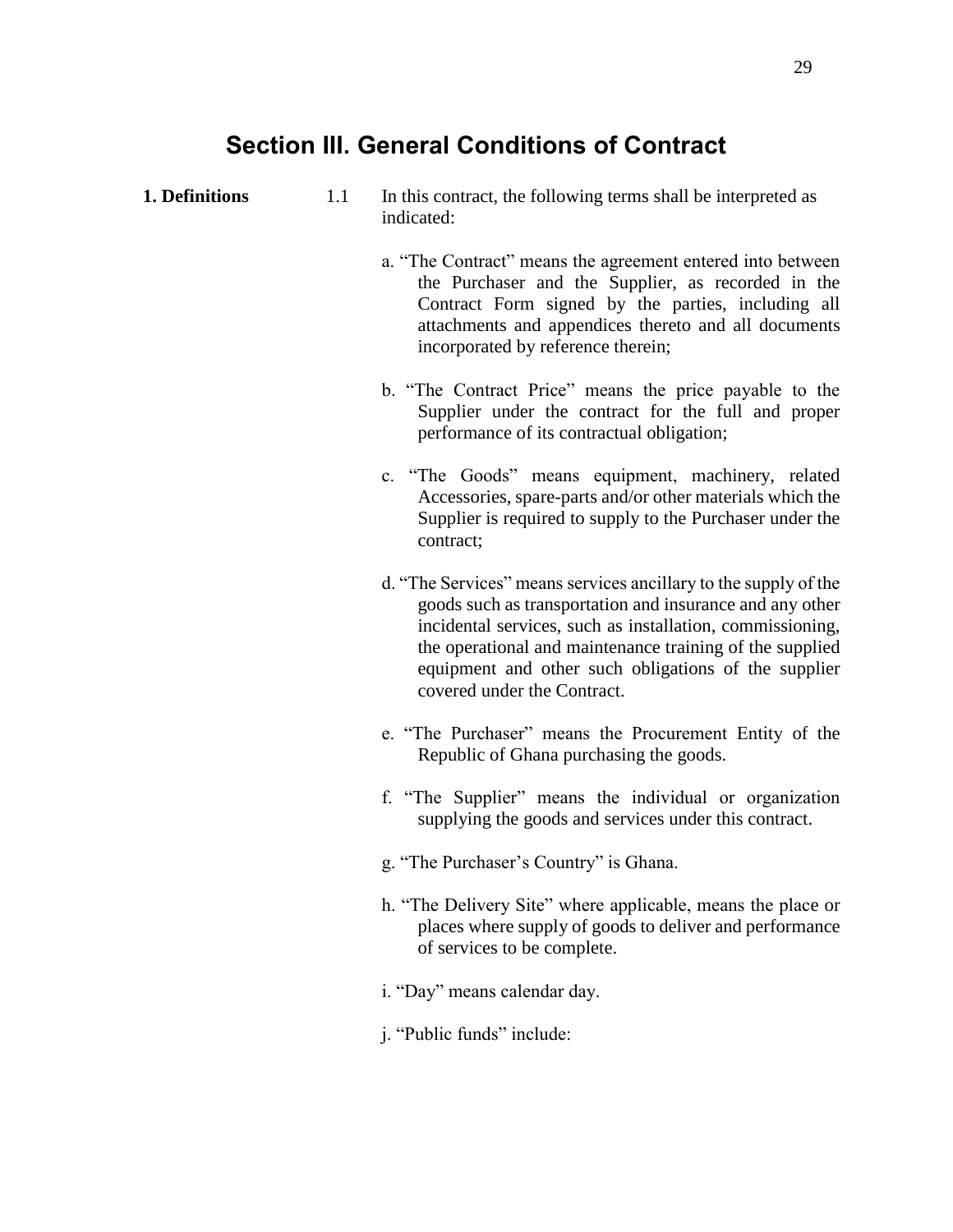- (ii) funds from government Foundations;
- (iii) funds from government Trust Funds;
- (iv) funds from domestic loans and foreign loans taken or guaranteed by government;
- (v) funds from state foreign aid;
- (vi) revenue received from the economic activity of state or local government agencies or other legal persons in public law financed from the Government budget, Metropolitan Assembly budgets, District Assembly budgets or Government foundations;
- **2. Application** 2.1 These General Conditions shall apply to the extent that they are not superseded by provisions in other parts of the contract.
- **3. Country of Origin** 3.1 All goods and services supplied under the contract shall have their origin in Ghana or in eligible countries as specified in Special Condition of Contract.
	- 3.2 For purposes of this clause "origin" means the place where the goods are mined, grown, produced or manufactured, or from which the Services are supplied. Goods are produced when, through manufacturing, processing, or substantial and major assembly of components, a commercially recognized new product results that is substantially different in basic characteristics or in purpose or utility from its components.
	- 3.3 The origin of Goods and Services is distinct from the nationality of the Supplier.
- **4. Standards** 4.1 The Goods supplied under this Contract shall conform to the standards mentioned in the Technical Specifications, and, when no applicable standard is mentioned, to the authoritative standards appropriate to the Goods' country of origin, such standards shall be the latest issued by the concerned institution.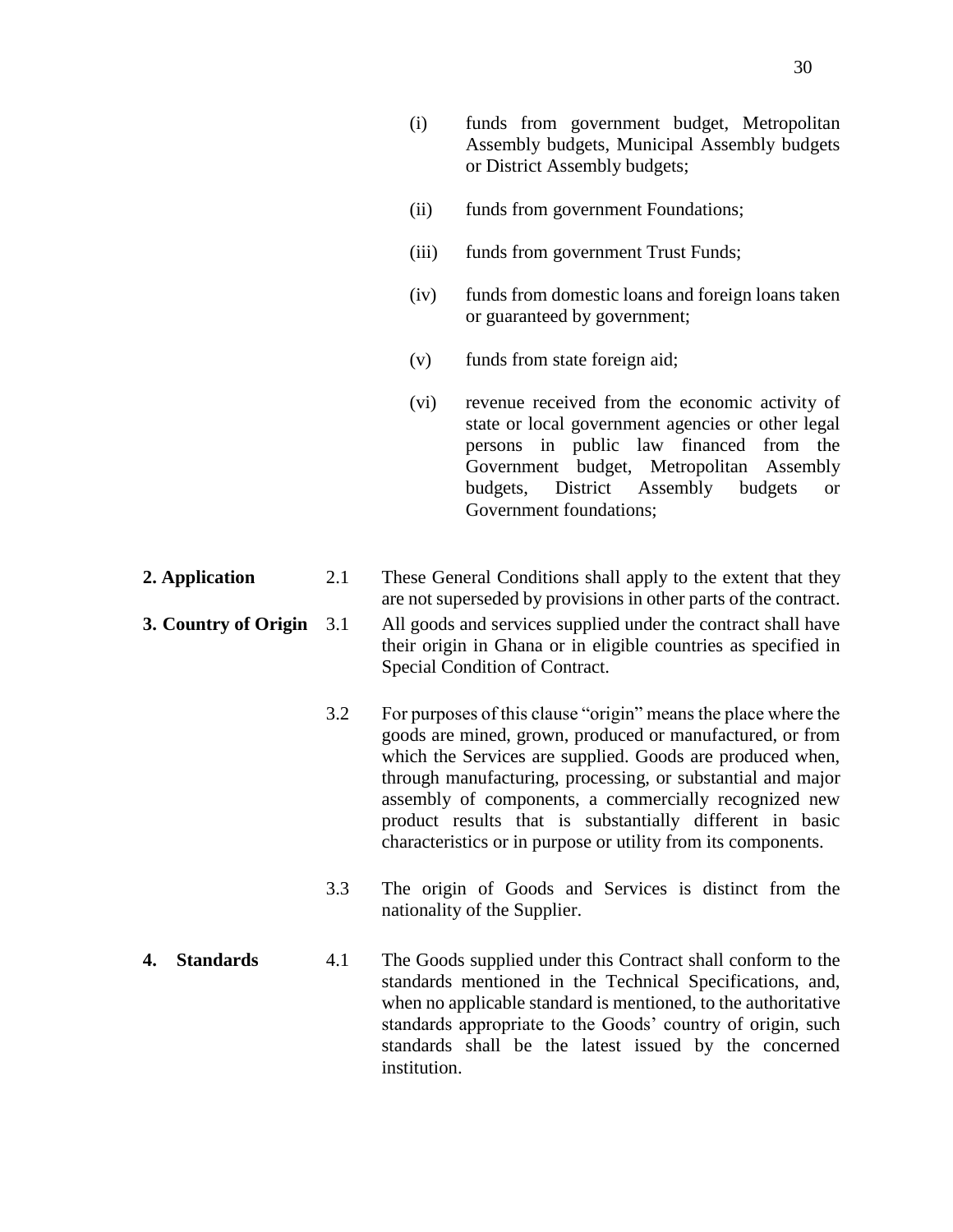- 4.2 Wherever reference is made in the Technical Specifications to specific standards and codes to be met by the goods and materials to be furnished or tested, the provisions of the latest current edition or revision of the relevant shall apply, unless otherwise expressly stated in the Contract. Where such standards and codes are national or relate to a particular country or region, other authoritative standards that ensure substantial equivalence to the standards and codes specified will be acceptable.
- **5. Use of Contract Documents and Information** The Supplier shall not, without the Purchaser's prior written consent, disclose the Contract, or any provision thereof, or any specification, plan, drawing, pattern, sample, or information furnished by or on behalf of the Purchaser in connection therewith, to any person other than a person employed by the Supplier in the performance of the Contract. Disclosure to any such employed person shall be made in confidence and shall extend only so far as may be necessary for purposes of such performance.
	- 5.2 The Supplier shall not, without the Purchaser's prior written consent, make use of any document or information enumerated in sub-clause 5.1 except for purposes of performing the Contract.
	- 5.3 Any document, other than the Contract itself, enumerated in subclause 5.1 shall remain the property of the Purchaser and shall be returned (all copies) to the Purchaser on completion of the Supplier's performance under the Contract if so required by the Purchaser.
- **6. Patent Rights** 6.1 The Supplier shall indemnify the Purchaser against all thirdparty claims of infringement of patent, trademark, or industrial design rights arising from use of the Goods or any part thereof in the Purchaser's country.
- **7. Performance Security** 7.1 Within fourteen (14) days after the Supplier's receipt of notification of award of the contract, the successful Tenderer shall furnish performance security to the Purchaser in the amount specified in the Special Conditions of Contract and in the form specified in Section VII.
	- 7.2 The proceeds of the performance security shall be payable to the Purchaser as compensation for any loss resulting from the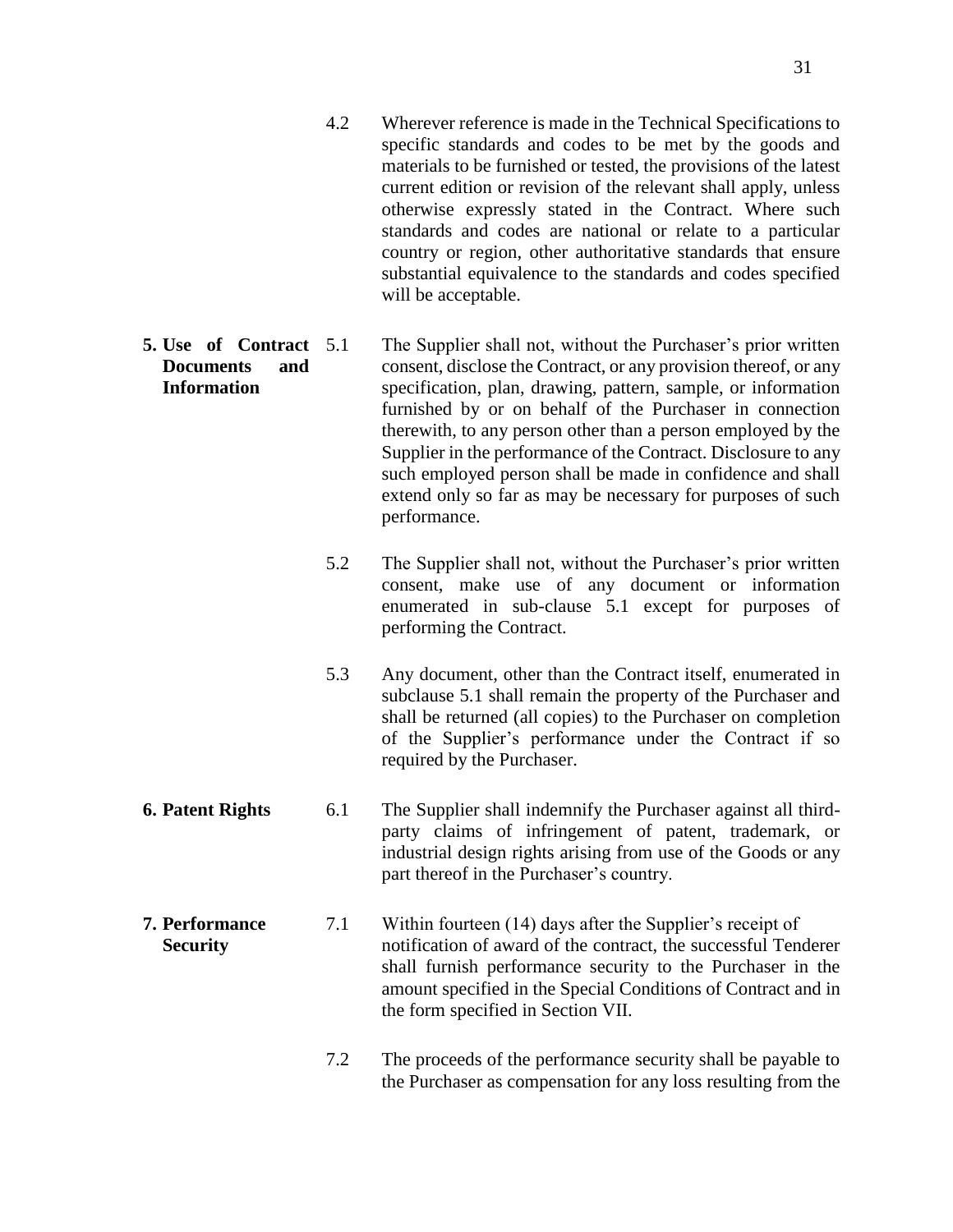Supplier's failure to complete its obligations under the Contract.

- 7.3 The performance security shall be denominated in the currency of the contract or in a freely convertible currency acceptable to the Purchaser and shall be in the form of an unconditional bank guarantee issued by a bank in Ghana acceptable to the Purchaser and in the form provided in the Tender Documents or another form acceptable to the Purchaser.
- 7.4 The performance security will be discharged by the Purchaser and returned to the Supplier not later than 28 days after expiring of one year of warranty period following the date of issue of certificate of final acceptance of equipment after installation and commissioning of equipment at the final destination.
- **8. Inspections and Tests** The Purchaser or its Representative shall, at no extra cost, have the right to inspect and/or to test the goods to confirm their conformity to the Contract. The Special Conditions of Contract and/or the Technical Specifications shall specify what inspections and tests the Purchaser requires and where they are to be conducted. The Purchaser shall notify the Supplier in writing of the identity of any representatives retained for these purposes within 21 days after award of the Contract.
	- 8.2 The inspections and tests may be conducted on the premises of the Supplier or its sub-Supplier(s), at point of delivery, and/or at the Goods' final destination. If conducted on the premises of the Supplier or its sub-Suppliers(s), all reasonable facilities and assistance, including access to drawings and production data, shall be furnished to the inspectors at no charge to the Purchaser.
	- 8.3 Should any inspected or tested Goods fail to conform to the Specifications, the Purchaser may reject the Goods, and the Supplier shall either replace the rejected Goods or make alterations necessary to meet specification requirements free of cost to the Purchaser.
	- 8.4 The Purchaser's right to inspect, test and, where necessary, reject the goods after the goods' arrival in the Purchaser's country shall in no way be limited or waived by reason of the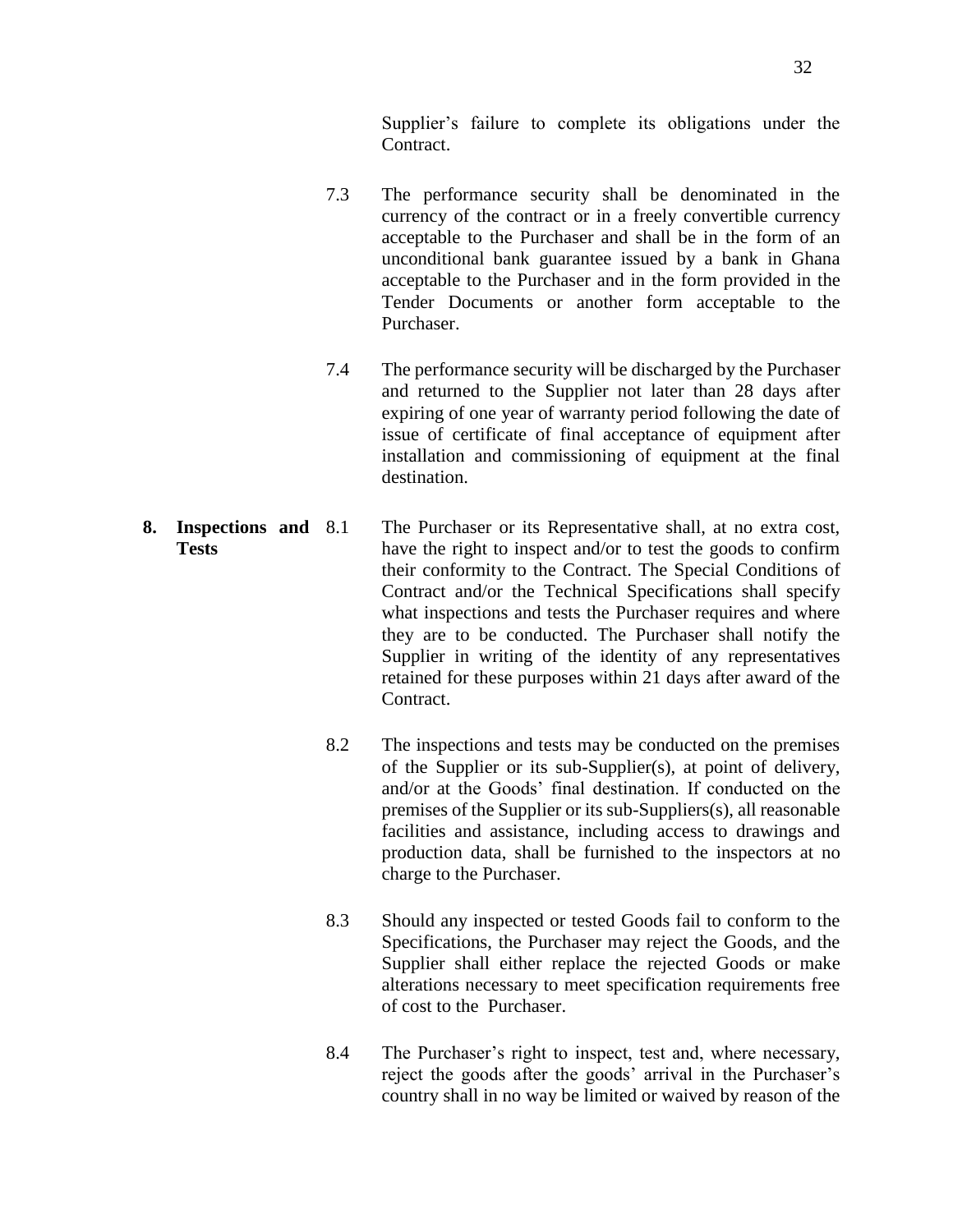- 8.5 Nothing in GCC Clause 8 shall in any way release the Supplier from any warranty or other obligations under this Contract.
- 8.6 A Certificate of Acceptance shall be issued by the Purchaser after necessary inspection and tests of the Goods supplied as specified in SCC.
- **9. Packing** 2.1 The Supplier shall provide such packing of the Goods as is required to prevent their damage or deterioration during transit to their final destination, as indicated in the Contract. The packing shall be sufficient to withstand, without limitation, rough handling during transit and exposure to extreme temperatures, salt and precipitation during transit, and open storage. Packing case size and weights shall take into consideration, where appropriate, the remoteness of the Goods' final destination and the absence of heavy handling facilities at all points in transit.
	- 9.2 The packing, marking and documentation within and outside the packages shall comply strictly with such special requirements as shall be expressly provided for in the Contract, including additional requirements, if any, as Specified in the Special Conditions of Contract (SCC), and in any subsequent instructions issued by the Purchaser.
- **10. Delivery and Transfer of Risk** 10.1 Delivery of the goods shall be made by the Supplier in accordance with the terms specified by the Purchaser in its Schedule of Requirements. The details of shipping and/or other documents to be furnished by the supplier are specified in the Special Conditions of Contract.
	- 10.2 For purposes of the Contract, "FOB," "C&F," "CIF", "CIP", "EXW" and other trade terms used to describe the obligations of the parties shall have the meanings assigned to them by the current edition of the International Rules for the Interpretation

 $\overline{a}$ 

<sup>&</sup>lt;sup>6</sup> It is intended that the Purchaser generally inspects the goods also on arrival at *discharge port(s), and where a fresh independent inspection is for any reason considered necessary, the Supplier should be immediately notified and associated with the inspection which should be completed on a priority basis.*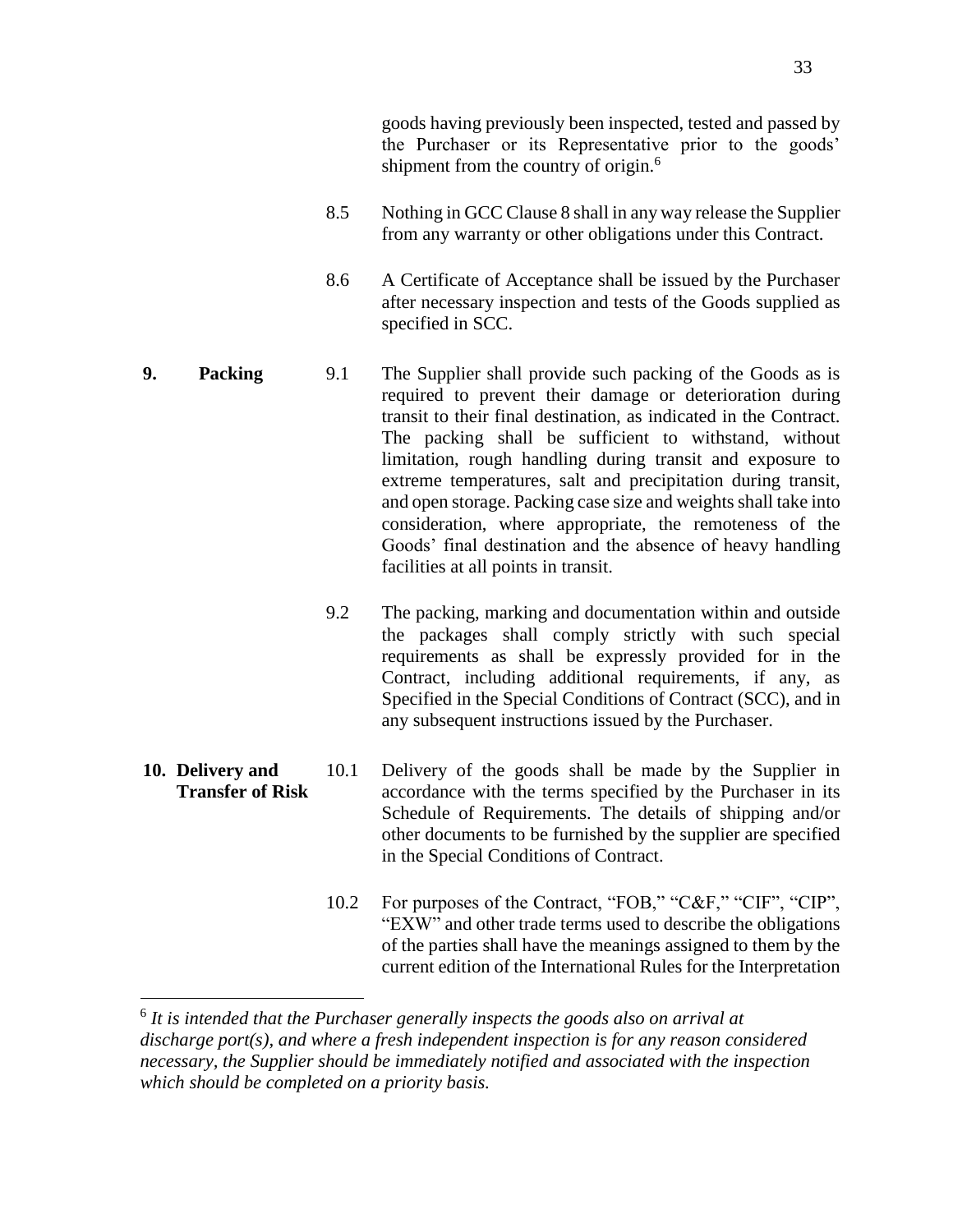of the Trade Terms  $(INCOTERMS)^7$  published by the International Chamber of Commerce (ICC), Paris.

- 10.3 Documents to be submitted by the Supplier are specified in Special Condition of Contract.
- **11. Insurance** 11.1 The goods supplied under the Contract shall be fully insured in a freely convertible currency against loss or damage incidental to manufacture or acquisition, transportation, storage and delivery in the manner specified in the Special Conditions of Contract. Such insurance shall be arranged and paid for by the supplier.
	- 11.2 Where delivery of the goods is required by the Purchaser on a CIF, CIP basis, the Supplier shall arrange and pay for marine insurance, naming the Purchaser as the beneficiary. Where delivery is on an FOB or C&F basis, marine insurance shall be the responsibility of the Purchaser.
- **12. Transportation** 12.1 Where the Supplier is required under the Contract to deliver the goods FOB, transport of the goods, up to and including the point of putting the goods on board the vessel at the specified port of loading, shall be arranged and paid for by the Supplier, and the cost thereof shall be included in the Contract Price.
	- 12.2 Where the Supplier is required under the Contract to deliver the goods C&F, CIP or CIF or to a specified destination within the Kingdom of Nepal, transport of the goods to the port of discharge or such other point in the country of destination including insurance and storage, as shall be specified in the Contract shall be arranged and paid for by the Supplier, and the related cost thereof shall be included in the Contract Price.
	- 12.3 Where the Supplier is required to effect delivery under any other terms, the Supplier shall be required to meet all transport and storage expenses until delivery.
	- 12.4 In all of the above cases, transportation of the goods after delivery shall be the responsibility of the Purchaser.
	- 12.5 Where the Supplier is required under the Contract to deliver the goods CIF or CIP or C&F, no further restriction shall be

 $\overline{a}$ 

*<sup>7</sup> Where terms not defined in INCOTERMS are used in the Tender Documents, Purchaser should define the same,spelling out the costs to be borne by the Supplier and to be included in its Tender price.*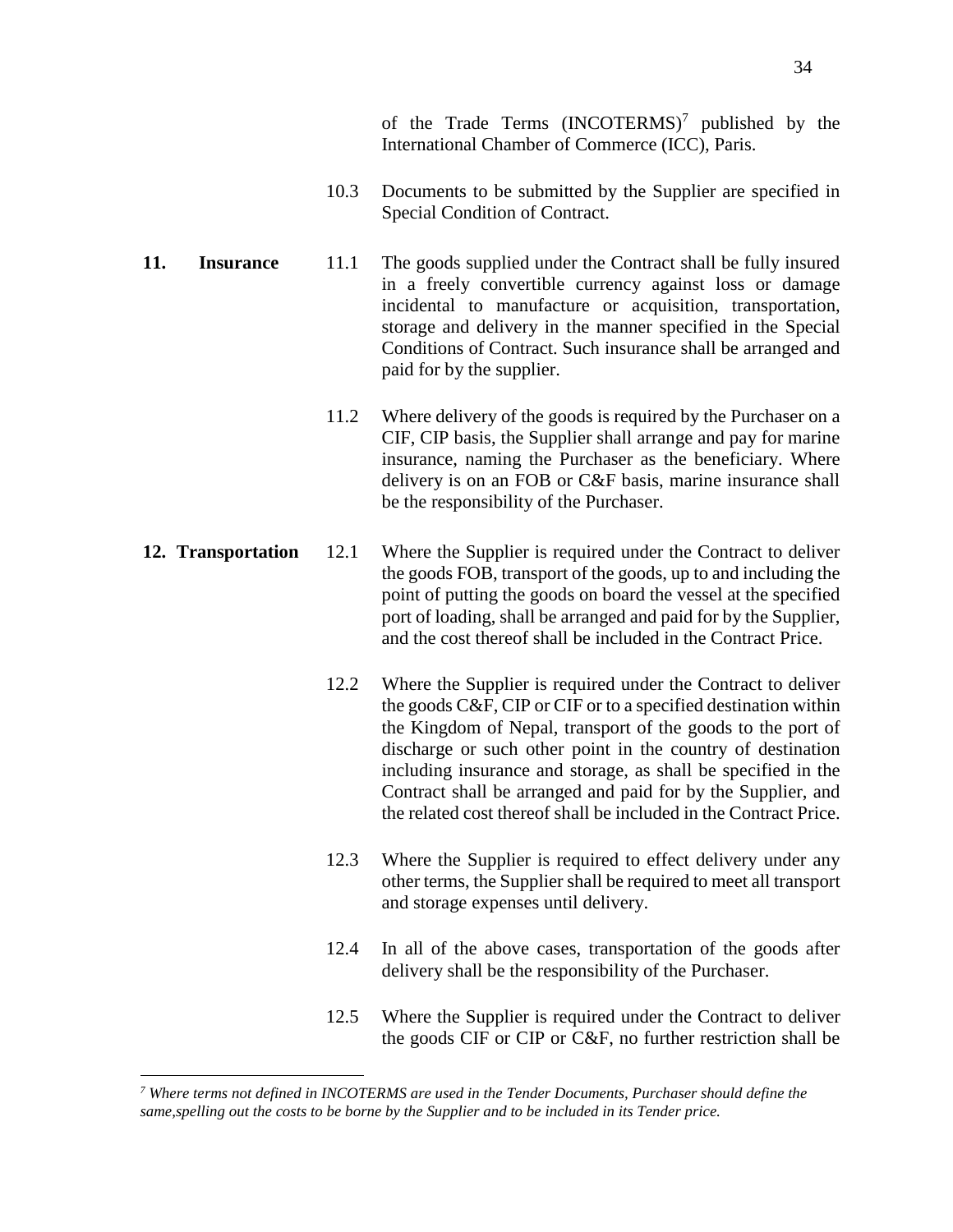placed on the choice of the ocean carrier. Where the Supplier is required under the Contract (i) to deliver the goods FOB, and (ii) to arrange on behalf and at the expense of the Purchaser for ocean transportation on specified conference vessels or on national flag carriers of the Purchaser's country, the Supplier may arrange for such transportation on alternative carriers if the specified conference vessels or national flag carriers are not available to transport the goods within the time period(s) specified in the Contract.

- **13. Incidental Services** 13.1 The Supplier may be required to provide any or all of the following services, including additional services, if any, specified in SCC:
	- a. performance or supervision of on-site assembly and/or startup of the supplied Goods;
	- b. furnishing of tools required for assembly and/or maintenance of the supplied Goods;
	- c. furnishing of a detailed operations and maintenance manual for each, appropriate unit of the supplied Goods;
	- d. performance or supervision or maintenance and/or repair of the supplied Goods, for a period of time agreed by the parties, provided that this service shall not relieve the Supplier of any warranty obligations under this Contract; and
	- e. training of the Purchaser's personnel, at the Supplier's plant and/or on-site, in assembly, start-up, operation, maintenance, and/or repair of the supplied Goods.
- **14. Spare Parts** 14.1 As specified in SCC, the Supplier may be required to provide any or all of the following materials, notifications, and information pertaining to spare parts manufactured or distributed by the Supplier:
	- a. such spare parts as the Purchaser may elect to purchase from the Supplier, provided that this election shall not relieve the Supplier of any warranty obligations under the Contract; and
	- b. in the event of termination of production of the spare parts: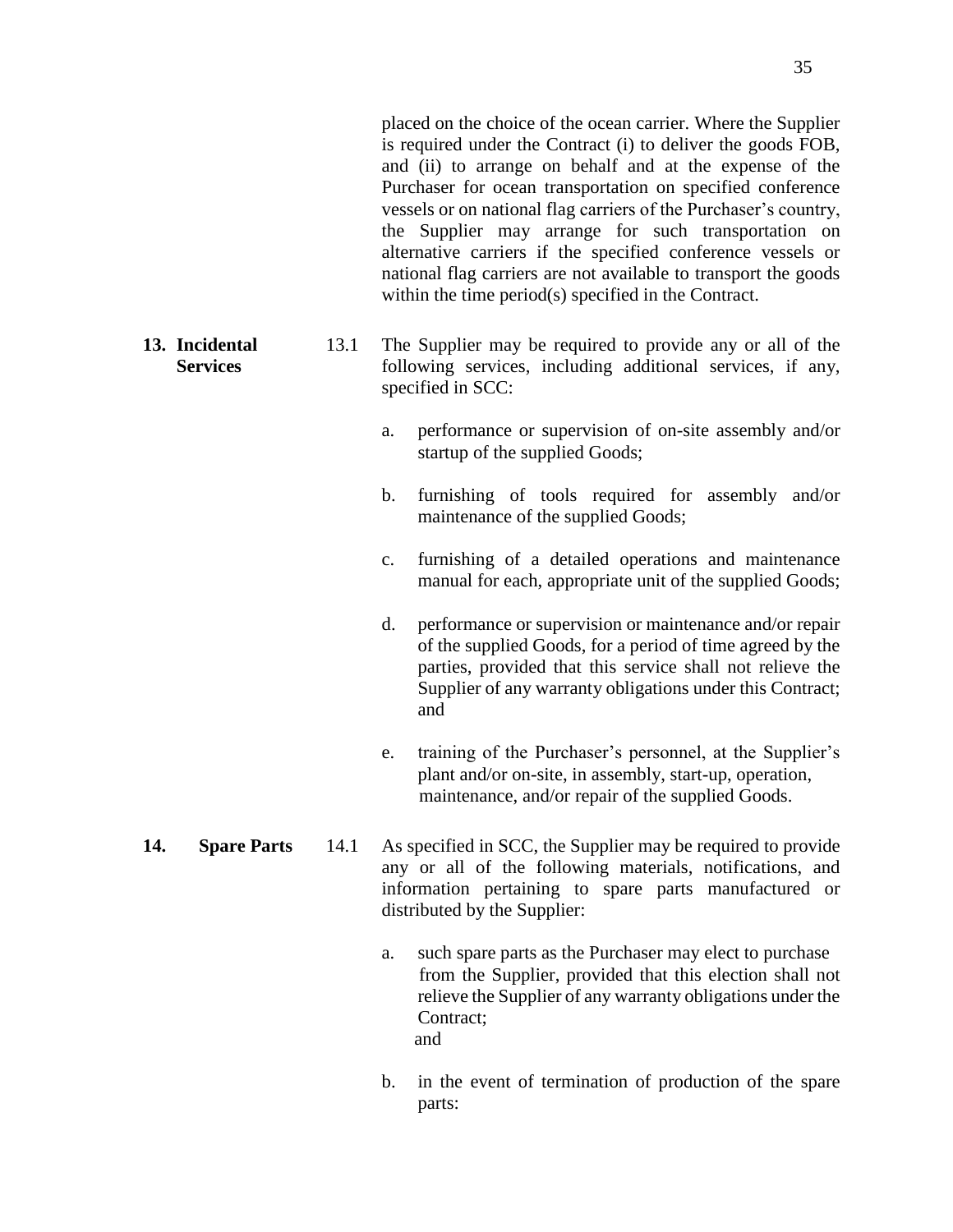- ii. following such termination, furnishing at no cost to the Purchaser, the blueprints, drawings, and specifications of the spare parts, if requested.
- **15. Warranty** 15.1 The Supplier warrants that the Goods supplied under the Contract are new, unused, of the most recent or current models, and that they incorporate all recent improvements in design and materials unless provided otherwise in the Contract. The Supplier further warrants that all Goods supplied under this Contract shall have no defect, arising from design, materials, or workmanship (except when the design and/or materials is required by the Purchaser's specifications) or from any act or omission of the Supplier, that may develop under normal use of the supplied Goods in the conditions prevailing in the country of final destination.
	- 15.2 The warranty shall remain valid for (12) months after the goods, or any portion thereof as the case may be, have been delivered to the final destination indicated in the Contract and installed and commissioned to the satisfaction of the Purchaser.
	- 15.3 The Purchaser shall promptly notify the Supplier in writing of any claims arising under this warranty.
	- 15.4 Upon receipt of such notice, the Supplier shall, within the period as specified in SCC and with all reasonable speed, repair or replace the defective Goods or parts thereof, without costs to the Purchaser other than, where applicable, the cost of inland delivery of the repaired or replaced Goods or parts from EXW or to the final destination.
	- 15.5 If the Supplier, having been notified, fails to take remedial action within forty-two (42) days from date of receipt of notice, the Purchaser may proceed to take such action as may be necessary, at the Supplier's risk and expense and without prejudice to any other rights which the Purchaser may have against the Supplier under the Contract.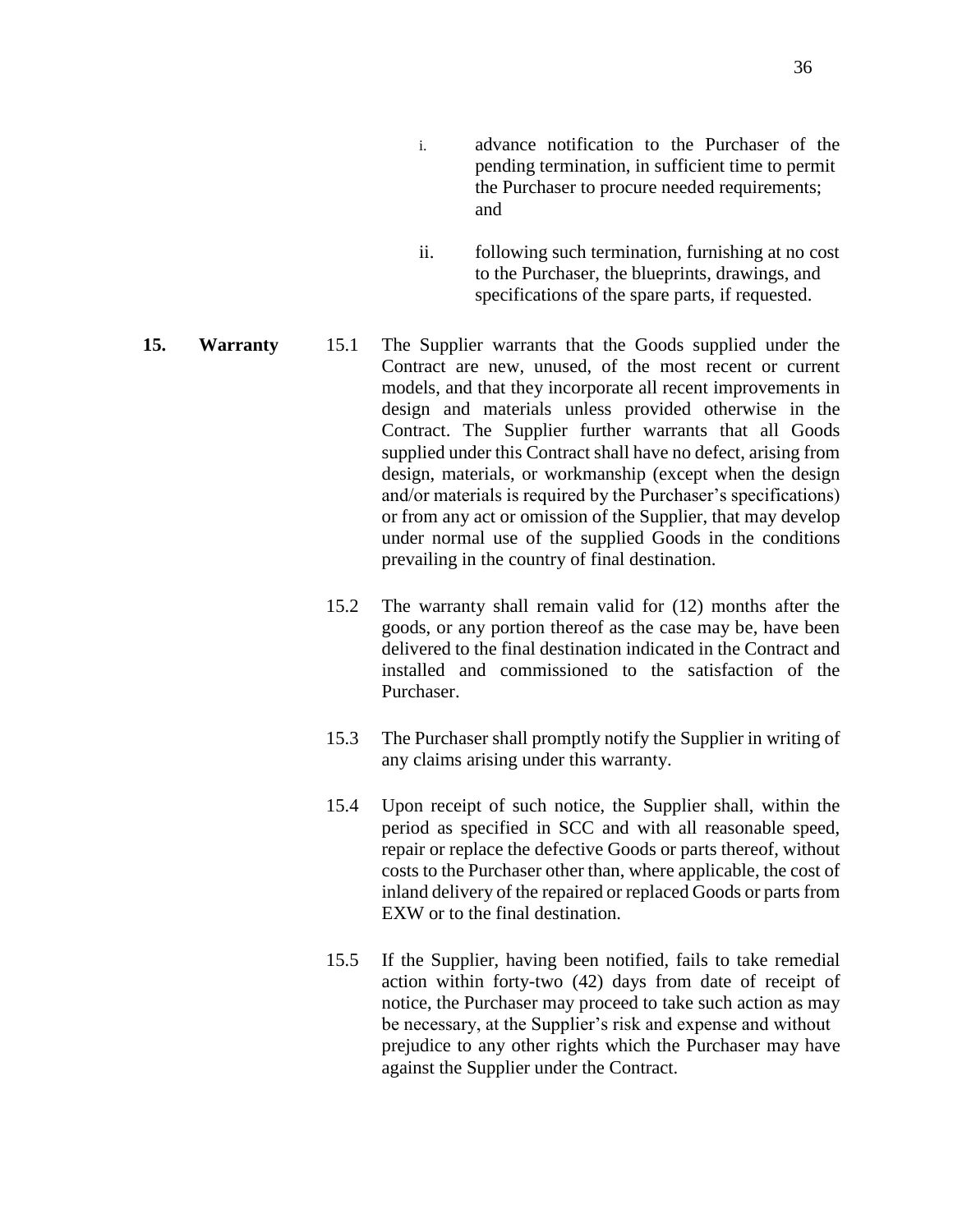| 16. | Payment | 16.1 | The method and conditions of payment to be made to the        |
|-----|---------|------|---------------------------------------------------------------|
|     |         |      | Supplier under the Contract shall be specified in the Special |
|     |         |      | Conditions of Contract.                                       |

- 16.2 The Supplier's request(s) for payment shall be made to the Purchaser in writing, accompanied by an invoice describing, as appropriate, the Goods delivered and Services performed, and by documents submitted pursuant to GCC Clause 10, and upon fulfilment of other obligations stipulated in the Contract.
- 16.3 Payments shall be made promptly by the Purchaser, but in no case later than twenty eight (28) days after submission of an invoice or claim by the Suppler.
- **17. Prices** 17.1 Prices charged by the Supplier for goods and services delivered and services performed under the Contract shall not vary from the prices quoted by the Supplier in its Tender, with the exception of any price adjustments authorised in Special Conditions of Contract or in the Purchaser's request for Tender validity extension, as the case may be.
- **18. Change Orders** 18.1 The Purchaser may at any time, by a written order given to the Supplier pursuant to GCC Clause 31, make changes within the general scope of the Contract in any one or more of the following:
	- a. drawings, designs, or specifications, where Goods to be furnished under the Contract are to be specifically manufactured for the Purchaser;
	- b. the method of shipment or packing;
	- c. the place of delivery; and/or
	- d. the Services to be provided by the Supplier.
	- 18.2 If any such change causes an increase or decrease in the cost of, or the time required for, the Supplier's performance of any provisions under the Contract, an equitable adjustment may be made in the Contract Price or delivery schedule, or both, and the Contract may accordingly be amended. Any claims by the Supplier for adjustment under this clause must be asserted within twenty eight (28) days from the date of the Supplier's receipt of the Purchaser's change order.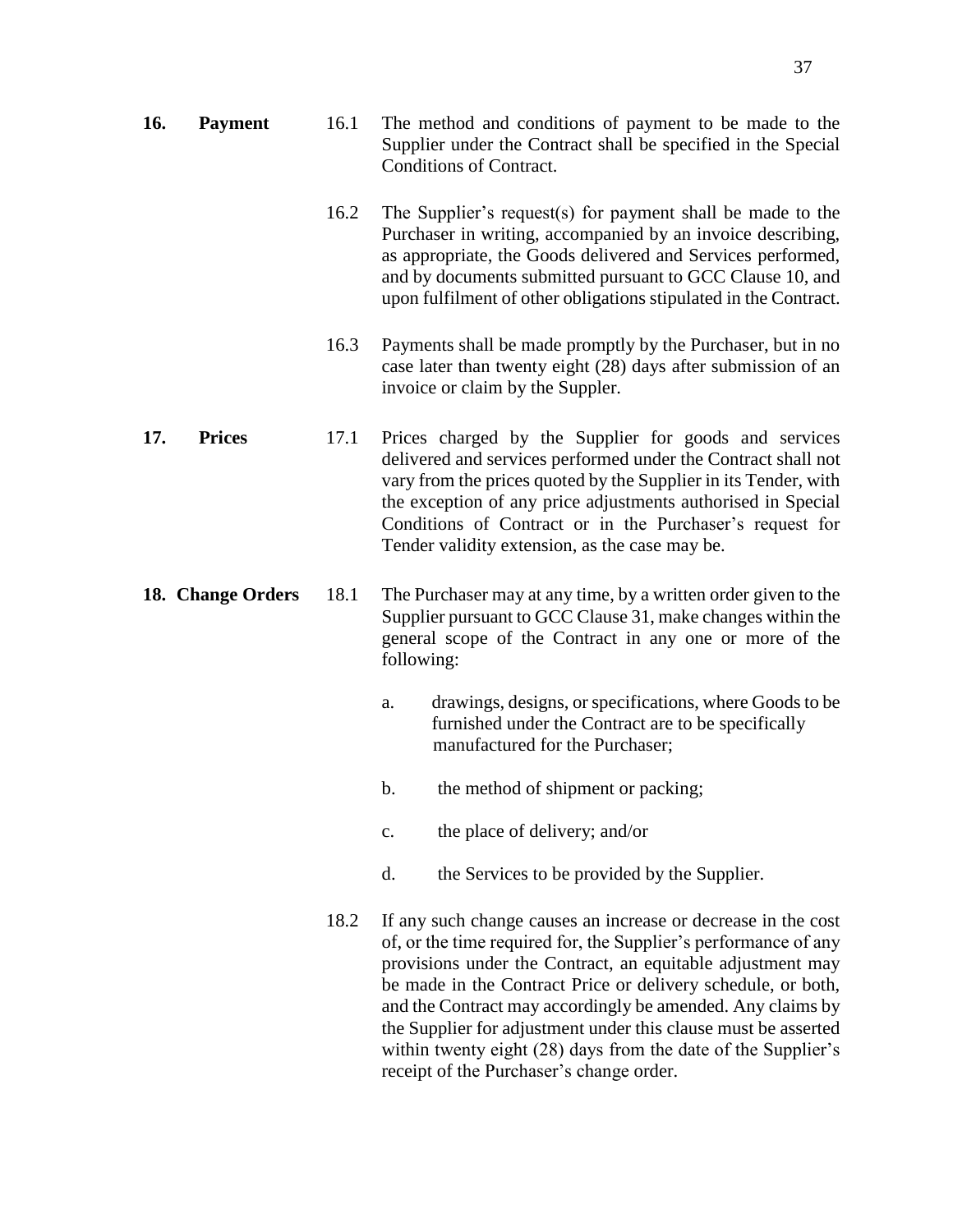- **19. Contract Amendments** 19.1 Subject to GCC Clause 18, no variation in or modification of the terms of the Contract shall be made, except by written amendment signed by the parties.
- **20. Assignment** 20.1 The Supplier shall not assign, in whole or in part, its obligations to perform under the Contract, except with the Purchaser's prior written consent.
- **21. Subcontracts** 21.1 The Supplier shall notify the Purchaser in writing of all subcontracts awarded under this Contract if not already specified in the Tender. Such notification, in the original Tender or later, shall not relieve the Supplier from any liability or obligation under the Contract.
	- 21.2 Subcontracts must comply with the provisions of GCC Clause 3.
- **22. Delays in the Supplier's Performance** Delivery of the goods and performance of services shall be made by the Supplier in accordance with the time schedule specified by the Purchaser in the Schedule of Requirements.
	- 22.2 Except as provided under GCC clause 25, an unexcused delay by the Supplier in the performance of its delivery obligations shall render the Supplier liable to any or all of the following sanctions: forfeiture of its performance security, imposition of liquidated damages, and/or termination of the Contract for default.
	- 22.3 If at any time during performance of the Contract, the Supplier or its sub-supplier(s) should encounter conditions impeding timely delivery of the goods and performance of Services, the Supplier shall promptly notify the Purchaser in writing of the fact of the delay, its likely duration and its cause(s). As soon as practicable after receipt of the Supplier's notice, the Purchaser shall evaluate the situation and may, at its discretion, extend the Supplier's time for performance, with or without liquidated damages, in which case, the extension shall be ratified by the parties by amendment of the Contract.
- **23. Liquidated Damages** 23.1 Subject to GCC Clause 25, if the Supplier fails to deliver any or all of the goods or to perform within the time period(s) specified in the Contract, the Purchaser shall, without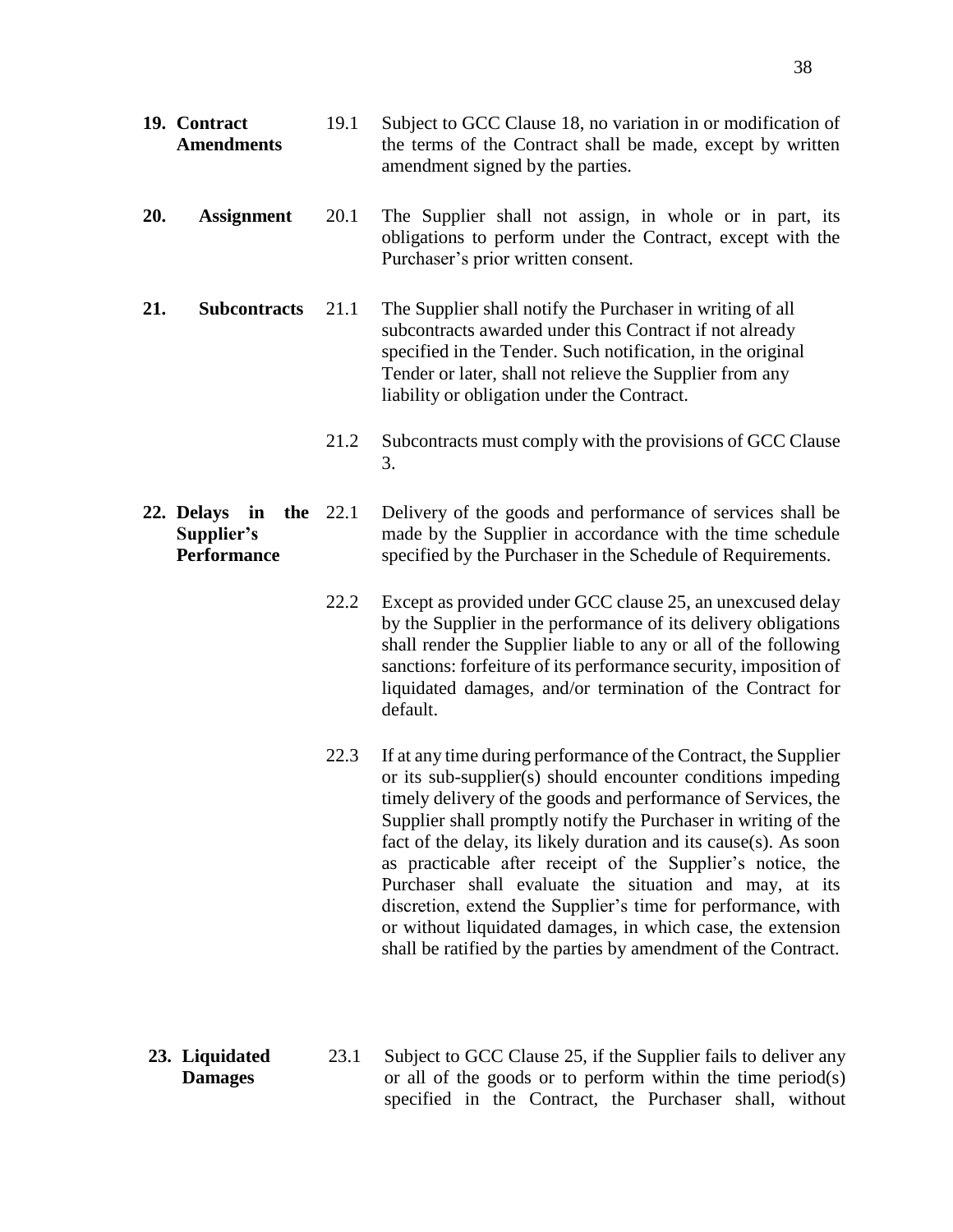prejudice to its other remedies under the Contract, deduct from the Contract Price, as liquidated damages, a sum equivalent to (0.5%) of the contract price of the delayed goods for each week of delay until actual delivery, up to a maximum deduction of (10%) percent of the delayed goods Contract Price. Once the maximum is reached, the Purchaser may consider termination of the Contract pursuant to GCC Clause 24.

- **24. Termination for Default** 24.1 The Purchaser may, without prejudice to any other remedy for breach of Contract, by written notice of default sent to the Supplier, terminate the Contract in whole or in part:
	- a. if the Supplier fails to deliver any or all of the goods within the time period(s) specified in the Contract, or any extension thereof granted by the Purchaser pursuant to GCC Clause 22; or
	- b. if the Supplier fails to perform any other obligation(s) under the Contract.
	- 24.2 In the event the Purchaser terminates the Contract in whole or in part, pursuant to GCC para. 24.1 and 24.3 below, the Purchaser may procure, upon such terms and in such manner as it deems appropriate, goods or services similar to those undelivered, and the Supplier shall be liable to the Purchaser for any excess costs for such similar goods or services. However, the Supplier shall continue performance of the Contract to the extent not terminated.
	- 24.3 Termination for Corrupt or Fraudulent Practices

The Purchaser may, without prejudice to any other remedy for breach of Contract, by written notice of default sent to the Supplier, terminate the Contract in whole or in part if the Supplier, in the judgement of the Purchaser has engaged in corrupt or fraudulent practices in competing for or in executing the contract.

For the purpose of this clause:

"corrupt practice" means the offering, giving, receiving or soliciting of any thing of value to influence the action of a public official in the procurement process or in contract execution; and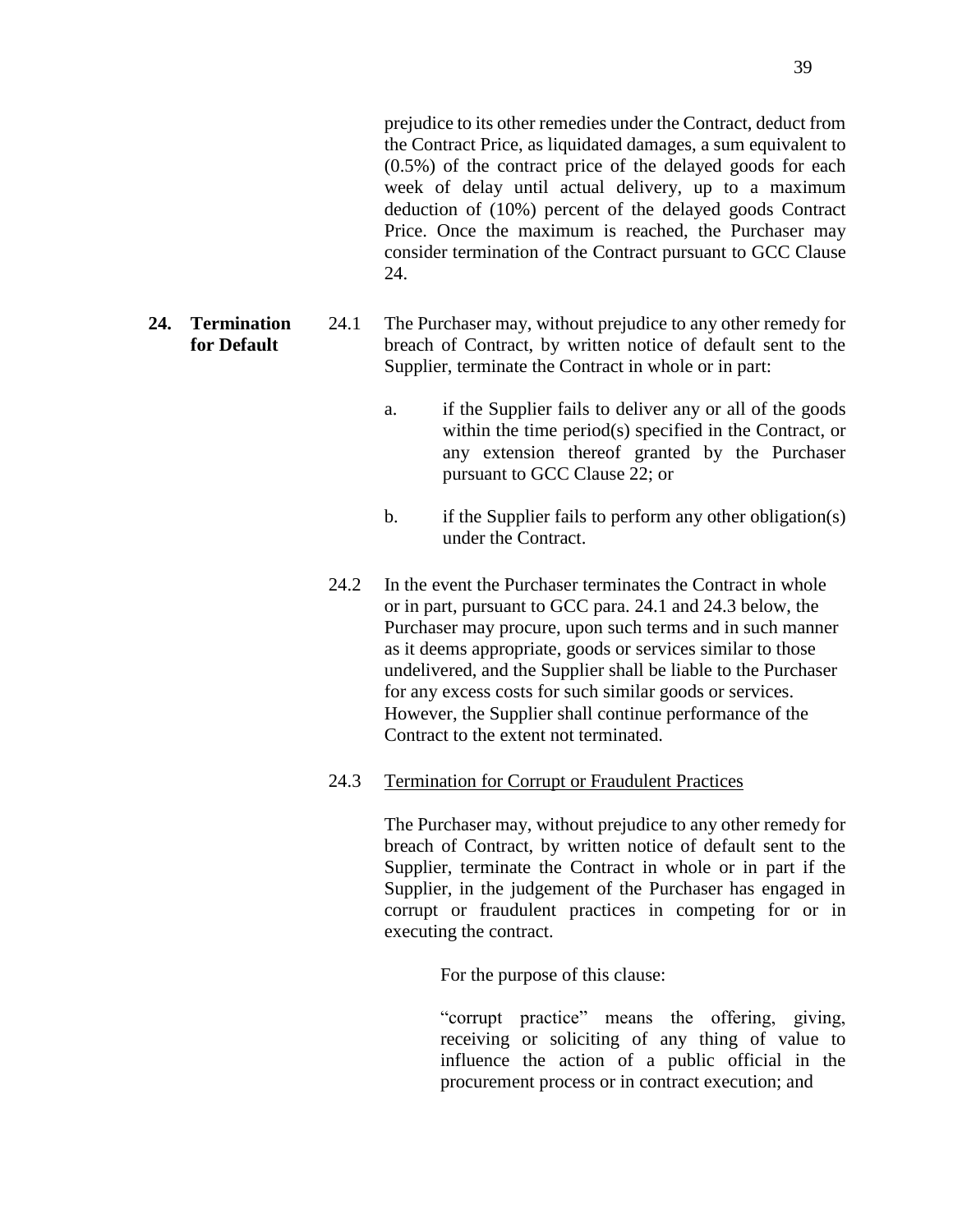"fraudulent practice" means a misrepresentation of facts in order to influence a procurement process or the execution of a contract, and includes collusive practice among Tenders (prior to or after Tender submission) designed to establish Tender prices at artificial noncompetitive levels and to deprive the benefits of free and open competition;

- **25. Force Majeure** 25.1 For purposes of this Contract, "Force Majeure" means an event beyond the control of the parties to the Contract and not involving either party's fault or negligence and not foreseeable.
	- 25.2 If, at any time during the existence of the Contract, either party is unable to perform in whole or part any obligation under this Contract because of such events which include, but are not restricted to, acts of God, acts of Government in its sovereign capacity, war, revolutions, hostility, civil commotions, strikes, fires, floods, epidemics, quarantine restrictions, freight embargoes, explosions, then the date of fulfillment of Contract shall be postponed during the period when such circumstances are operative.
	- 25.3 The party which is unable to perform its obligations under the present Contract shall, within fourteen (14) days of occurrence of the Force Majeure event, inform the other party with suitable documentary evidence. Non-availability of raw materials from regular sources shall not be an excuse for the Supplier for not performing its obligations under this clause.
	- 25.4 Any waiver/extension of time in respect of the delivery/acceptance of any instalment or part of the goods shall not be deemed to be a waiver/extension of time in respect of the remaining deliveries.
	- 25.5 If such inability to perform continues for a period of more than three (3) months, each party shall have the right to be released from further performance of the Contract, in which case, neither party shall have the right to claim damages from the other. All prior performance shall be subject to Contract terms.
	- 25.6 Notwithstanding the provisions of GCC Clauses 22, 23, and 24, the Supplier shall not be liable for forfeiture of its performance security, liquidated damages or termination for default if and to the extent that its delay in performance or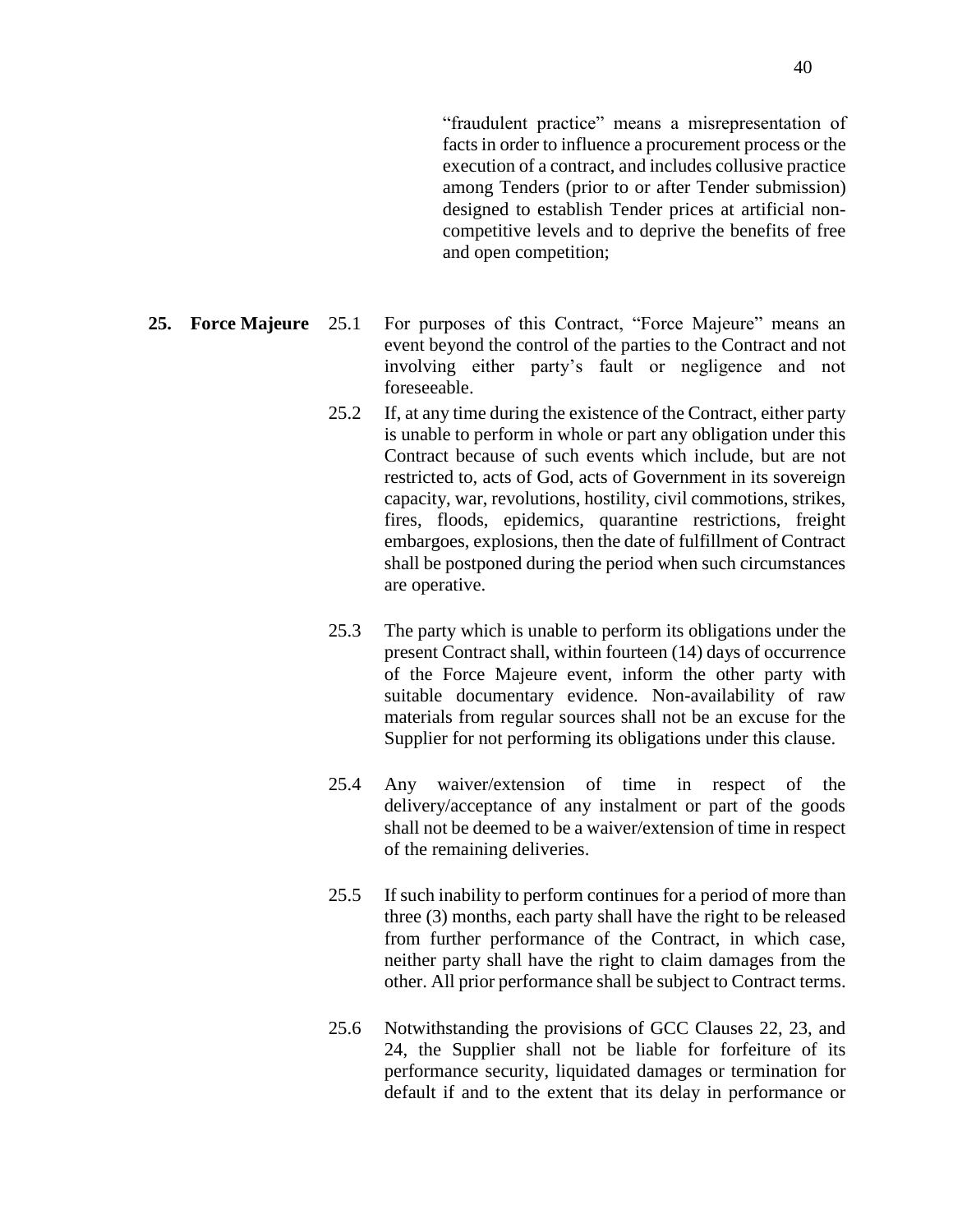other failure to perform its obligations under the Contract is the result of Force Majeure.

- 25.7 If a Force Majeure situation arises, the Supplier shall promptly notify the Purchaser in writing of such condition and the cause thereof. Unless otherwise directed by the Purchaser in writing, the Supplier shall continue to perform its obligations under the Contract as far as is reasonably practical, and shall seek all reasonable alternative means for performance not prevented by the Force Majeure event.
- **26. Termination for Insolvency** 26.1 The Purchaser may at any time terminate the Contract by giving written notice to the Supplier, without compensation to the Supplier, if the Supplier becomes bankrupt or otherwise insolvent, provided that such termination will not prejudice or affect any right of action or remedy which has accrued or will accrue thereafter to the Purchaser.
- **27. Termination for Convenience** 27.1 The Purchaser, by written notice sent to the Supplier, may terminate the Contract, in whole or in part, at any time for its convenience. The notice of termination shall specify that termination is for the Purchaser's convenience, the extent to which performance of the Supplier under the Contract is terminated, and the date upon which such termination becomes effective.
	- 27.2 The Goods that are complete and ready for shipment within twenty eight (28) days after the Supplier's receipt of notice of termination shall be accepted by the Purchaser at the Contract terms and prices. For the remaining Goods, the Purchaser may elect:
		- a. to have any portion completed and delivered at the Contract terms and prices; and/or
		- b. to cancel the remainder and pay to the Supplier an agreed amount for partially completed Goods and Services and for materials and parts previously procured by the Suppliers.
- **28. Resolution of Disputes** The Purchaser and the Supplier shall make every effort to resolve amicably by direct informal negotiation any disagreement or dispute arising between them under or in connection with the Contract.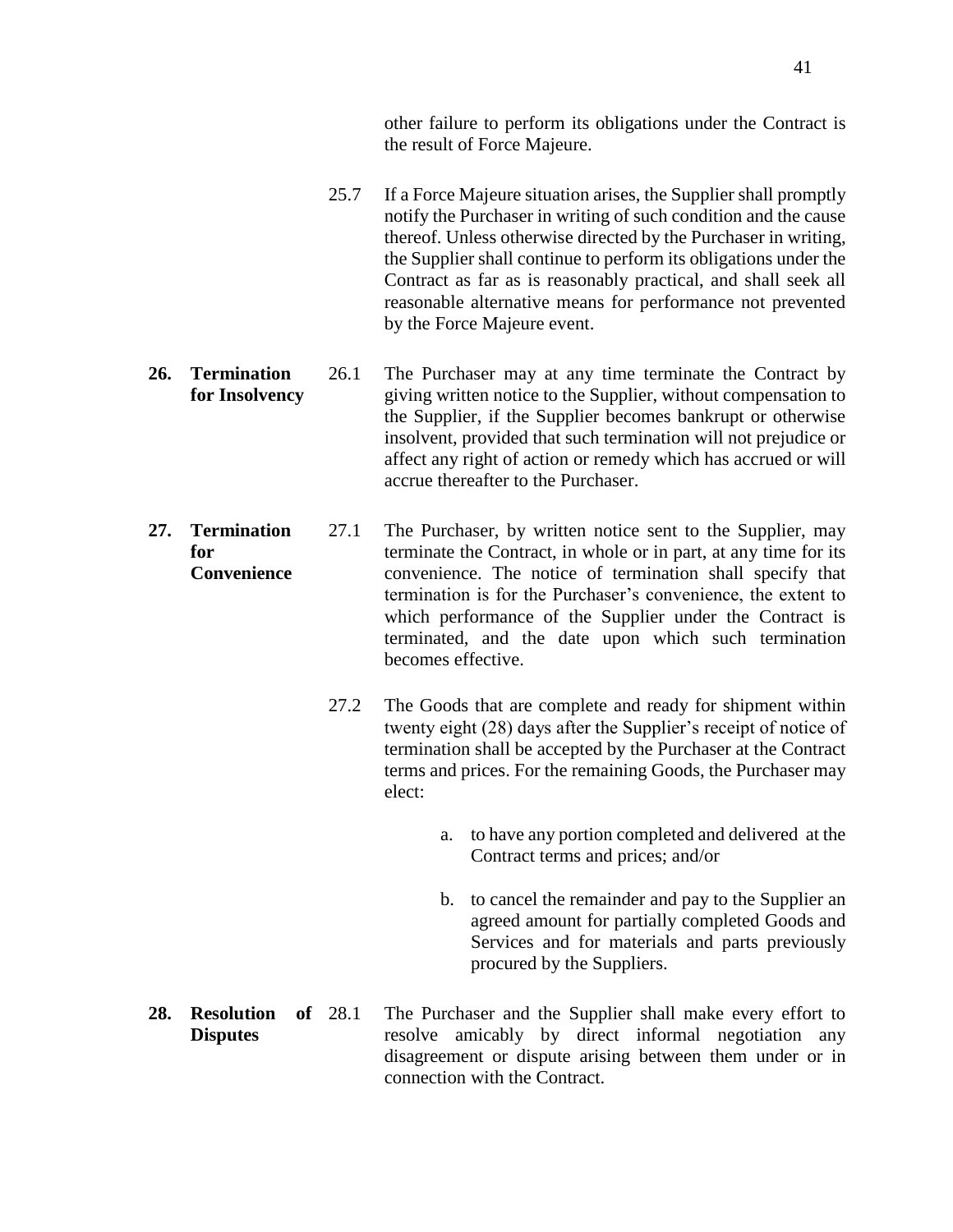|     |                                   | 28.2 | If, after twenty eight (28) days from the commencement of<br>such informal negotiations, the Purchaser and the Supplier<br>have been unable to resolve amicably a Contract dispute,<br>either party may require that the dispute be referred for<br>resolution to the formal mechanisms specified in the Special<br>Conditions of Contract. These mechanisms may include, but<br>are not restricted to, conciliation mediated by a third party,<br>adjudication in an agreed national or international forum,<br>and/or national and international arbitration. |
|-----|-----------------------------------|------|-----------------------------------------------------------------------------------------------------------------------------------------------------------------------------------------------------------------------------------------------------------------------------------------------------------------------------------------------------------------------------------------------------------------------------------------------------------------------------------------------------------------------------------------------------------------|
| 29. | Governing<br>Language             | 29.1 | The Contract shall be written in the language as specified in<br>SCC. Subject to GCC Clause 30, the version of the Contract<br>written in English language shall govern its interpretation.<br>All correspondence and other documents pertaining to the<br>Contract which are exchanged by the parties shall be written<br>in the English language.                                                                                                                                                                                                             |
| 30. | <b>Applicable</b><br>Law          | 30.1 | The Contract shall be interpreted in accordance with the laws<br>of Ghana unless otherwise specified in the Special<br><b>Conditions of Contract.</b>                                                                                                                                                                                                                                                                                                                                                                                                           |
| 31. | <b>Notices</b>                    | 31.1 | Any notice given by one party to the other pursuant to the<br>Contract shall be sent to the other party in writing or by<br>facsimile and confirmed in writing to the other party's<br>address specified for that purpose in the Special Conditions<br>of Contract.                                                                                                                                                                                                                                                                                             |
|     |                                   | 31.2 | A notice shall be effective when delivered or on the notice's<br>effective date, whichever is later.                                                                                                                                                                                                                                                                                                                                                                                                                                                            |
| 32. | <b>Taxes and</b><br><b>Duties</b> | 32.1 | A Supplier shall be entirely responsible for all taxes, duties,<br>license fees, etc., incurred until delivery of the contracted<br>Goods to the final destination.                                                                                                                                                                                                                                                                                                                                                                                             |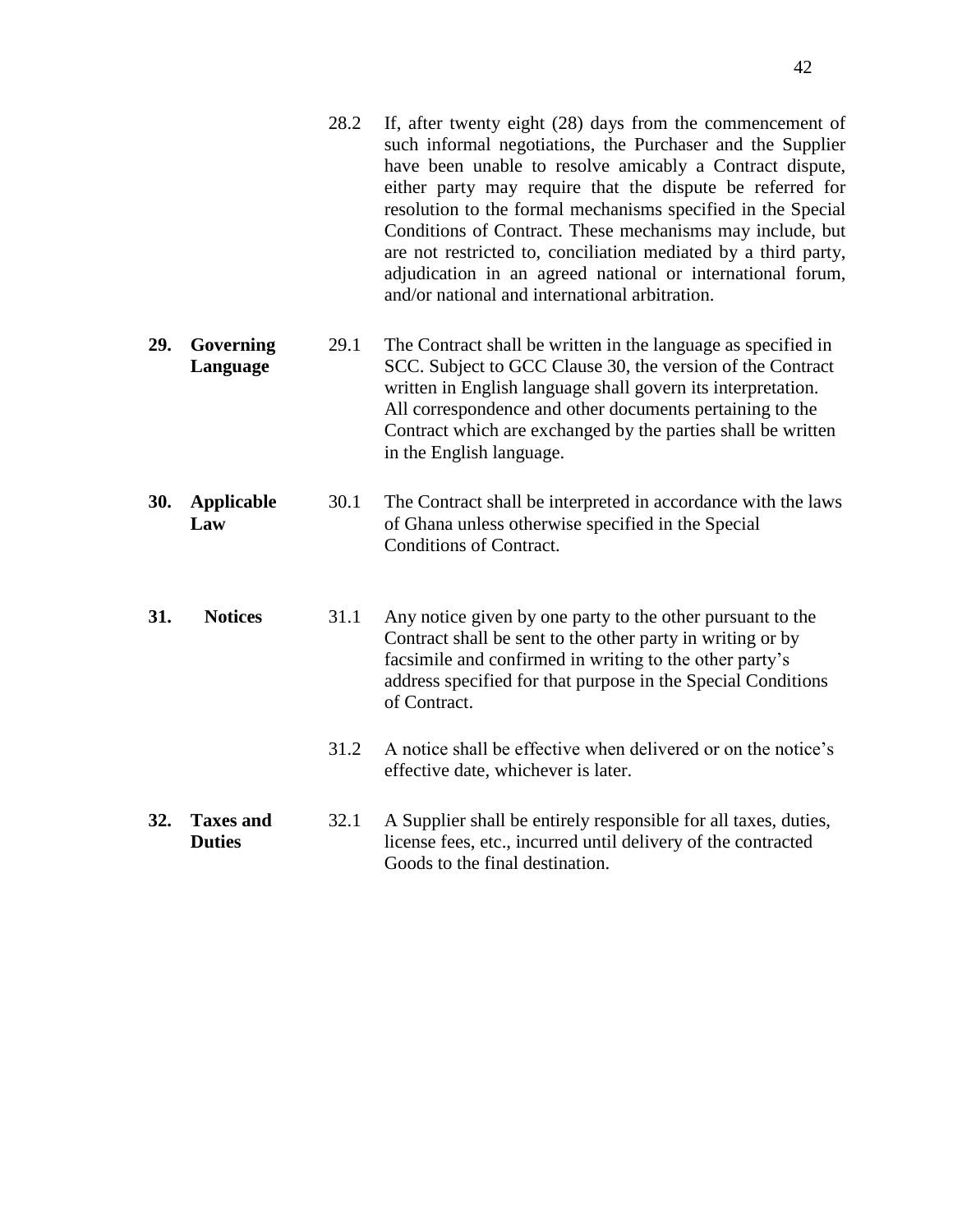## **Section IV. Special Conditions of Contract**

<span id="page-43-0"></span>The following Special Conditions of Contract shall supplement the General Conditions of Contract. Whenever there is a conflict, the provisions herein shall prevail over those in General Conditions of Contract. The corresponding clause number in the General Conditions is indicated in parentheses. Where sample provisions are furnished, they are only illustrative of the provisions that the Purchaser should draft specifically for each procurement.

| 1. Definitions<br>(GCC Clause<br>1)                 | 1.1 |                                                                                                                                                                                                                                                                                                                                                                                                                                                                                                                       |
|-----------------------------------------------------|-----|-----------------------------------------------------------------------------------------------------------------------------------------------------------------------------------------------------------------------------------------------------------------------------------------------------------------------------------------------------------------------------------------------------------------------------------------------------------------------------------------------------------------------|
|                                                     |     | [Name and Address of Purchaser]                                                                                                                                                                                                                                                                                                                                                                                                                                                                                       |
|                                                     |     | $\mathbf b$ .                                                                                                                                                                                                                                                                                                                                                                                                                                                                                                         |
|                                                     |     | [Name and Address of Supplier]                                                                                                                                                                                                                                                                                                                                                                                                                                                                                        |
|                                                     |     | c.                                                                                                                                                                                                                                                                                                                                                                                                                                                                                                                    |
|                                                     |     | [Insert name and address of delivery site if applicable]                                                                                                                                                                                                                                                                                                                                                                                                                                                              |
| 2. Country of<br>Origin<br>(GCC Clause 3)           | 2.1 | Any country of the World.<br>[Otherwise spcecify restrictions as applicable]                                                                                                                                                                                                                                                                                                                                                                                                                                          |
| 3. Performance<br><b>Security</b><br>(GCC Clause 7) | 3.1 | The performance security will be as follows:<br>The amount of performance security as a percentage of<br>i.<br>the contract price, shall be <u>equipmenent</u> of the Tender<br>Price in the currency of the Tender price.<br>[Five (5) to ten (10) percent of the Contract Price would be<br>reasonable; it should not exceed ten $(10)$ percent in any case. The<br>following provisions should be used in the case of Goods having<br>warranty obligation.]                                                        |
|                                                     | 3.2 | The validity of Performance Security shall be one (1) year after<br>the final installation and commissioning of the Goods and the<br>issue of final acceptance certificate to the Suppliers. After<br>delivery and acceptance of the Goods, the performance security shall<br>be reduced to two (2) percent of the Contract<br>Price to cover the Supplier's Warranty obligations in<br>accordance with Clause GCC 15.2. The supplier shall promptly<br>extend the validity suitably to cover agreed extension of the |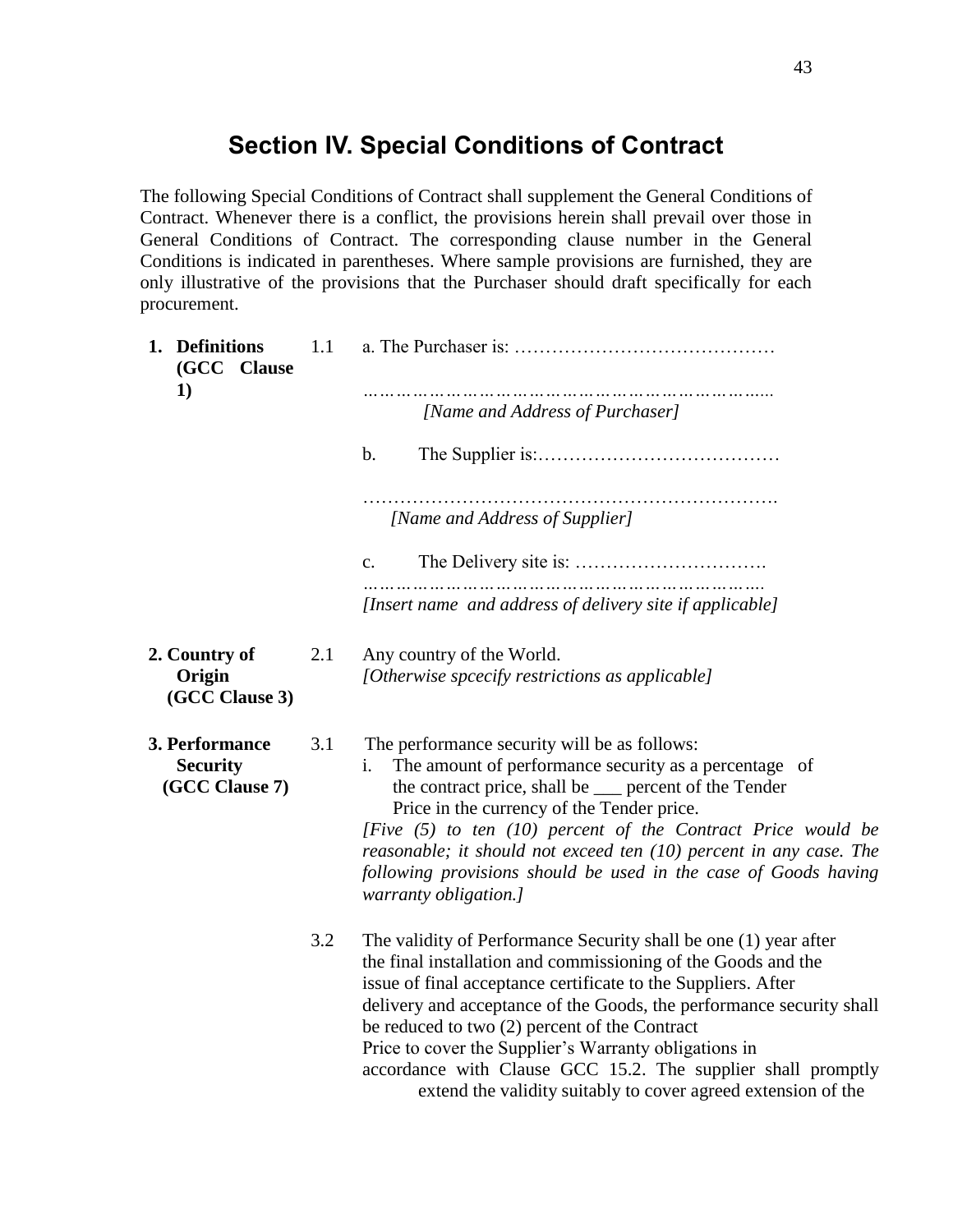|                                                               |     | warranty period of the supplied goods.                                                                                                                                                                                                                                                                                                                                                                                                                                                                                                                                                |
|---------------------------------------------------------------|-----|---------------------------------------------------------------------------------------------------------------------------------------------------------------------------------------------------------------------------------------------------------------------------------------------------------------------------------------------------------------------------------------------------------------------------------------------------------------------------------------------------------------------------------------------------------------------------------------|
| 4. Inspection and<br><b>Tests</b><br>(GCC Clause 8)           | 4.1 | Inspection and tests prior to shipment of goods at final<br>acceptance are as follows:<br>a. The time limit for inspection and tests and the issuance of<br>Certificate of acceptance and/or rejection should be no later<br>than days of the completion of inspection and tests.<br>[Specify the time limit for inspection and tests and the<br>issuance of Certificate of acceptance and/or rejection in no<br>later than 28-56 days [as applicable] of the completion of<br>inspection andtests.]<br>b.<br>[Specify such other criteria for inspection and tests, if<br>necessary] |
| 5. Packing<br>(GCC Clause 9)                                  | 5.1 | Additional requirement for packing and marking as per GCC<br>Clause 9.2 are as follows:<br>a.<br>$\mathbf b$ .                                                                                                                                                                                                                                                                                                                                                                                                                                                                        |
|                                                               |     | $\mathbf{c}$ .                                                                                                                                                                                                                                                                                                                                                                                                                                                                                                                                                                        |
|                                                               |     | d.                                                                                                                                                                                                                                                                                                                                                                                                                                                                                                                                                                                    |
|                                                               |     | e.<br>[Specify additional requirements for packing, marking and so on, if<br>necessary.]                                                                                                                                                                                                                                                                                                                                                                                                                                                                                              |
| <b>6. Delivery and</b><br><b>Documents</b><br>(GCC Clause 10) | 6.1 | For Goods Supplied from abroad:<br>Upon shipment, the Supplier shall notify the Purchaser and the<br>a.                                                                                                                                                                                                                                                                                                                                                                                                                                                                               |

a. Upon shipment, the Supplier shall notify the Purchaser and the Insurance Company by facsimile the full details of the shipment, including contract number, description of Goods, quantity, the vessel, (or the flight number), the bill of lading number and date, port of loading, date of shipment, port of discharge, etc. The Supplier shall mail the following documents to the Purchaser, with a copy to the Insurance Company:

44

i. Copies of the Supplier's invoice showing Good's description, quantity, unit price and total amount;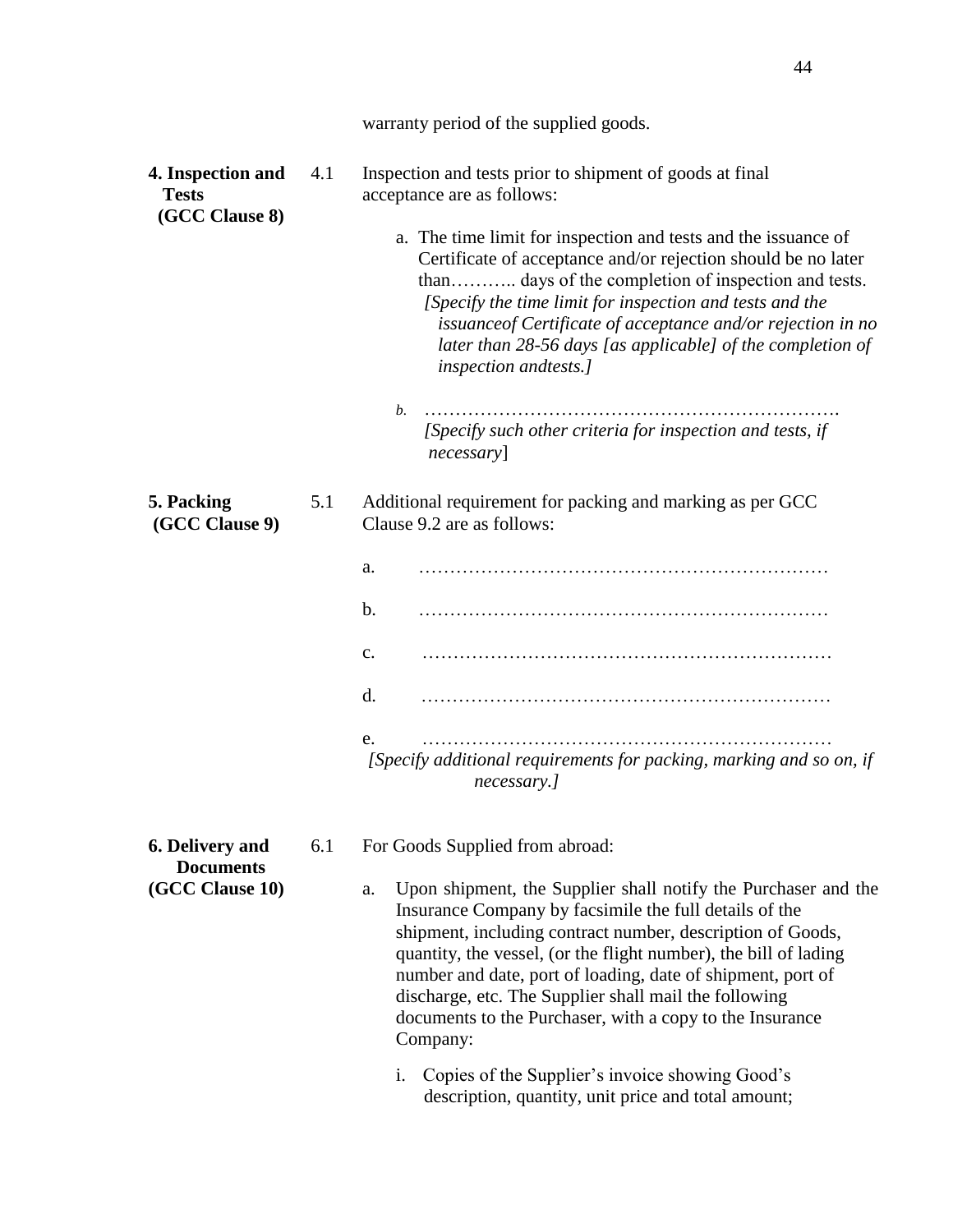- ii. Original and *[insert number as required]* copies of the negotiable, clean on board, bill of lading (Consignment note) marked "freight prepaid" and *[insert number as required]* copies of non-negotiable bill of lading (Consignment note);
- iii. Copies of the packing list identifying contents of each package;
- iv. Insurance Certificate;
- v. Manufacturer's or Supplier's Warranty Certificate;
- vi. Inspection Certificate, issued by the nominatedinspection agency, and the supplier's factory inspection report; and
- vii. Certificate of origin, certified/verified by the manufacturing company in case of Goods manufactured locally.

*[Other similar documents should be listed, depending upon the Incoterm retained or irrelevant document can be deleted.]*

- 6.2 The documents as per clause 6.1 shall be received by the Purchaser at least one week before arrival of Goods at the port or place of arrival and, if not received, the Supplier will be responsible for any consequent expenses.
	- 6.3 For Goods within Nepal: Upon delivery of the goods to the transporter, the Supplier shall notify the Purchaser and mail the following documents to the Purchaser:
		- i. Copies of the Supplier's invoice showing Goods' description, quantity, unit price and total amount;
		- ii. Delivery note, transport receipt, railway receipt;
		- iii. Manufacturer's or Supplier's Warranty Certificate;
		- iv. Inspection Certificate issued by the nominated inspection agency, and the Supplier's factory inspection report; and
		- v. Certificate of origin.
	- 6.4 The documents as per sub-clause 6.3 shall be received by the Purchaser before arrival of the goods and, if not received, the Supplier will be responsible for any consequent expenses.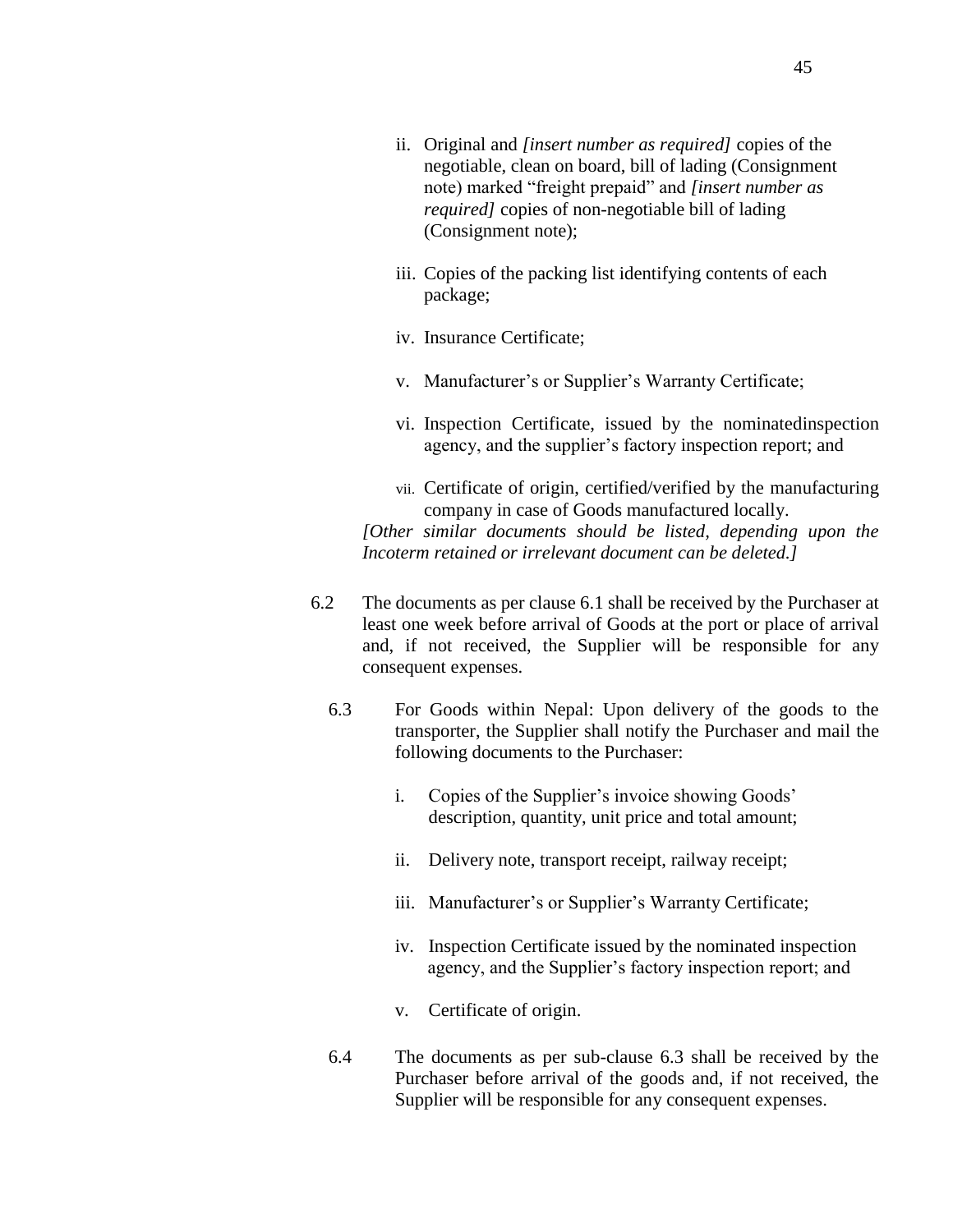| 7. Insurance<br>(GCC Clause 11)  | 7.1  | The insurance shall be in an amount equal to 110 percent of the<br>CIP value of the Goods from "Warehouse" to "Warehouse" on<br>"All Risks" basis, including War Risks and Strikes.                                                                                                                                                                                                                                                                                                                                                                                                                                                                                                                                              |  |  |  |  |
|----------------------------------|------|----------------------------------------------------------------------------------------------------------------------------------------------------------------------------------------------------------------------------------------------------------------------------------------------------------------------------------------------------------------------------------------------------------------------------------------------------------------------------------------------------------------------------------------------------------------------------------------------------------------------------------------------------------------------------------------------------------------------------------|--|--|--|--|
| 8. Incidental<br><b>Services</b> | 8.1  | Incidental services to be provided are:                                                                                                                                                                                                                                                                                                                                                                                                                                                                                                                                                                                                                                                                                          |  |  |  |  |
| (GCC Clause 13)                  |      | i.<br>Installation and commissioning of equipment;                                                                                                                                                                                                                                                                                                                                                                                                                                                                                                                                                                                                                                                                               |  |  |  |  |
|                                  |      | ii.<br>Operational and maintenance training of equipment.                                                                                                                                                                                                                                                                                                                                                                                                                                                                                                                                                                                                                                                                        |  |  |  |  |
|                                  |      | iii.<br>[Selected services covered under GCC Clause 13 and/or other<br>should be specified with the desired features. The price quoted in<br>the Tender price or agreed with the selected Supplier shall be<br>included in the Contract Price. If no incidental services are<br>required state "not applicable"]                                                                                                                                                                                                                                                                                                                                                                                                                 |  |  |  |  |
| 9. Spare Parts                   | 9.1  | Additional spare parts requirements are:                                                                                                                                                                                                                                                                                                                                                                                                                                                                                                                                                                                                                                                                                         |  |  |  |  |
| (GCC Clause 14)                  |      | Supplier shall carry sufficient inventories to assure<br>a.<br>exstock supply of consumable spare parts for the Goods;                                                                                                                                                                                                                                                                                                                                                                                                                                                                                                                                                                                                           |  |  |  |  |
|                                  |      | Other spare parts and components shall be supplied as<br>b.<br>promptly as possible, but in any case within six (6) months<br>of placing the order and opening the letter of credit.                                                                                                                                                                                                                                                                                                                                                                                                                                                                                                                                             |  |  |  |  |
|                                  |      | [specify other additional requirements.]<br>$\mathbf{c}$ .                                                                                                                                                                                                                                                                                                                                                                                                                                                                                                                                                                                                                                                                       |  |  |  |  |
| 10. Warranty<br>(GCC Clause 15)  | 10.1 | In partial modification of the provisions, the warranty period<br>shall be  hour [as applicable and if necessary] of<br>operation or 12-36 [as applicable] months from date of<br>acceptance of the Goods or 12-36 [as applicable] months from<br>the date of delivery, whichever occurs earlier  [Insert]<br>appropriate hrs/mths as per Technical Specification or Schedule<br>of Requirements or as per the nature of the Goods]. The<br>Supplier shall, in addition, comply with the performance and/or<br>consumption guarantees specified under the Contract. If, for<br>reasons attributable to the Supplier, these guarantees are not<br>attained in whole or in part, the Supplier shall, at its discretion,<br>either: |  |  |  |  |
|                                  |      | make such changes, modification, and/or additions to the<br>a.<br>Goods or any part thereof as may be necessary in order to<br>attain the contractual guarantees specified in the contract<br>at its own cost and expense and to carry out further                                                                                                                                                                                                                                                                                                                                                                                                                                                                               |  |  |  |  |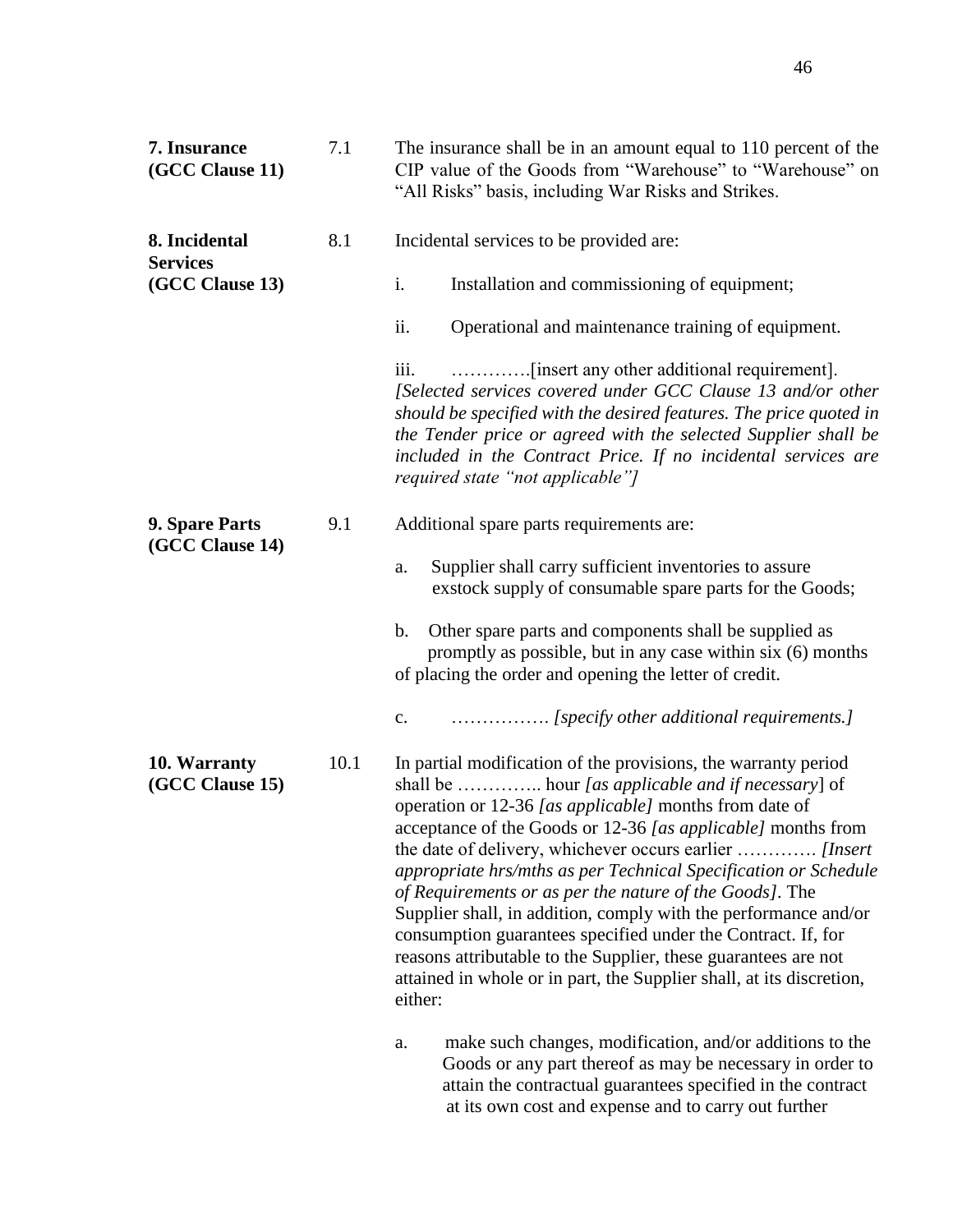| performance tests in accordance with SCC 4.1 or |  |  |  |  |  |
|-------------------------------------------------|--|--|--|--|--|
|-------------------------------------------------|--|--|--|--|--|

|                                         |      | $\mathbf b$ .<br>Pay liquidated damages to the Purchaser with respect to<br>the failure to meet the contractual guarantees. The rate of<br>these liquidated damages shall be $(0.1 \text{ to } 0.5\%)$ per week.<br>[The rate should be higher than the adjustment rate used in the<br>Tender evaluation under ITT 28.5 (f) or $(g)$ .] |
|-----------------------------------------|------|-----------------------------------------------------------------------------------------------------------------------------------------------------------------------------------------------------------------------------------------------------------------------------------------------------------------------------------------|
|                                         | 10.2 | The period for correction of defects in the warranty period is:<br>50%, time of the delivery schedule of the particular goods.                                                                                                                                                                                                          |
|                                         | 10.3 | warranty, if necessary].                                                                                                                                                                                                                                                                                                                |
| 11. Payment<br>(GCC Clause 16)          | 11.1 | Payment for Goods and Services supplied shall be made in<br>Ghanaian Cedis, as follows;                                                                                                                                                                                                                                                 |
|                                         |      | i.<br>Advance Payment: Forty (40) percent of the Contract<br>Price shall be paid within twenty eight (28) days of<br>signing of the Contract against a simple receipt and a<br>bank guarantee for the equivalent amount and in the<br>form provided in the Tender documents or another form<br>acceptable to the Purchaser.             |
|                                         |      | ii.<br>On Delivery: Forty (40) percent of the Contract Price<br>shall be paid on receipt of the Goods and upon<br>submission of the documents specified in GCC Clause<br>10.                                                                                                                                                            |
|                                         |      | iii.<br>On Acceptance: The remaining twenty (20) percent of<br>the Contract Price shall be paid to the Contractor within<br>twenty eight (28) after the date of the acceptance<br>certificate for the respective delivery issued by the<br>Purchaser.                                                                                   |
| <b>Prices</b><br>12.<br>(GCC Clause 17) | 12.1 | Tender Prices may be adjusted only in the case of Tender<br>validity extension requested by the Purchaser.<br>[To be inserted only if price is subject to adjustment under GCC<br>Clause $17.1$ )                                                                                                                                       |
|                                         | 12.2 | Purchaser shall not entertain Contract Price variation due to the<br>effect of any notice of notification of exchange rate variation of<br>any convertible currency.                                                                                                                                                                    |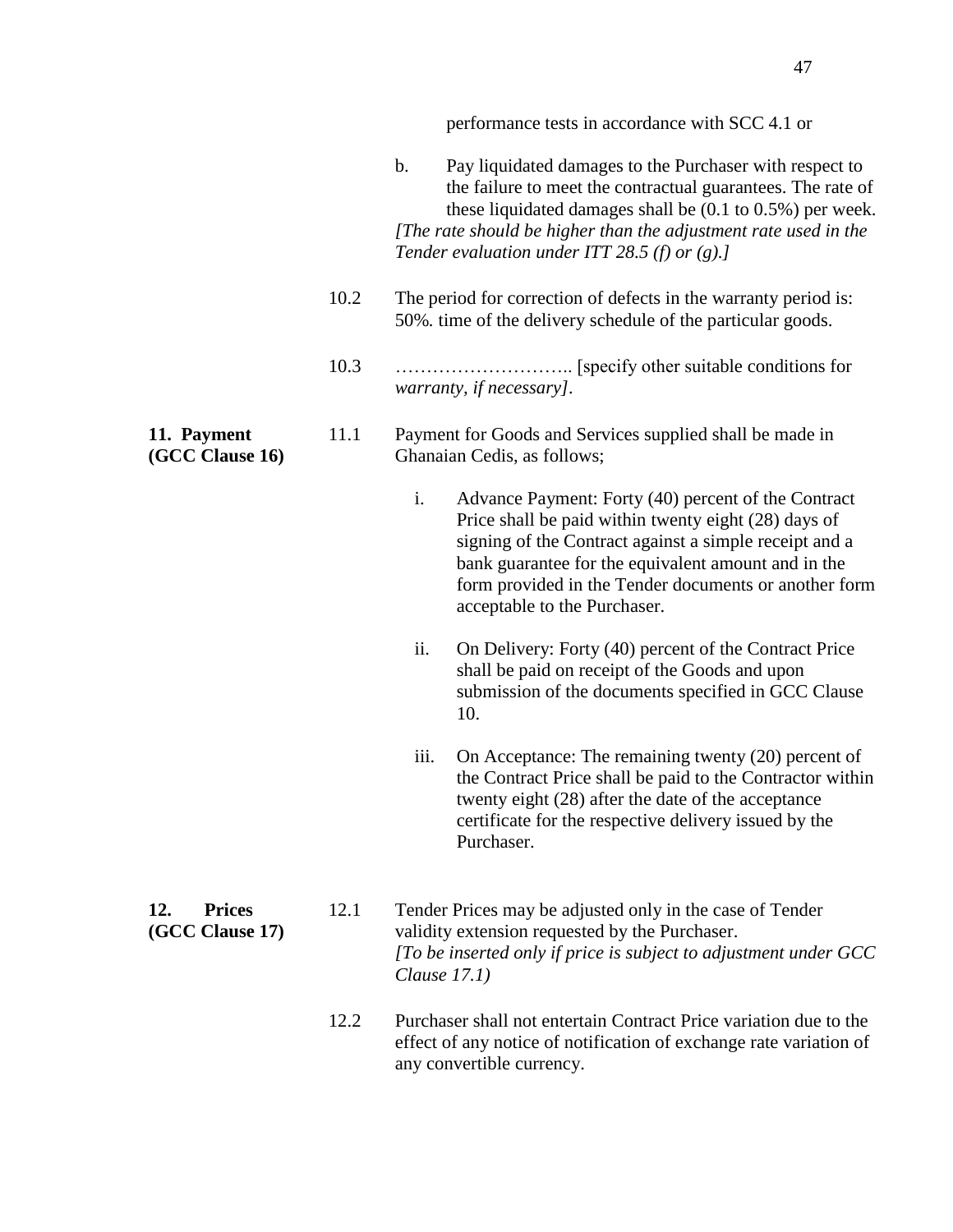| 13. Liquidated<br><b>Damages</b><br>(GCC Clause 23)    | 13.1 | Applicable rate for the Liquidated damages is $: 0.1\%$ to 0.5%<br>per day.<br>[Applicable as per the nature of the Goods. Applicable rate<br>shall not exceed one-half $(0.5)$ percent per day, and the<br>maximum shall not exceed ten $(10)$ percent of the delayed<br>good's Contract Price.]                |
|--------------------------------------------------------|------|------------------------------------------------------------------------------------------------------------------------------------------------------------------------------------------------------------------------------------------------------------------------------------------------------------------|
| 14. Resolution of<br><b>Disputes</b><br>GCC Clause 28) | 14.1 | The dispute resolution mechanism to be applied pursuant to<br>clause 28.2 of the General Conditions of Contract shall be as<br>follow:<br>in the case of a dispute between the Purchaser and a<br>a.<br>Supplier which is a national of Ghana, the dispute shall be<br>referred to adjudication/arbitration; and |
|                                                        |      | in the case of dispute between the Purchaser and the<br>$\mathbf b$ .<br>Foreign Supplier, the dispute shall be settled by arbitration<br>in accordance with the provisions of the United Nations<br>Commission on International Trade Law (UNCITRAL)<br><b>Arbitration Rules.</b>                               |
| 15. Governing<br>Language<br>GCC Clause 29)            | 15.1 | The governing Language shall be English.                                                                                                                                                                                                                                                                         |
| 16. Notices<br>(GCC Clause 31)                         | 16.1 | For the notice purposes Purchaser and Supplier's address shall<br>be as follows:<br>Purchaser's address for notice purposes:<br>Supplier's address for notice purposes:                                                                                                                                          |
|                                                        |      |                                                                                                                                                                                                                                                                                                                  |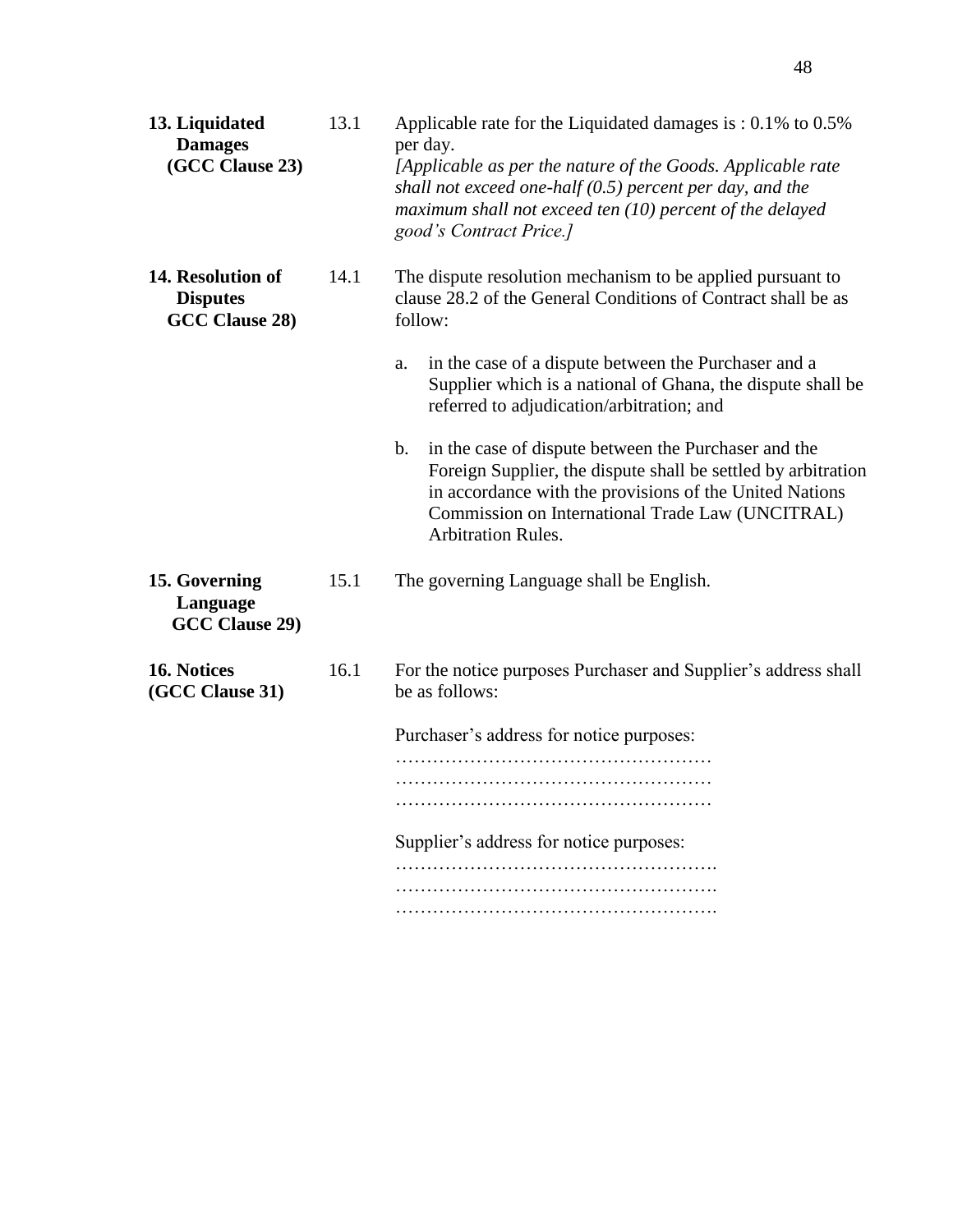## <span id="page-49-0"></span>**Section V. Schedule of Requirements**

#### *Notes for Preparing the Schedule of Requirements*

*The Schedule of Requirements shall be included in the Tender documents by the Purchaser, and shall cover, at a minimum, a description of the goods and services to be supplied and the delivery schedule.*

*The objective of the Schedule of Requirements is to provide sufficient information to enable Tenderers to prepare their Tenders efficiently and accurately, in particular, the Price Schedule, for which a form is provided in Section VII. In addition, the Schedule of Requirements, together with the Price Schedule, should serve as a basis in the event of quantity variation at the time of award of contract.*

*.*

*The date or period for delivery should be carefully specified, taking into account (a) the implications of delivery terms stipulated in the Instructions to Tenderers pursuant to the Incoterms rules (i.e., EXW, or CIF, CIP, FOB, FCA terms—that "delivery" takes place when goods are delivered to the carriers), and (b) the date prescribed herein from which the Purchaser's delivery obligations start (i.e., notice of award, contract signature, opening or confirmation of the letter of credit).*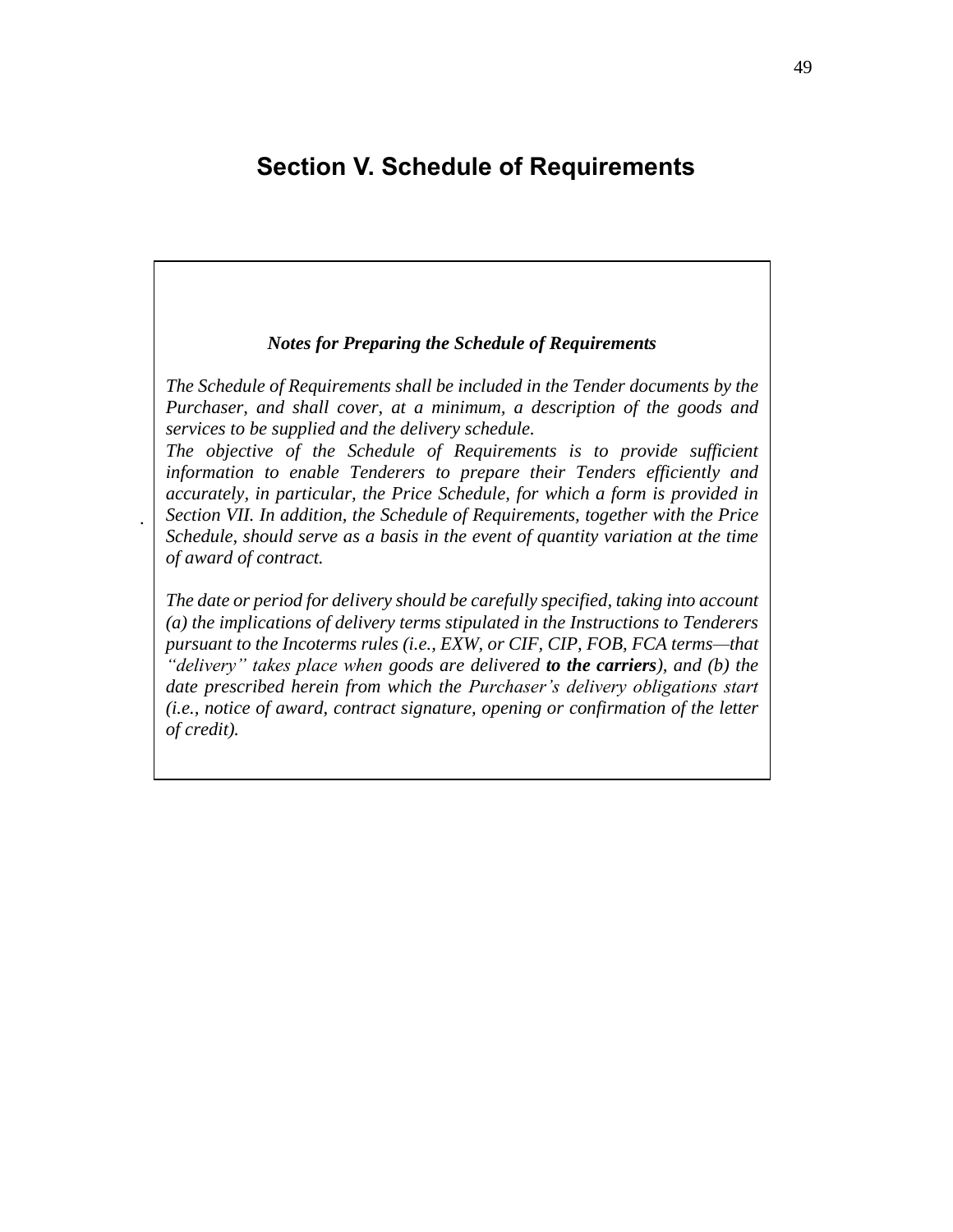<span id="page-50-0"></span>The delivery schedule expressed as weeks/months stipulates hereafter a delivery date which is the date of delivery (i) at EXW premises, or (ii) to the carrier at the port of shipment or port of destination when the contract is placed on CIF or FOB terms, or (iii) to the first carrier when the contract is placed on CIP or FCA terms. In order to determine the correct date of delivery hereafter specified, the Purchaser has taken into account the additional time that will be needed for international or national transit to the Project Site or to another common place.

| <b>Number</b> | <b>Description Quantity</b> | Delivery schedule (shipment) |                                                      |
|---------------|-----------------------------|------------------------------|------------------------------------------------------|
|               |                             | days/weeks/months from       | $\lceil y \mathbf{v}/m \mathbf{m}/d\mathbf{d}\rceil$ |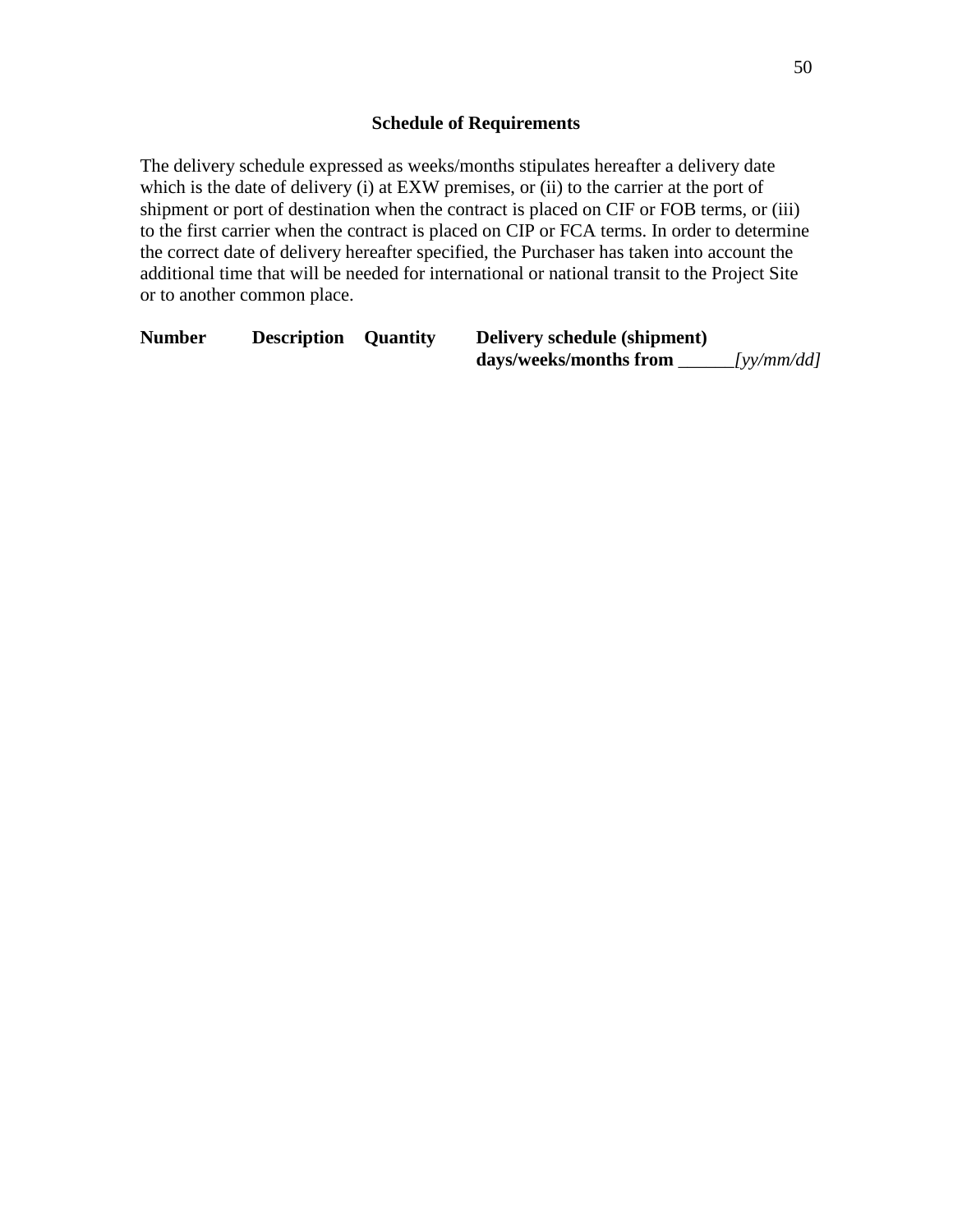## <span id="page-51-0"></span>**Section VI. Technical Specification**

## *Notes for Preparing the Technical Specification*

*A set of precise and clear Specification is a prerequisite for Tenderers to respond realistically and competitively to the requirements of the Purchaser without qualifying their Tenders. In the context of National Competitive Tender (NCT), the Specification must be drafted to permit the widest possible competition and, at the same time, present a clear statement of the required standards of workmanship, materials, and performance of the goods and services to be procured. Only if this is done will the objectives of economy, efficiency, and fairness in procurement be realised, responsiveness of Tenders be ensured, and the subsequent task of Tender evaluation facilitated. The Specification should require that all goods and materials to be incorporated in the goods be new, unused, and of the most recent or current models, and that they incorporate all recent improvements in design and materials unless provided for otherwise in the contract.*

*Samples of Specification from previous similar procurements in the country are useful in this respect. The use of metric units is encouraged. Depending on the complexity of the goods and the repetitiveness of the type of procurement, it may be advantageous to standardise the General Technical Specification and incorporate them in a separate subsection. The General Technical Specification should cover all classes of workmanship, materials, and equipment commonly involved in manufacturing similar goods, although not necessarily to be used in a particular procurement. Deletions or addenda should then adapt the General Technical Specification to the particular procurement.* 

*Care must be taken in drafting Specification to ensure that they are not restrictive. In the specification of standards for equipment, materials, and workmanship, recognised international standards should be used as much as possible. Where other particular standards are used, whether national standards of the Purchaser's country or other standards, the Specification should state that equipment, materials, and workmanship that meet other authoritative standards, and which ensure at least a substantially equal quality than the standards mentioned, will also be acceptable. The following clause may be inserted in the Special Conditions of Contract or the Technical Specification.*

## *Sample Clause: Equivalency of Standards and Codes*

*Wherever reference is made in the Technical Specification to specific standardsand codes to be met by the goods and materials to be furnished or tested, theprovisions of the latest current edition or revision of the relevant shall apply,unless otherwise expressly stated in the Contract. Where such standards andcodes are national or relate to a particular country or region, other authoritative standards that ensure substantial equivalence to the standards and codesspecified will be acceptable.*

*Reference to brand name and catalogue number should be avoided as far as possible; where unavoidable they should always be followed by the words "or at least equivalent."* 

*Where appropriate, drawings, including site plans as required, may be furnished by the Purchaser with the Tender documents. Similarly, the Supplier may be requested to provide drawings or samples either with its Tender or for prior review by the Purchaser during contract execution.*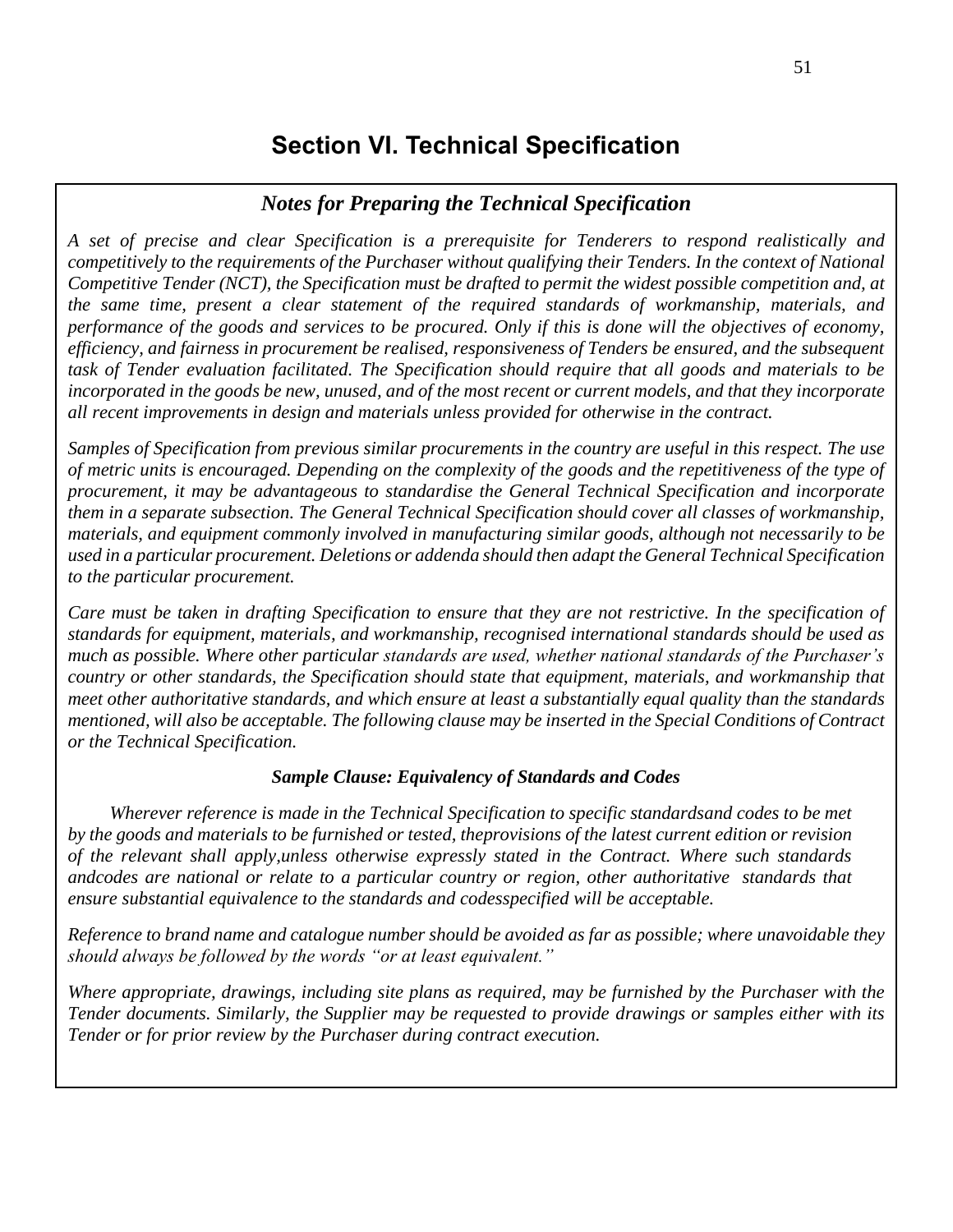## **Technical Specification**

<span id="page-52-0"></span>*[Text of Technical Specification to be inserted in the tender documents by the Purchaser, as applicable]*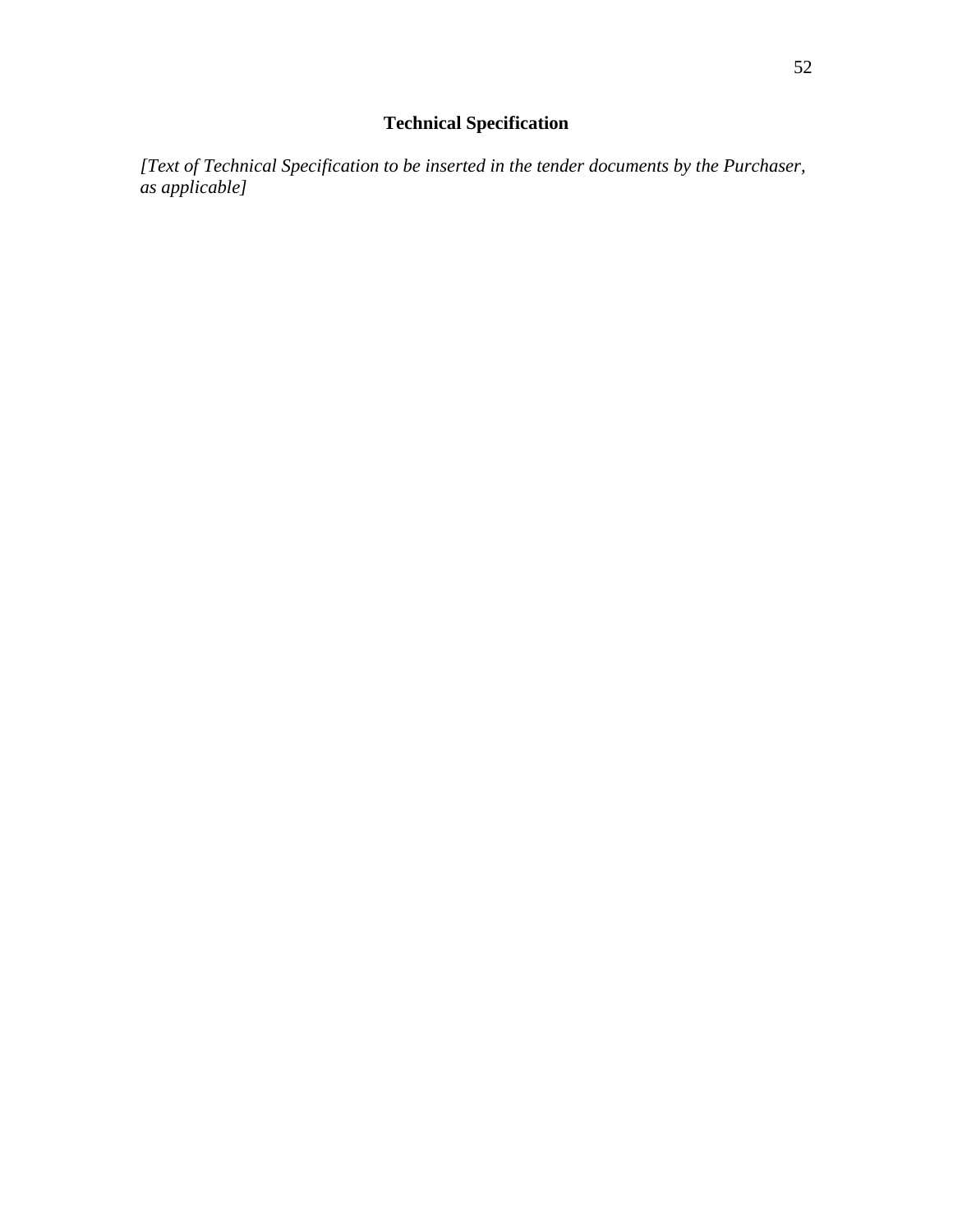## **Section VII. Sample Forms**

#### *Notes on the Sample Forms*

<span id="page-53-0"></span>*The Tenderer shall complete and submit with its tender the Tender Form and Price Schedules pursuant to ITT Clause 10 and in accordance with the requirements included in the tender documents.*

*When requested in the Invitation for Tenders, the Tenderer should provide the Tender Security, either in the form included hereafter or in another form acceptable to the Purchaser, pursuant to ITT Clause 16.2.*

*The Contract Form, when it is finalised at the time of contract award, should incorporate any corrections or modifications to the accepted Tender resulting from price corrections, acceptable deviations, spare parts or quantity variations. The Price Schedule and Schedule of Requirements deemed to form part of the contract should be modified accordingly.*

*The Performance Security Form and Bank Guarantee Form for Advance Payment should not be completed by the Tenderers at the time of their tender preparation. Only the successful Tenderer will be required to provide performance security and bank guarantee for advance payment in accordance with one of the forms indicated herein or in another form acceptable to the Purchaser.*

*The Manufacturer's Authorization form should be completed by the Manufacturer, as appropriate.*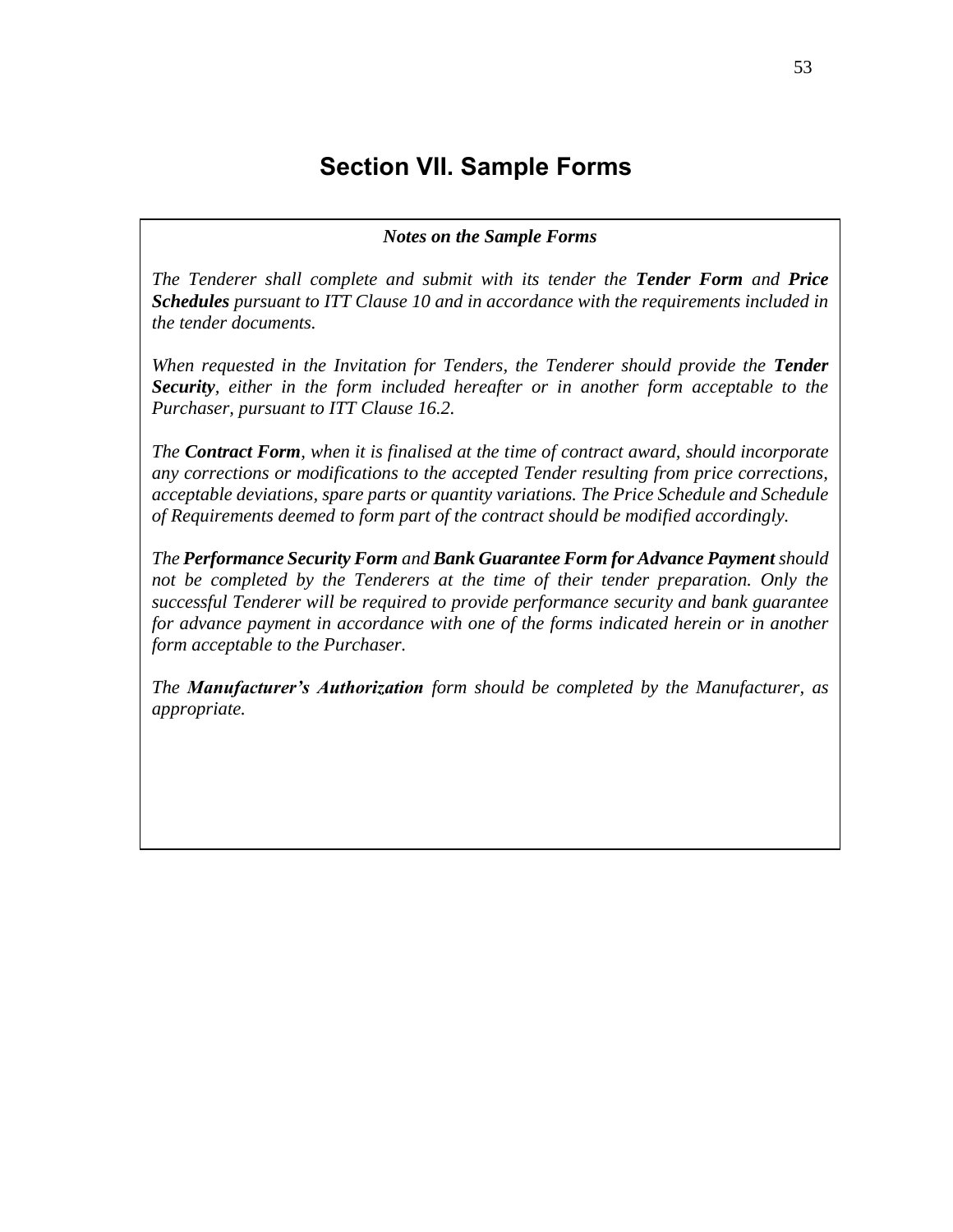## **1. Tender Form and Price Schedules**

| Date: _              |  |
|----------------------|--|
| IFT N <sub>o</sub> : |  |

## <span id="page-54-0"></span>To: *[name and address of Purchaser]*

Gentlemen and/or Ladies:

Having examined the Tender documents including Addenda Nos. *[insert numbers],* the receipt of which is hereby duly acknowledged, we, the undersigned, offer to supply and deliver *[description of goods and services]* in conformity with the said Tender documents for the sum of GHC\_\_\_\_\_ *[total Tender amount in words and figures]* or such other sums as may be ascertained in accordance with the Schedule of Prices attached herewith and made part of this Tender.

We undertake, if our Tender is accepted, to deliver the goods and services in accordance with the delivery schedule specified in the Schedule of Requirements.

If our Tender is accepted, we will provide a Bank Guarantee acceptable to the Purchaser in a sum equivalent to energy percent of the Contract Price for the due performance of the Contract, in the form prescribed by the Purchaser.

We agree to abide by this Tender for a period of ……….. *[insert number as specified in Tender validity period]* days from the date fixed for Deadline for Tender submission, and it shall remain binding upon us and may be accepted at any time before the expiration of that period.

Commissions or gratuities, if any, paid or to be paid by us to agents relating to this Tender, and to contract execution if we are awarded the contract, are listed below: Name and address of Amount and Purpose of agent Currency Commission or gratuity

 $\overline{\phantom{a}}$  , and the contract of the contract of the contract of the contract of the contract of the contract of the contract of the contract of the contract of the contract of the contract of the contract of the contrac  $\frac{1}{2}$  ,  $\frac{1}{2}$  ,  $\frac{1}{2}$  ,  $\frac{1}{2}$  ,  $\frac{1}{2}$  ,  $\frac{1}{2}$  ,  $\frac{1}{2}$  ,  $\frac{1}{2}$  ,  $\frac{1}{2}$  ,  $\frac{1}{2}$  ,  $\frac{1}{2}$  ,  $\frac{1}{2}$  ,  $\frac{1}{2}$  ,  $\frac{1}{2}$  ,  $\frac{1}{2}$  ,  $\frac{1}{2}$  ,  $\frac{1}{2}$  ,  $\frac{1}{2}$  ,  $\frac{1$  $\frac{1}{2}$  ,  $\frac{1}{2}$  ,  $\frac{1}{2}$  ,  $\frac{1}{2}$  ,  $\frac{1}{2}$  ,  $\frac{1}{2}$  ,  $\frac{1}{2}$  ,  $\frac{1}{2}$  ,  $\frac{1}{2}$  ,  $\frac{1}{2}$  ,  $\frac{1}{2}$  ,  $\frac{1}{2}$  ,  $\frac{1}{2}$  ,  $\frac{1}{2}$  ,  $\frac{1}{2}$  ,  $\frac{1}{2}$  ,  $\frac{1}{2}$  ,  $\frac{1}{2}$  ,  $\frac{1$ 

(if none, state "none")

Until a formal Contract is prepared and executed, this Tender, together with your written acceptance thereof and your notification of award, shall constitute a binding Contract between us.

We understand that you are not bound to accept the lowest or any Tender you may receive.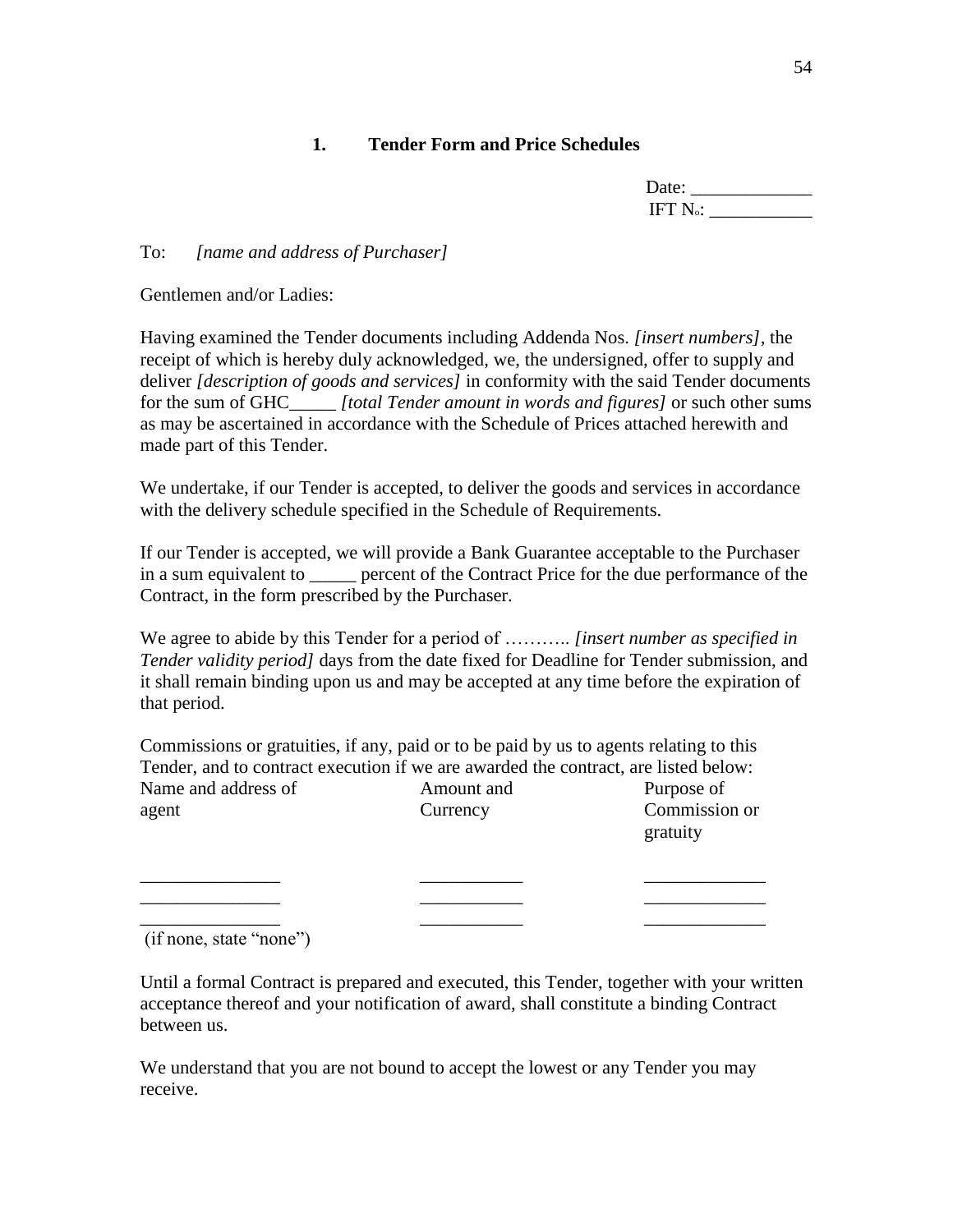We certify/confirm that we comply with the eligibility requirements as per ITT Clause 2 of the Tender documents.

*Dated this \_\_\_\_\_\_[dd] day of \_\_\_\_\_\_\_\_\_\_\_\_\_\_\_\_\_\_\_\_\_\_\_[mm] month of 20\_\_\_\_\_\_[yy].*

*\_\_\_\_\_\_\_\_\_ \_\_\_\_\_\_\_\_\_\_\_\_\_\_\_\_\_\_\_\_\_\_\_*

*[signature] [in the capacity of]*

Duly authorized to sign Tender for and on behalf of \_\_\_\_\_\_\_\_\_\_\_\_\_\_\_\_\_\_\_\_\_\_\_\_\_\_\_\_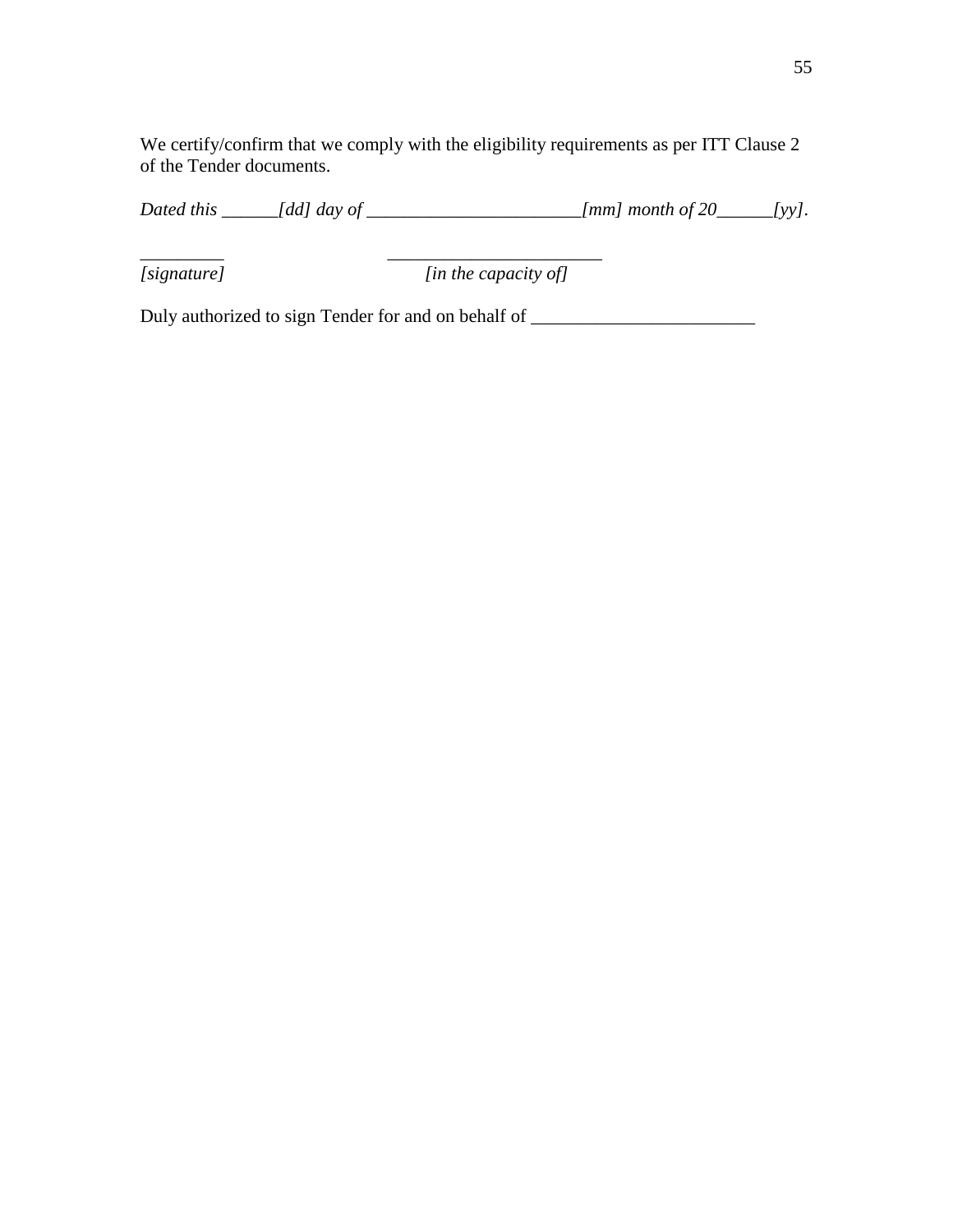## **Price Schedule**

Name of Tenderer \_\_\_\_\_\_\_\_\_\_\_\_\_\_\_\_ IFT Number \_\_\_\_\_\_\_ Page \_\_\_\_\_\_ of \_\_\_\_\_\_

| S.No         | Description | Country<br>of<br>origin | Quantity       | Unit Price<br>EXW<br>(specify | <b>Total Price</b><br>EXW | <b>Total Price</b><br>of Inland<br>delivery to | Total<br>CIP site | Incidental<br>Services<br>and others | Total<br>Tender<br>Price | Remarks |
|--------------|-------------|-------------------------|----------------|-------------------------------|---------------------------|------------------------------------------------|-------------------|--------------------------------------|--------------------------|---------|
|              |             |                         |                | place)                        |                           | final                                          |                   |                                      |                          |         |
|              | 2           | 3                       | $\overline{4}$ | In figure                     |                           | destination<br>7                               | $8=(6+7)$         | 9                                    | $10=(8+9)$               | 11      |
|              |             |                         |                | 5                             | $6=(4x5)$                 |                                                |                   |                                      |                          |         |
|              |             |                         |                |                               |                           |                                                |                   |                                      |                          |         |
|              |             |                         |                |                               |                           |                                                |                   |                                      |                          |         |
|              |             |                         |                |                               |                           |                                                |                   |                                      |                          |         |
|              |             |                         |                |                               |                           |                                                |                   |                                      |                          |         |
|              |             |                         |                |                               |                           |                                                |                   |                                      |                          |         |
| Grand        |             |                         |                |                               |                           |                                                |                   |                                      |                          |         |
| <b>Total</b> |             |                         |                |                               |                           |                                                |                   |                                      |                          |         |

Total Tender Price (in words) …………………………………………………………..

Signature of Tenderer: \_\_\_\_\_\_\_\_\_\_\_\_\_\_\_\_\_\_\_\_\_\_\_\_\_\_\_\_\_\_\_\_\_\_\_\_\_\_\_\_\_\_\_\_\_\_\_\_\_\_\_\_

*Note: 1. In case of discrepancy between unit price and total, the unit price shall prevail.* 

 *2. Tenderer must have to accept the correction of arithmetic error pursuant to ITT Clause 26.2*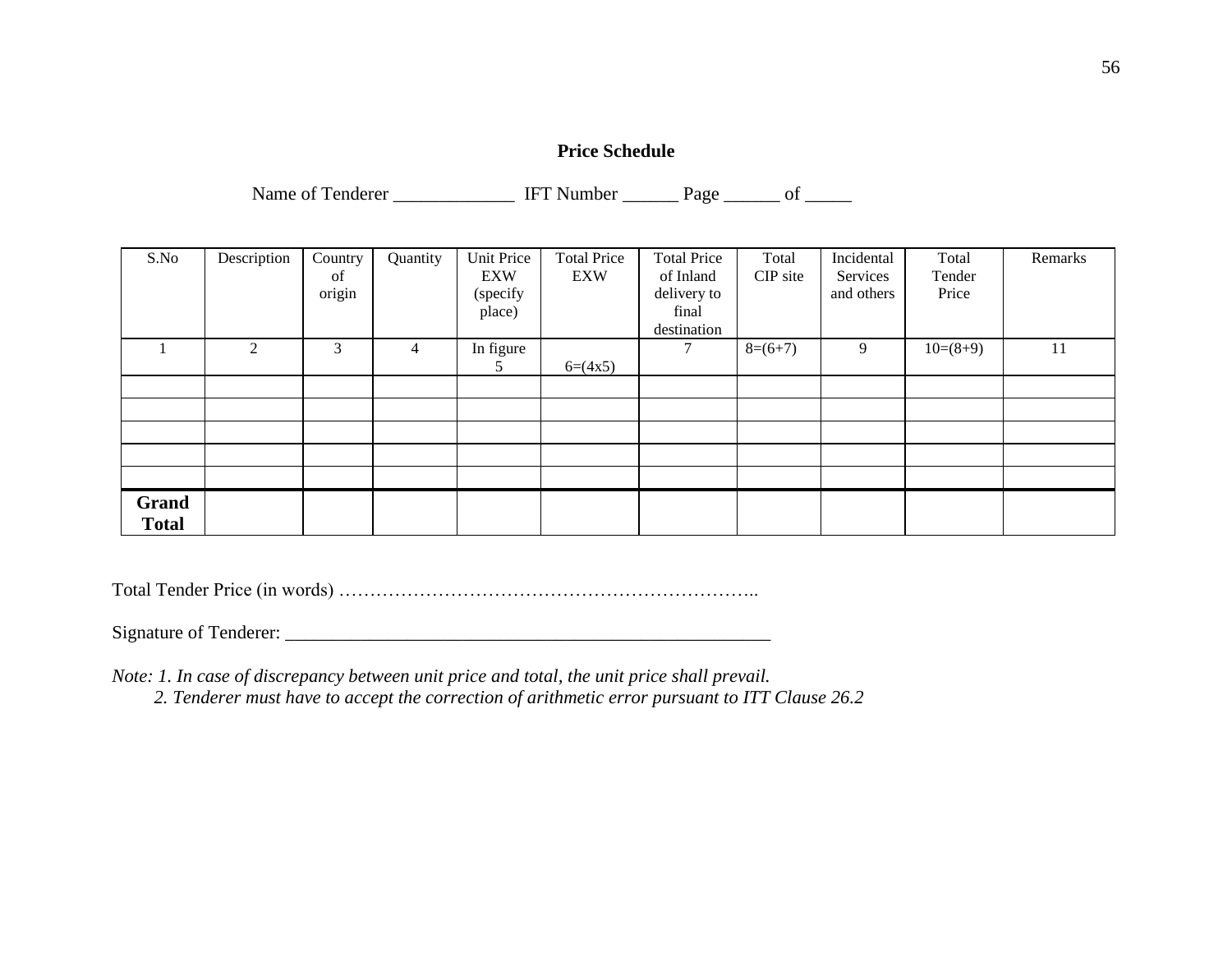## **2. Tender Security Form**

<span id="page-57-0"></span>Date:

*To [name and address of Purchaser]*

Whereas *[name of the Tenderer]* (hereinafter called "the Tenderer") has submitted its Tender dated *[date of submission of Tender] for the supply of [name and/or description of the goods and services]* (hereinafter called "the Tender").

KNOW ALL PEOPLE by these presents that We *[name of bank/insurance/bonding institutions]* of *[name of country]*, having our registered office at *[address of bank]*  (hereinafter called "the Bank/insurance company/bonding company"), are bound unto *[name of Purchaser]* The Government of Ghana (hereinafter called "the Purchaser") in the sum of *[amount]* for which payment well and truly to be made to the said Purchaser, the Bank/Insurance Company/Bonding Company binds itself, its successors, and assigns by these presents. Sealed with the Common Seal of the said Bank/Insurance Company/Bonding Company this \_\_\_\_\_ day of \_\_\_\_\_\_\_\_\_*[mm]* 20\_\_\_\_.

THE CONDITIONS of this obligation are:

- 1. If the Tenderer
	- (a) withdraws its Tender during the period of Tender validity specified by the Tenderer on the Tender Form; or
	- (b) does not accept the correction of errors in accordance with the Instructions to Tenderers; or

2. If the Tenderer, having been notified of the acceptance of its Tender by the Purchaser during the period of Tender validity:

- (a) fails or refuses to execute the Form of Agreement in accordance with the Instructions to Tenderers, if required; or
- (b) fails or refuses to furnish the performance security, in accordance with the Instructions to Tenderers;

We undertake to pay to the Purchaser up to the above amount upon receipt of its first written demand, without the Purchaser having to substantiate its demand, provided that in its demand the Purchaser will note that the amount claimed by him is due to him, owing to the occurrence of any of the two conditions, specifying the occurred condition or conditions.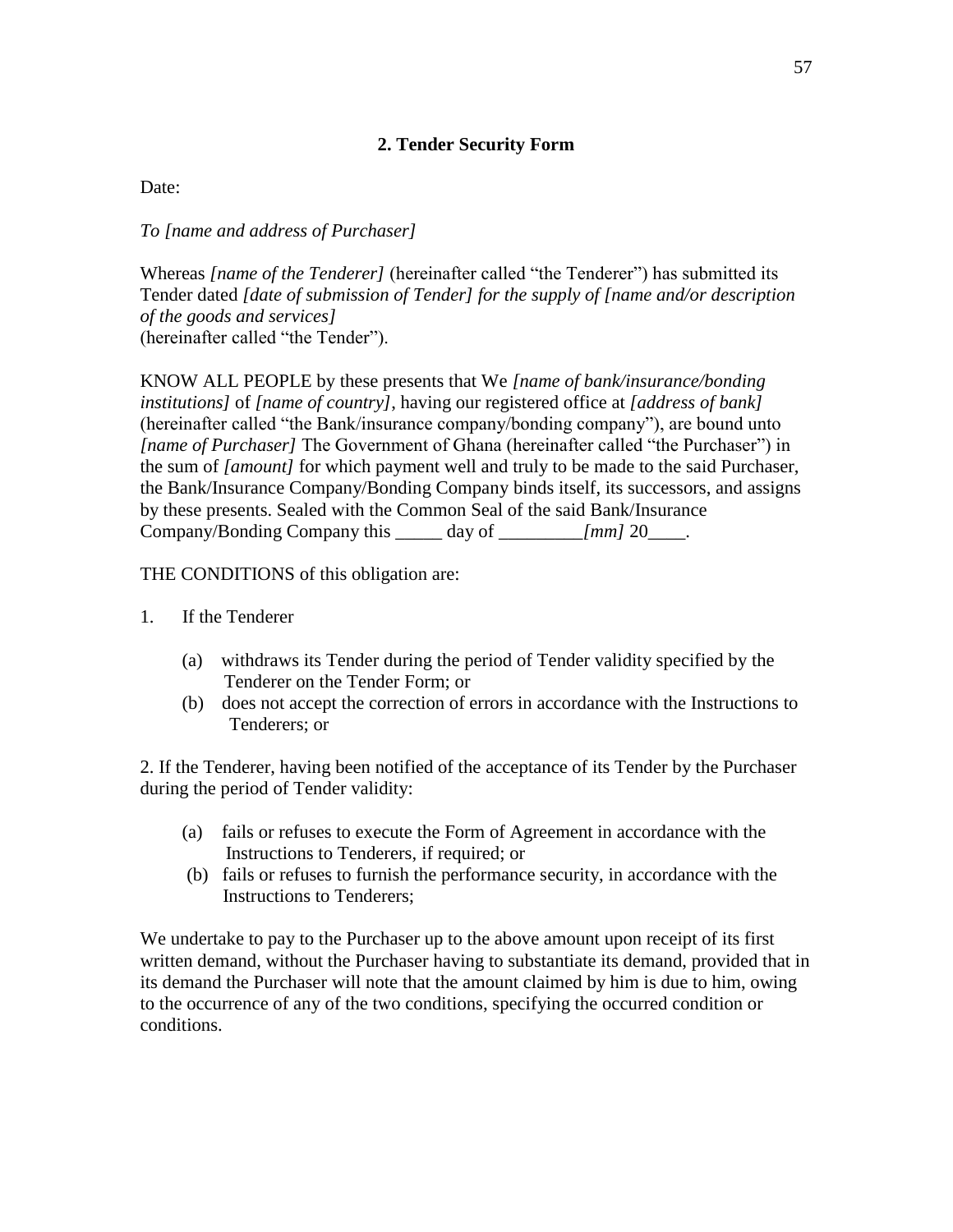This guarantee will remain in force up to and including twenty eight (28) days after the period of Tender validity or as it may be extended by the Purchaser, notice of which extension(s) to the Bank/Insurance Company/Bonding Company is hereby waved.

And any demand in respect thereof should reach the Bank/Insurance Company/Bonding Company not later than the above date.

*[signature of the bank/insurance company/bonding company]*

*\_\_\_\_\_\_\_\_\_\_\_\_\_\_\_\_\_\_\_\_\_\_\_\_\_\_\_\_\_\_\_\_\_\_\_\_\_\_\_\_\_\_\_\_\_\_\_\_\_\_\_\_*

Seal of the issuing Bank/Insurance Company/Bonding Company:

Witness :

Signature:

Name :

Address :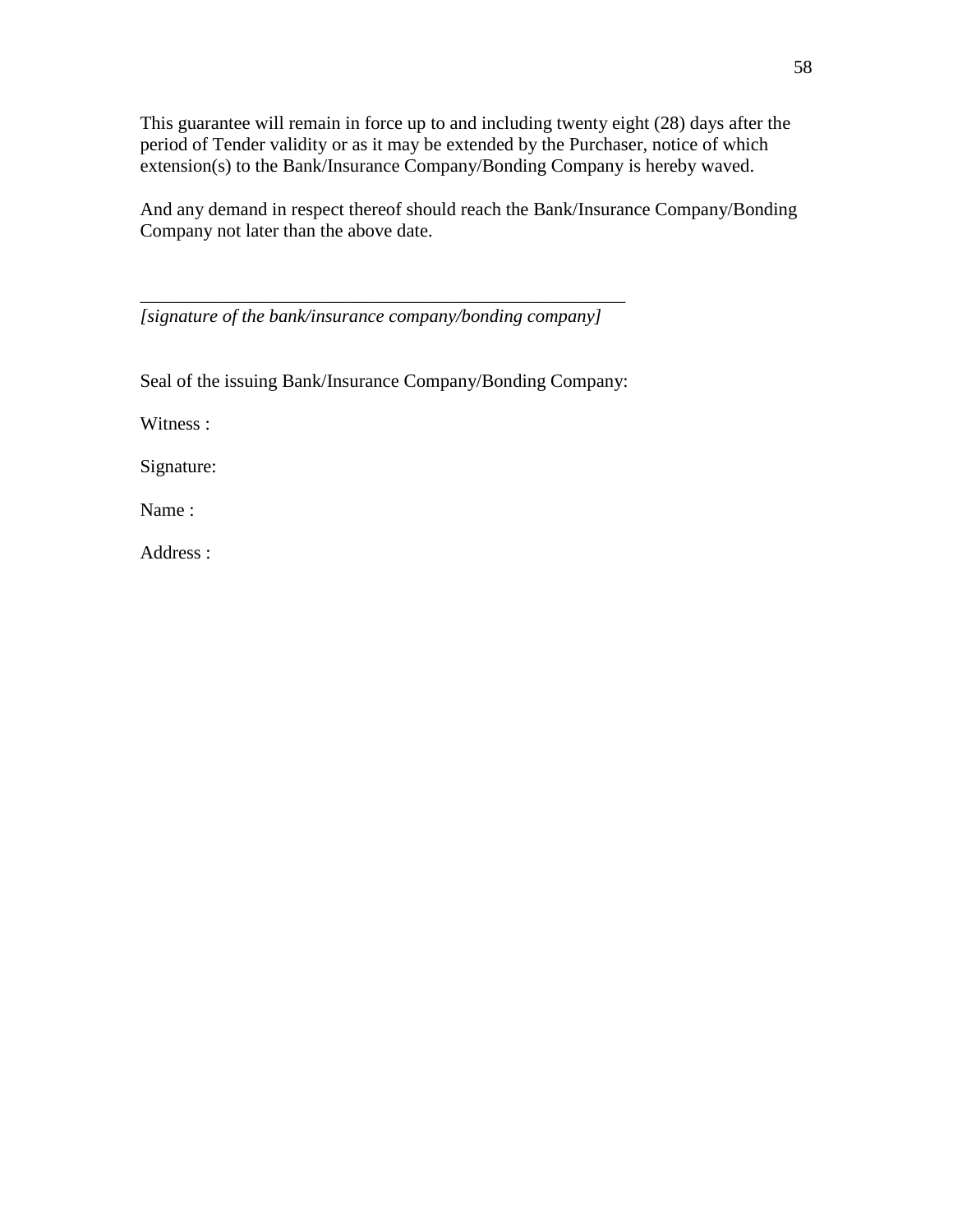## **3. Qualification Information**

## *Notes on Form of qualification Information*

<span id="page-59-0"></span>*The information to be filled in by Tenderers in the following pages will be used for the purpose of post-qualification. This information will not be incorporated in the Contract. Please attach additional pages, if necessary.*

## **1. For Individual Tenderers or Individual Members of Joint Ventures.**

1.1 Constitution or legal status of Tenderer *[attach copy]*

| Place of registration                      |                     |
|--------------------------------------------|---------------------|
| Principal place of business                |                     |
| Power of attorney of signatory of Tenderer | : [attach original] |

1.2 Total annual volume of supplies made in the last two years, in GHC:

| $19xx/20xx$ |  |  |
|-------------|--|--|
| $20xx/20xx$ |  |  |
| $20xx/20xx$ |  |  |
| $20xx/20xx$ |  |  |
|             |  |  |

1.3 Supplies performed as prime Supplier on works of similar nature and volume over the last two years. The value should be indicated in the same currency used for Item 1.2 above. Also list details of supplies under way or committed, including expected completion date.

| Procurement<br>ID No. | Name of<br>Purchaser | Type of<br>goods | Agreement<br>date | Delivery<br>completion | Value<br>of |
|-----------------------|----------------------|------------------|-------------------|------------------------|-------------|
|                       |                      |                  |                   |                        |             |
|                       |                      |                  |                   |                        |             |
|                       |                      |                  |                   |                        |             |
|                       |                      |                  |                   |                        |             |

1.4 Financial reports for the last two years : balance sheet, profit and loss statements, auditors' reports, etc. List them below and attach copies.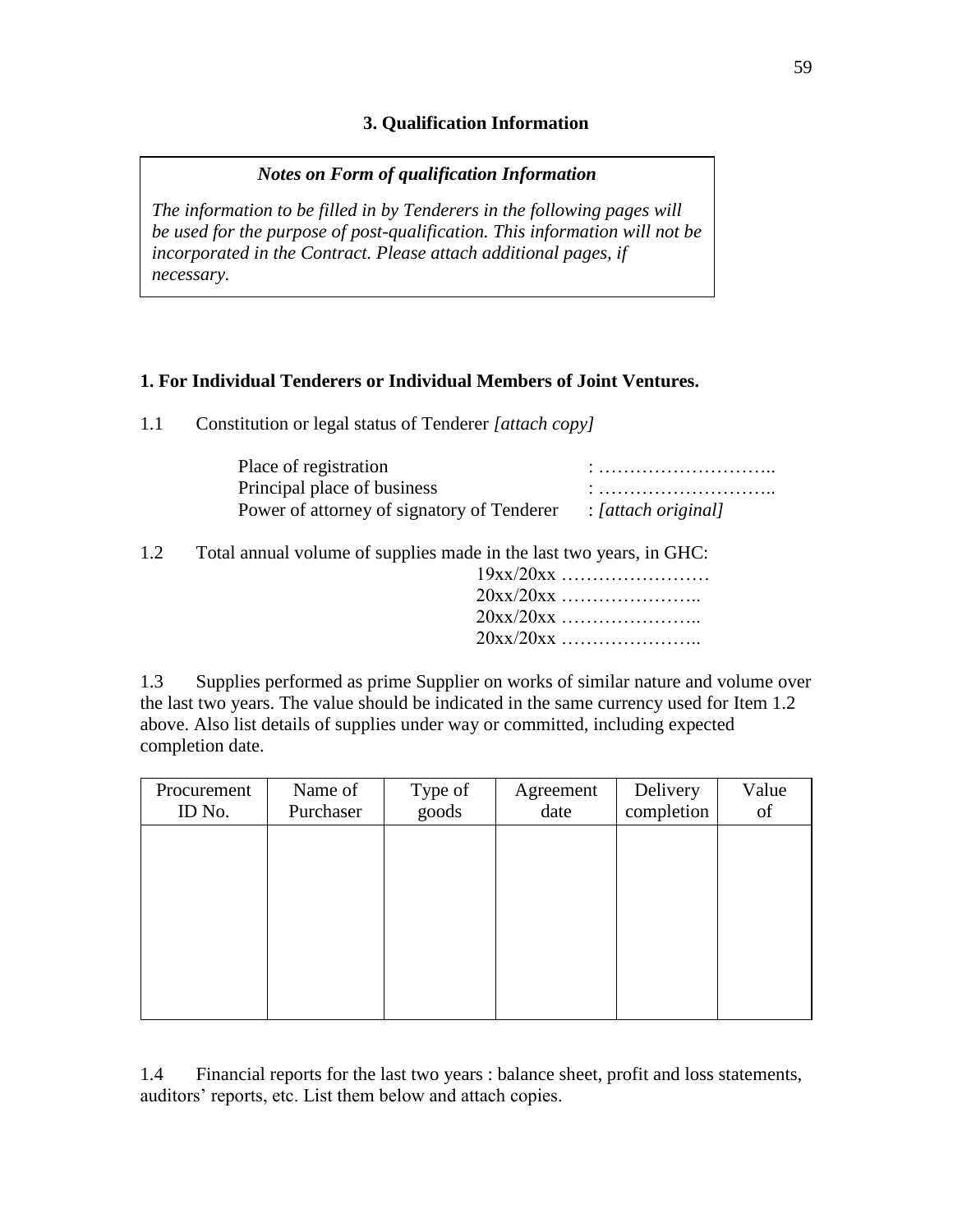………………………………………………………………………………………………………………. ………………………………………………………………………………………………………………. ………………………………………………………………………………………………………………. ……………………………………………………………………………………………………………….

1.5 Names, addresses and telephone, telex, facsimile numbers and email addresses of banks that may provide references if contacted by the Purchaser.

………………………………………………………………………………………………………………. ………………………………………………………………………………………………………………. ……………………………………………………………………………………………………………….

## 1.6 Information on current litigation in which the Tenderer is involved.

| Other party(ies) | Cause of dispute | Amount involved |
|------------------|------------------|-----------------|
|                  |                  |                 |
|                  |                  |                 |
|                  |                  |                 |
|                  |                  |                 |

## 2. Additional Requirements

2.1 Tenderers should provide any additional information required in the Tender Data Sheet.

………………………………………………………………………………………………………………. ………………………………………………………………………………………………………………. ………………………………………………………………………………………………………………. ………………………………………………………………………………………………………………. ………………………………………………………………………………………………………………. ……………………………………………………………………………………………………………….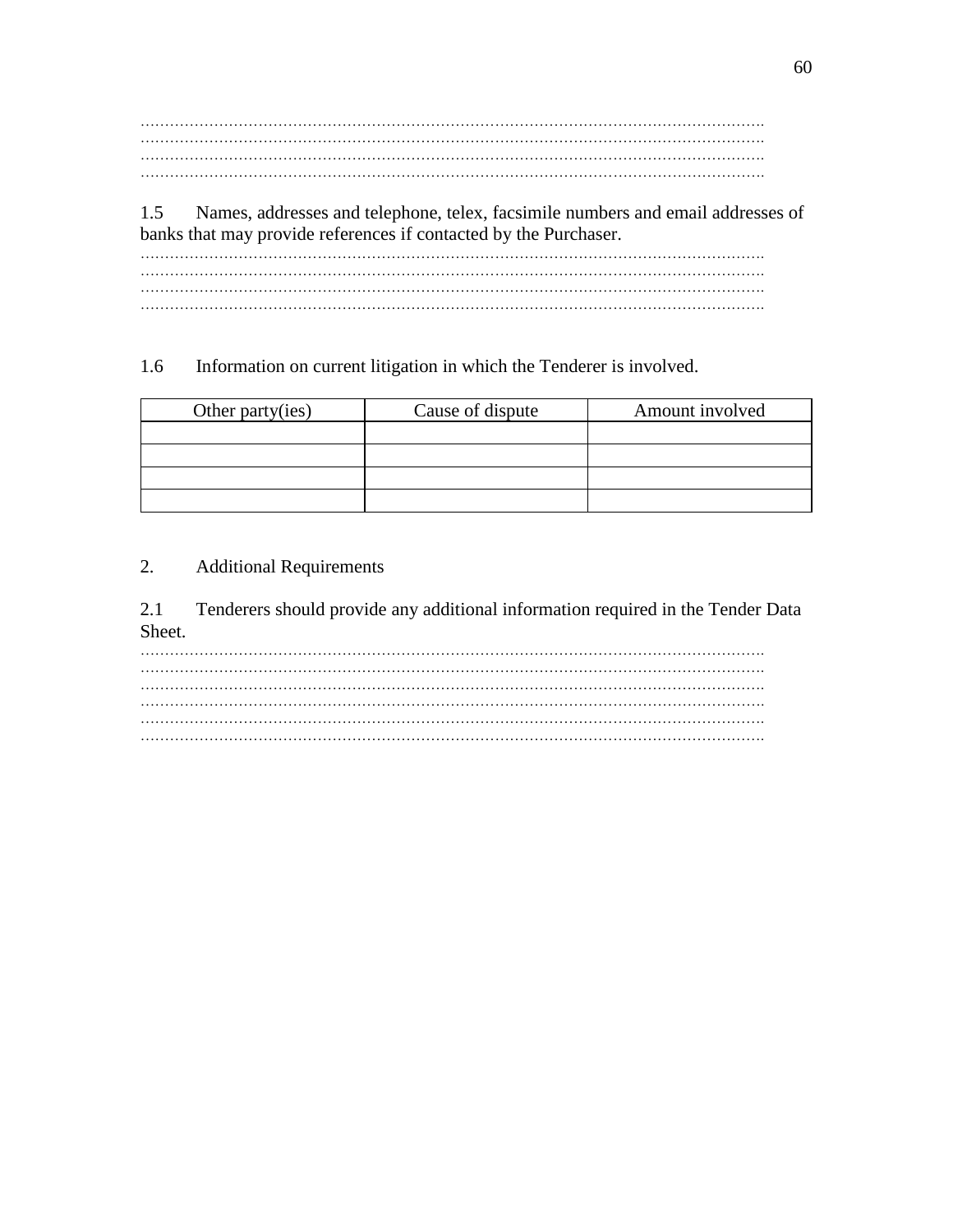## **4. Notification of Award**

<span id="page-61-0"></span>*[This letter should be in the form of letterhead paper of the Purchaser]*

*……………………..[Date]* To: ……………………………………………………….. *[name of the Supplier]* ………………………………………………………. *[address of the Supplier]*

#### **Subject : Notification of Award**

| <i>in words]</i> , as corrected in accordance with the Instructions to Tenderers is hereby accepted. |  |
|------------------------------------------------------------------------------------------------------|--|

This Notification of Award will constitute the formation of Contract. However, until and unless you furnish the Performance Security of GHC. ……………………. *[amount of Performance* Security in figures, i.e. 5% - 10% of the Successful Tenderer's Tender Price] and send it to us within fourteen (14) days of the receipt of this Notification of Award the Contract shall not be deemed as active. You are hereby instructed to proceed with the fulfilment of performance Security and Signing of Contract within fourteen (14) days of receipt of this letter. Failure to comply with the fulfilment of Performance Security and Signing of Contract within the time will constitute the failure of formation of contract and forfeiture of Tender Security. If you so required you may proceed with the processing of the Bank guarantee for the advance payment

You are hereby instructed to proceed with the necessary action for the execution of the said Procurement in accordance with the Tender and Contract documents.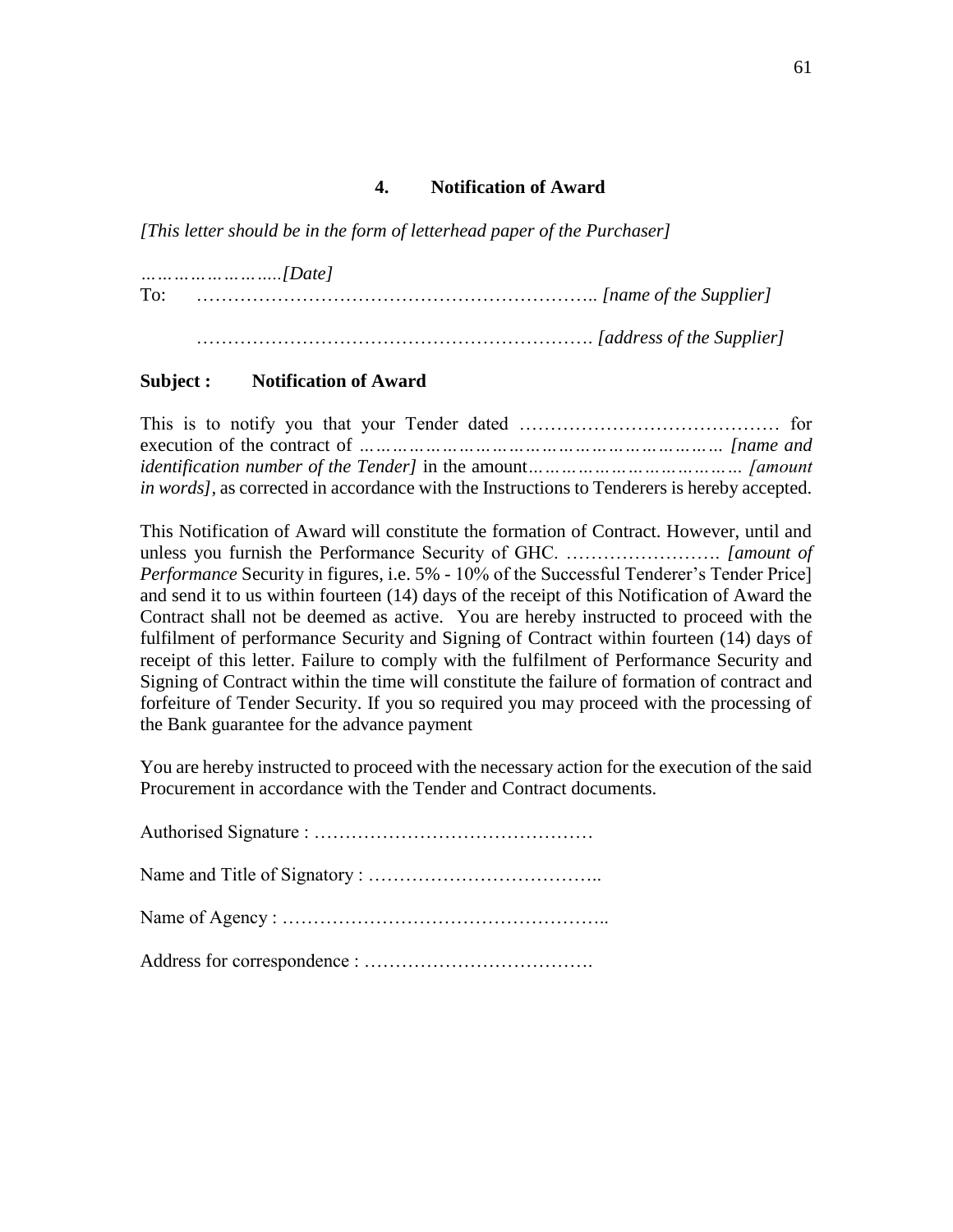## <span id="page-62-0"></span>**5. Contract Form**

THIS AGREEMENT made the \_\_\_\_\_ day of \_\_\_\_\_\_\_\_*[mm]* 20\_\_\_\_\_ between *[name of Purchaser]* of *[country of Purchaser]* (hereinafter called "the Purchaser") of the one part and *[name of Supplier]* of *[city and country of Supplier]* (hereinafter called "the Supplier") of the other part:

WHEREAS the Purchaser invited Tenders for certain goods and ancillary services, viz., *[brief description of goods and services]* and has accepted a Tender by the Supplier for the supply of those goods and services in the sum of [contract price in words and figures in *Cedis]* (hereinafter called "the Contract Price").

## NOW THIS AGREEMENT WITNESSETH AS FOLLOWS:

- 1. In this Agreement words and expressions shall have the same meanings as are respectively assigned to them in the Conditions of Contract referred to.
- 2. The following documents shall be deemed to form and be read and construed as part of this Agreement, viz.:
- (a) the Tender Form and the Price Schedule submitted by the Tenderer;
- (b) the Schedule of Requirements;
- (c) the Technical Specifications;
- (d) the General Conditions of Contract;
- (e) the Special Conditions of Contract;
- (f) the Purchaser's Notification of Award; and

*(g)* Contract Data Sheet *(to be used only when there are corrections to the original price schedule submitted by rhe supplier).*

- 3. In consideration of the payments to be made by the Purchaser to the Supplier as hereinafter mentioned, the Supplier hereby covenants with the Purchaser to provide the goods and services and to remedy defects therein in conformity in all respects with the provisions of the Contract.
- 4. The Purchaser hereby covenants to pay the Supplier in consideration of the provision of the goods and services and the remedying of defects therein, the Contract Price or such other sum as may become payable under the provisions of the contract at the times and in the manner prescribed by the Contract.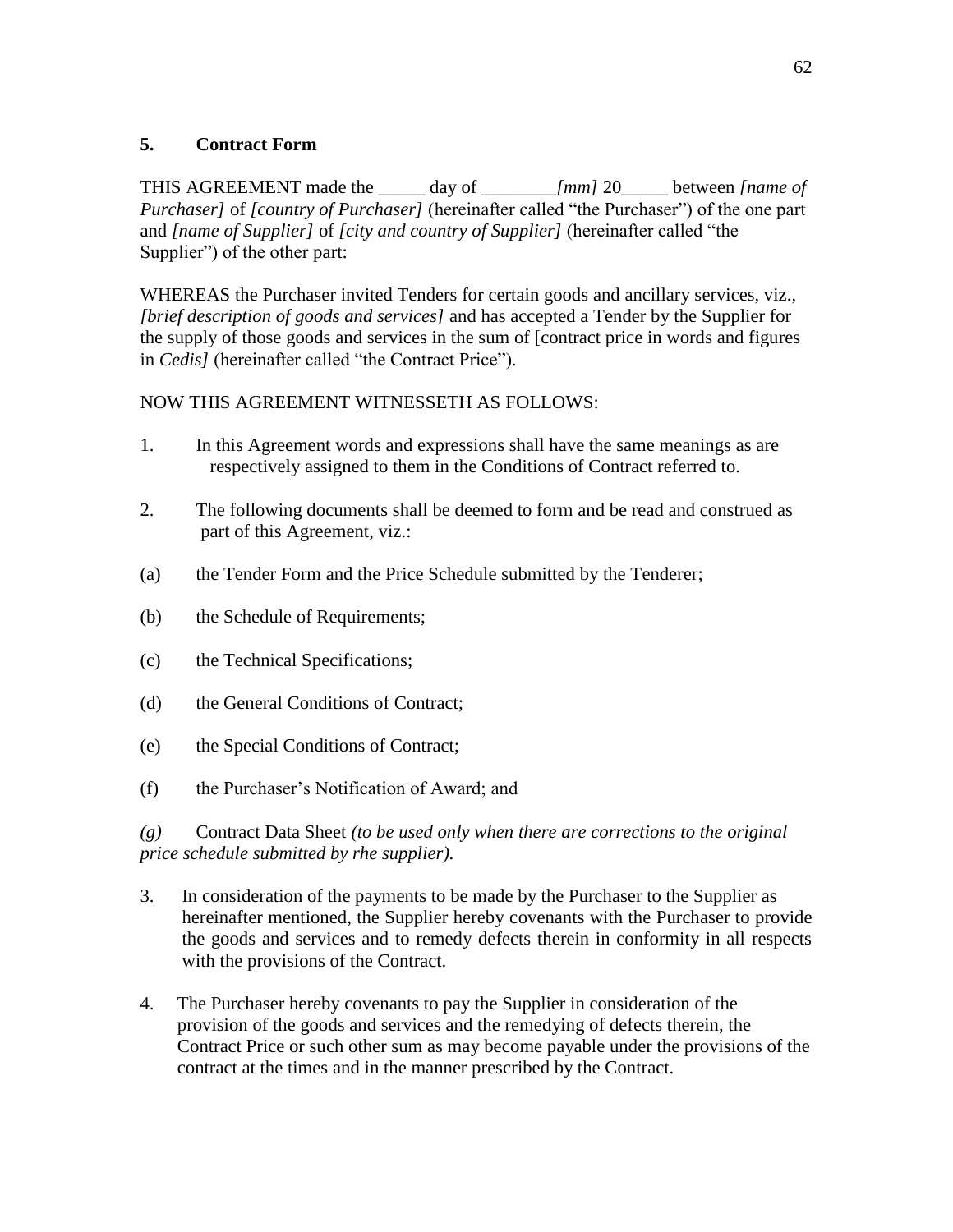IN WITNESS whereof the parties hereto have caused this Agreement to be executed in accordance with their respective laws the day and year first above written.

| On behalf of the Purchaser | On behalf of the Supplier |
|----------------------------|---------------------------|
| Name:                      | Name:                     |
| Signature:                 | Signature:                |
| Designation:               | Designation:              |
| Seal:                      | Seal:                     |
| Date:                      | Date:                     |
| <b>Witnessed By:</b>       | <b>Witnessed by:</b>      |
| Name:                      | Name:                     |
| Signature:                 | Signature:                |
| Designation:               | Designation:              |
| Date:                      | Date:                     |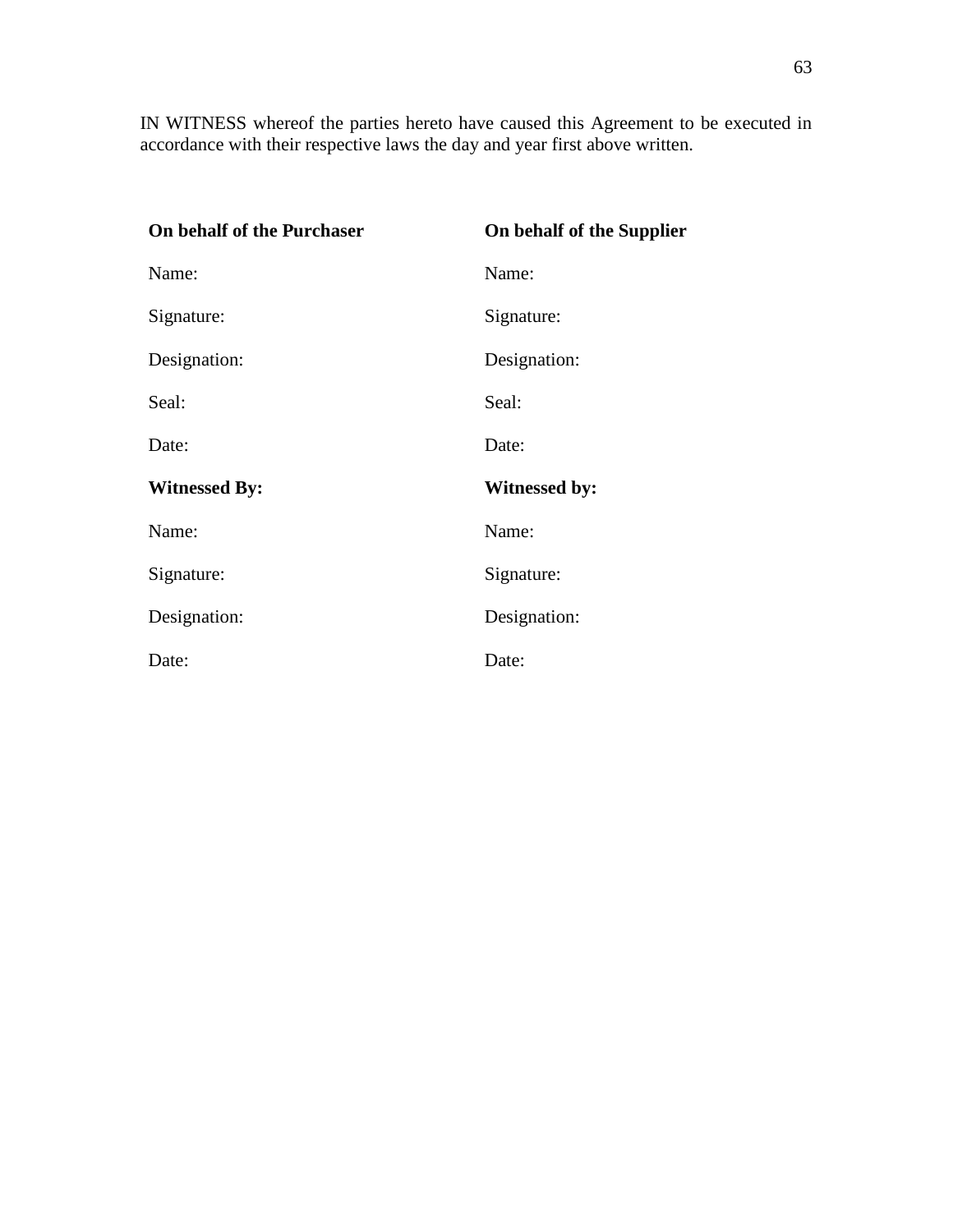## <span id="page-64-0"></span>**6. Manufacturer's Authorization Form**

Date:

To: *[name of the Purchaser]*

WHEREAS *[name of the Manufacturer]* who are established and reputable manufacturers of *[name and/or description of the goods] having factories at [address of factory]*

I hereby authorise *[name and address of Agent]* to submit a Tender, and subsequently negotiate and sign the Contract with you against IFT No. *[reference of the Invitation to Tender]* for the above goods manufactured by us.

We hereby extend our full guarantee and warranty as per Clause 15 of the General Conditions of Contract for the goods offered for supply by the above firm against this Invitation for Tenders.

*[signature for and on behalf of Manufacturer]*

*\_\_\_\_\_\_\_\_\_\_\_\_\_\_\_\_\_\_\_\_\_\_\_\_\_\_\_\_\_\_\_\_\_\_\_\_\_\_\_\_\_\_\_\_\_\_\_\_\_\_\_\_\_\_\_*

Note: This letter of authority should be on the letterhead of the Manufacturer and should be signed by a person competent and having the power of attorney to bind the Manufacturer. It should be included by the Tenderer in its Tender.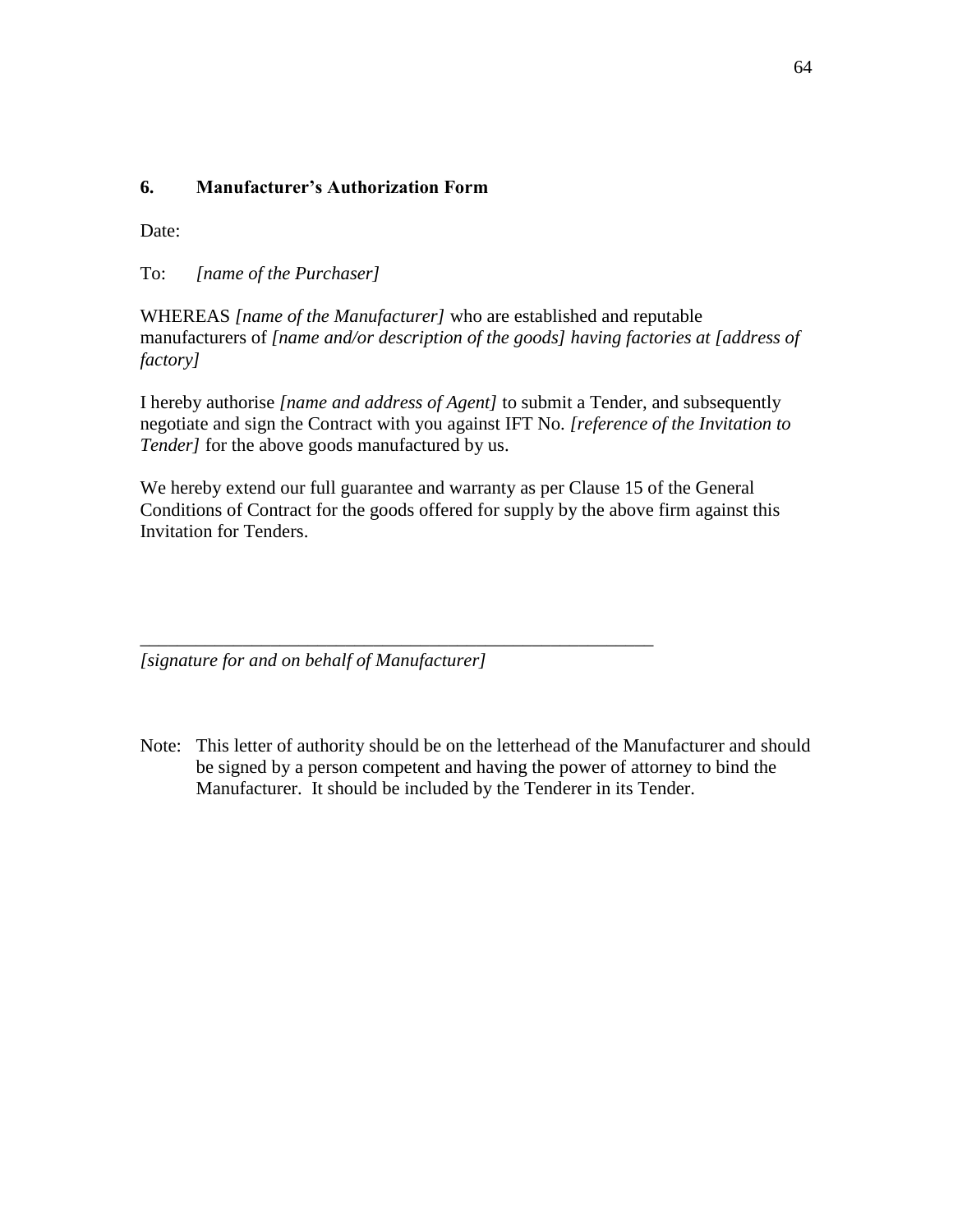## **7. Performance Security Form**

<span id="page-65-0"></span>Date:

To: [name of Purchaser]

[address of Purchaser]

WHEREAS *[name and address of Supplier]* (hereinafter called "the Supplier") has undertaken, in pursuance of Contract No. *[reference number of the contract]* dated \_\_\_\_\_\_\_\_\_\_\_*[yy/mm/dd]* to supply *[description of goods and services] (*hereinafter called "the Contract").

AND WHEREAS it has been stipulated by you in the said Contract that the Supplier shall furnish you with a bank guarantee by a reputable bank for the sum specified therein as security for compliance with the Supplier's performance obligations in accordance with the Contract.

AND WHEREAS we have agreed to give the Supplier such a Bank guarantee:

NOW THEREFORE we hereby affirm that we are the Guarantors and responsible to you, on behalf of the Supplier, up to a total of [amount of the guarantee in words and figures Ghanaian Cedis*],* and we undertake to pay you, upon your first written demand such sum being payable in the types and proportions of currencies in which the contract price is payable, and without cavil or argument, any sum or sums within the limits of *[amount of guarantee in Ghana Cedis]* as aforesaid, without your needing to prove or to show grounds or reasons for your demand for the sum specified therein.

We hereby waive the necessity of demanding the said debt from the Supplier before presenting us with the demand.

We further agree that no change or addition to or other modification of the terms of the Contract or of the Goods to be supplied thereunder or of any of the Contract documents which may be made between you and the Supplier shall in any way release us from liability under this Guarantee, and we hereby waive notice of any such change, addition or modification.

This Guarantee is valid until a date 28 day from the date of issue of the Certificate of Acceptance.

\_\_\_\_\_\_\_\_\_\_\_\_\_\_\_\_\_\_\_\_\_\_\_\_\_\_\_\_\_\_\_\_\_\_\_\_\_\_\_\_\_\_\_\_\_\_\_\_\_\_\_\_\_\_\_\_\_\_\_\_\_\_\_

\_\_\_\_\_\_\_\_\_\_\_\_\_\_\_\_\_\_\_\_\_\_\_\_\_\_\_\_\_\_\_\_\_\_\_\_\_\_\_\_\_\_\_\_\_\_\_\_\_\_\_\_\_\_\_\_\_\_\_\_\_\_

\_\_\_\_\_\_\_\_\_\_\_\_\_\_\_\_\_\_\_\_\_\_\_\_\_\_\_\_\_\_\_\_\_\_\_\_\_\_\_\_\_\_\_\_\_\_\_\_\_\_\_\_\_\_\_\_\_\_\_\_\_\_

Signature and seal of the Guarantors

[name of bank]

[address]

[date]